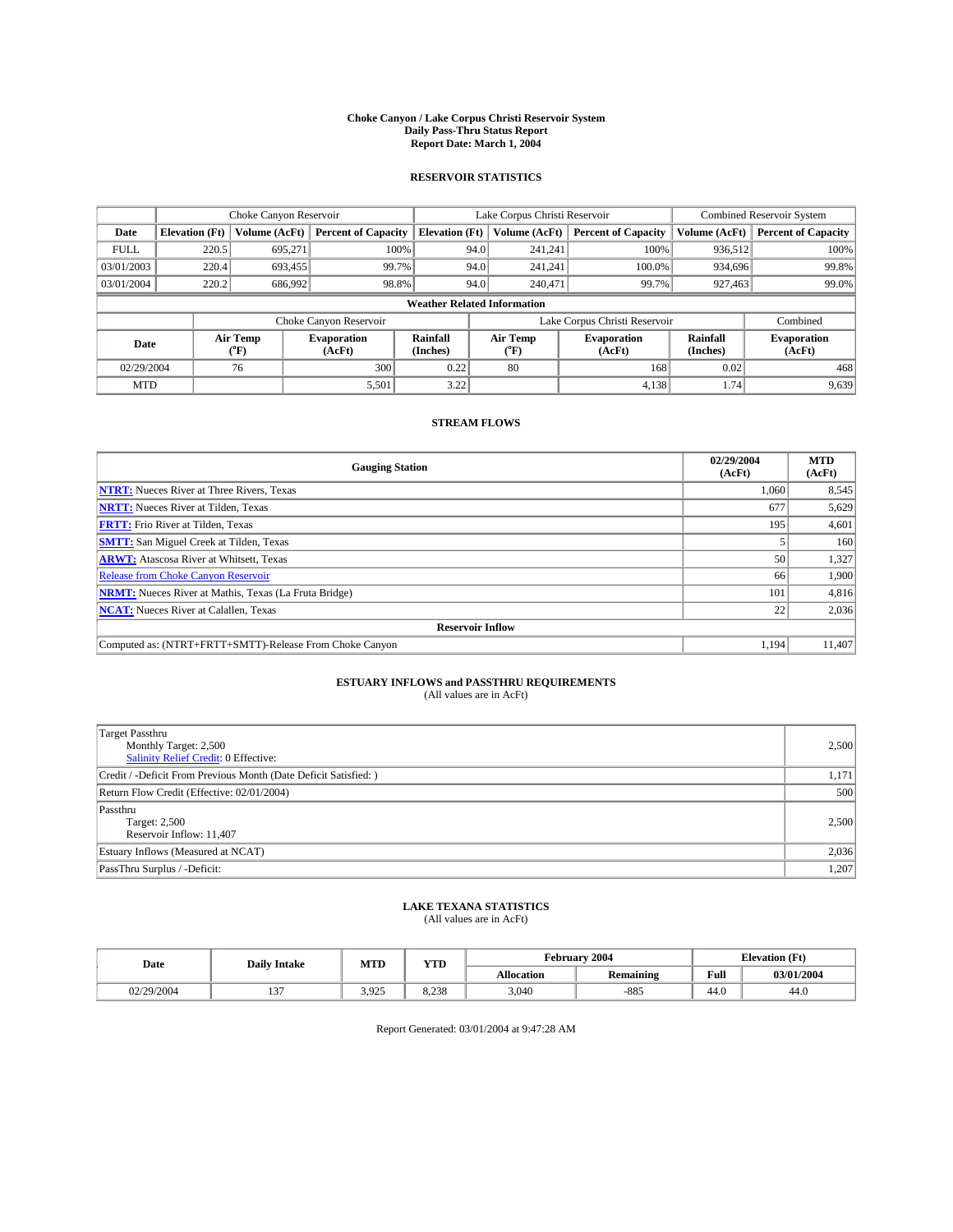#### **Choke Canyon / Lake Corpus Christi Reservoir System Daily Pass-Thru Status Report Report Date: March 2, 2004**

### **RESERVOIR STATISTICS**

|                                    | Choke Canyon Reservoir |                  | Lake Corpus Christi Reservoir |                             |      |                  | <b>Combined Reservoir System</b> |                      |                              |
|------------------------------------|------------------------|------------------|-------------------------------|-----------------------------|------|------------------|----------------------------------|----------------------|------------------------------|
| Date                               | <b>Elevation</b> (Ft)  | Volume (AcFt)    | <b>Percent of Capacity</b>    | <b>Elevation (Ft)</b>       |      | Volume (AcFt)    | <b>Percent of Capacity</b>       | Volume (AcFt)        | <b>Percent of Capacity</b>   |
| <b>FULL</b>                        | 220.5                  | 695,271          | 100%                          |                             | 94.0 | 241,241          | 100%                             | 936.512              | 100%                         |
| 03/02/2003                         | 220.4                  | 693.455          | 99.7%                         |                             | 94.0 | 241.241          | $100.0\%$                        | 934,696              | 99.8%                        |
| 03/02/2004                         | 220.2                  | 687,768          | 98.9%                         |                             | 94.0 | 241.241          | $100.0\%$                        | 929,009              | 99.2%                        |
| <b>Weather Related Information</b> |                        |                  |                               |                             |      |                  |                                  |                      |                              |
|                                    |                        |                  | Choke Canyon Reservoir        |                             |      |                  | Lake Corpus Christi Reservoir    |                      | Combined                     |
| Date                               |                        | Air Temp<br>(°F) | <b>Evaporation</b><br>(AcFt)  | <b>Rainfall</b><br>(Inches) |      | Air Temp<br>("F) | <b>Evaporation</b><br>(AcFt)     | Rainfall<br>(Inches) | <b>Evaporation</b><br>(AcFt) |
| 03/01/2004                         |                        | 68               | 150                           | 0.02                        |      | 66               | 79                               | 0.06                 | 229                          |
| <b>MTD</b>                         |                        |                  | 150                           | 0.02                        |      |                  | 79                               | 0.06                 | 229                          |

## **STREAM FLOWS**

| <b>Gauging Station</b>                                       | 03/01/2004<br>(AcFt) | <b>MTD</b><br>(AcFt) |  |  |  |  |
|--------------------------------------------------------------|----------------------|----------------------|--|--|--|--|
| <b>NTRT:</b> Nueces River at Three Rivers, Texas             | 889                  | 889                  |  |  |  |  |
| <b>NRTT:</b> Nueces River at Tilden, Texas                   | 339                  | 339                  |  |  |  |  |
| <b>FRTT:</b> Frio River at Tilden, Texas                     | 185                  | 185                  |  |  |  |  |
| <b>SMTT:</b> San Miguel Creek at Tilden, Texas               |                      |                      |  |  |  |  |
| <b>ARWT:</b> Atascosa River at Whitsett, Texas               | 34                   | 34                   |  |  |  |  |
| <b>Release from Choke Canyon Reservoir</b>                   | 66                   | 66                   |  |  |  |  |
| <b>NRMT:</b> Nueces River at Mathis, Texas (La Fruta Bridge) | 149                  | 149                  |  |  |  |  |
| <b>NCAT:</b> Nueces River at Calallen, Texas                 |                      |                      |  |  |  |  |
| <b>Reservoir Inflow</b>                                      |                      |                      |  |  |  |  |
| Computed as: (NTRT+FRTT+SMTT)-Release From Choke Canyon      | 1.014                | 1,014                |  |  |  |  |

## **ESTUARY INFLOWS and PASSTHRU REQUIREMENTS**<br>(All values are in AcFt)

| <b>Target Passthru</b><br>Monthly Target: 3,500<br>Salinity Relief Credit: 0 Effective: | 3,500          |
|-----------------------------------------------------------------------------------------|----------------|
| Credit / -Deficit From Previous Month (Date Deficit Satisfied: )                        | 1,207          |
| Return Flow Credit (Effective: 03/01/2004)                                              | 500            |
| Passthru<br>Target: 3,500<br>Reservoir Inflow: 1,014                                    | 1,014          |
| Estuary Inflows (Measured at NCAT)                                                      |                |
| PassThru Surplus / -Deficit:                                                            | $\overline{0}$ |

# **LAKE TEXANA STATISTICS** (All values are in AcFt)

| Date       | <b>Daily Intake</b> | MTD           | <b>WTPD</b><br>1 I.D |                   | <b>March 2004</b> | <b>Elevation</b> (Ft) |            |
|------------|---------------------|---------------|----------------------|-------------------|-------------------|-----------------------|------------|
|            |                     |               |                      | <b>Allocation</b> | <b>Remaining</b>  | Full                  | 03/02/2004 |
| 03/01/2004 | $\sim$ $\sim$       | $\sim$<br>. . | $\sim$<br>8.37       | 3,050             | 2,913             | 44.U                  | 44.U       |

Report Generated: 03/02/2004 at 9:56:32 AM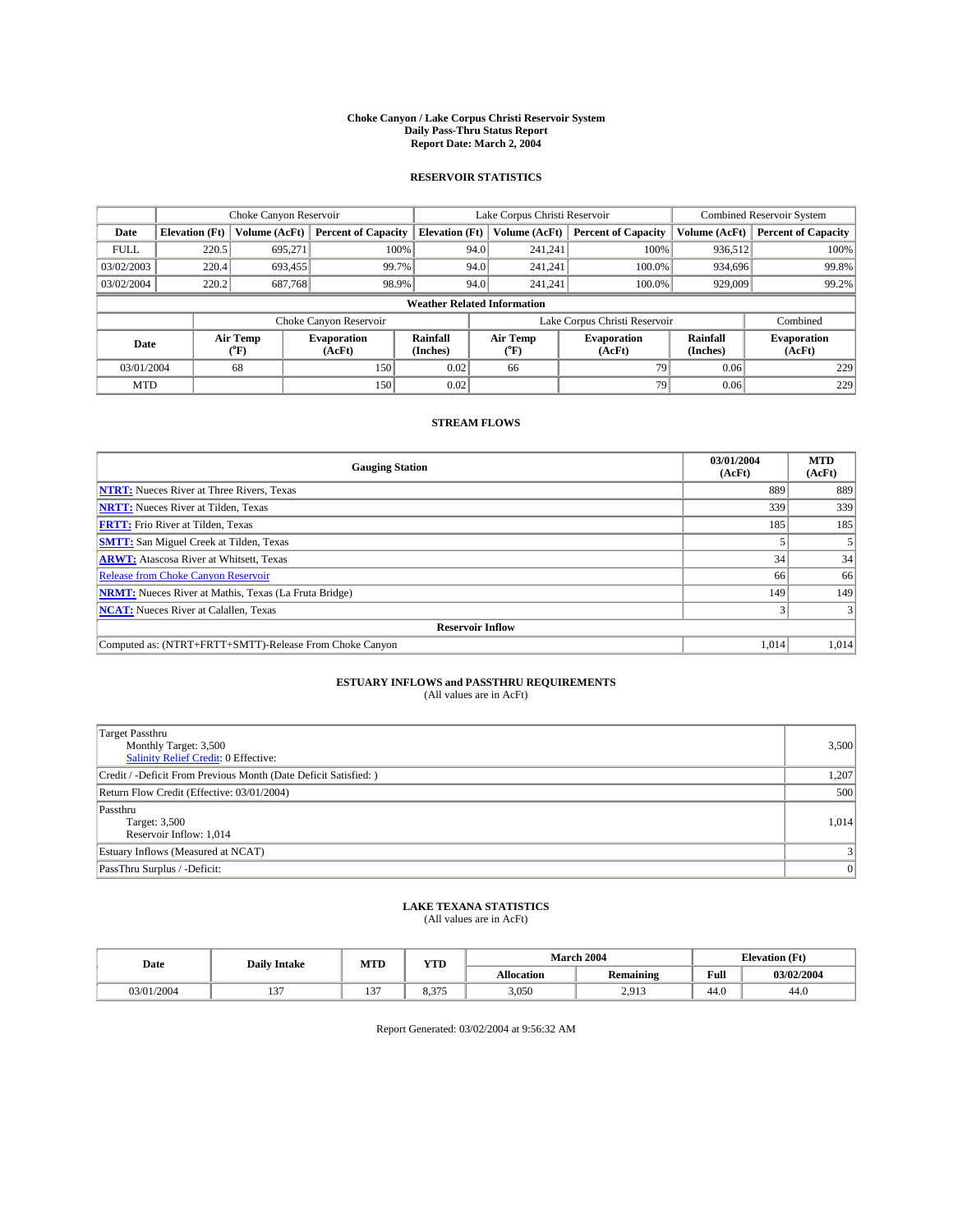#### **Choke Canyon / Lake Corpus Christi Reservoir System Daily Pass-Thru Status Report Report Date: March 3, 2004**

### **RESERVOIR STATISTICS**

|                                    | Choke Canyon Reservoir |                          | Lake Corpus Christi Reservoir |                       |      |                  | <b>Combined Reservoir System</b> |                      |                              |
|------------------------------------|------------------------|--------------------------|-------------------------------|-----------------------|------|------------------|----------------------------------|----------------------|------------------------------|
| Date                               | <b>Elevation</b> (Ft)  | Volume (AcFt)            | <b>Percent of Capacity</b>    | <b>Elevation</b> (Ft) |      | Volume (AcFt)    | <b>Percent of Capacity</b>       | Volume (AcFt)        | <b>Percent of Capacity</b>   |
| <b>FULL</b>                        | 220.5                  | 695,271                  | 100%                          |                       | 94.0 | 241,241          | 100%                             | 936.512              | 100%                         |
| 03/03/2003                         | 220.4                  | 693,974                  | 99.8%                         |                       | 94.0 | 241.241          | 100.0%                           | 935.215              | 99.9%                        |
| 03/03/2004                         | 220.2                  | 688,283                  | 99.0%                         |                       | 94.0 | 241,048          | 99.9%                            | 929,331              | 99.2%                        |
| <b>Weather Related Information</b> |                        |                          |                               |                       |      |                  |                                  |                      |                              |
|                                    |                        |                          | Choke Canyon Reservoir        |                       |      |                  | Lake Corpus Christi Reservoir    |                      | Combined                     |
| Date                               |                        | Air Temp<br>$\rm ^{6}F)$ | <b>Evaporation</b><br>(AcFt)  | Rainfall<br>(Inches)  |      | Air Temp<br>("F) | <b>Evaporation</b><br>(AcFt)     | Rainfall<br>(Inches) | <b>Evaporation</b><br>(AcFt) |
| 03/02/2004                         |                        | 66                       | 105                           | 0.00                  |      | 78               | 90 <sub>1</sub>                  | 0.00                 | 195                          |
| <b>MTD</b>                         |                        |                          | 255                           | 0.02                  |      |                  | 169                              | 0.06                 | 424                          |

## **STREAM FLOWS**

| <b>Gauging Station</b>                                       | 03/02/2004<br>(AcFt) | <b>MTD</b><br>(AcFt) |  |  |  |  |
|--------------------------------------------------------------|----------------------|----------------------|--|--|--|--|
| <b>NTRT:</b> Nueces River at Three Rivers, Texas             | 584                  | 1,473                |  |  |  |  |
| <b>NRTT:</b> Nueces River at Tilden, Texas                   | 173                  | 512                  |  |  |  |  |
| <b>FRTT:</b> Frio River at Tilden, Texas                     | 197                  | 381                  |  |  |  |  |
| <b>SMTT:</b> San Miguel Creek at Tilden, Texas               | $\lambda$            | 13                   |  |  |  |  |
| <b>ARWT:</b> Atascosa River at Whitsett, Texas               | 208                  | 242                  |  |  |  |  |
| <b>Release from Choke Canyon Reservoir</b>                   | 66                   | 131                  |  |  |  |  |
| <b>NRMT:</b> Nueces River at Mathis, Texas (La Fruta Bridge) | 149                  | 298                  |  |  |  |  |
| <b>NCAT:</b> Nueces River at Calallen, Texas                 | 15.                  | 18                   |  |  |  |  |
| <b>Reservoir Inflow</b>                                      |                      |                      |  |  |  |  |
| Computed as: (NTRT+FRTT+SMTT)-Release From Choke Canyon      | 723                  | 1,736                |  |  |  |  |

## **ESTUARY INFLOWS and PASSTHRU REQUIREMENTS**<br>(All values are in AcFt)

| <b>Target Passthru</b><br>Monthly Target: 3,500<br><b>Salinity Relief Credit: 0 Effective:</b> | 3,500           |
|------------------------------------------------------------------------------------------------|-----------------|
| Credit / -Deficit From Previous Month (Date Deficit Satisfied: )                               | 1,207           |
| Return Flow Credit (Effective: 03/01/2004)                                                     | 500             |
| Passthru<br>Target: 3,500<br>Reservoir Inflow: 1,736                                           | 1,736           |
| Estuary Inflows (Measured at NCAT)                                                             | 18 <sup>l</sup> |
| PassThru Surplus / -Deficit:                                                                   | $-11$           |

# **LAKE TEXANA STATISTICS** (All values are in AcFt)

| Date              | <b>Daily Intake</b> | MTD                | $\mathbf{v}$<br>1 I D                         |                   | <b>March 2004</b> | <b>Elevation</b> (Ft)   |            |
|-------------------|---------------------|--------------------|-----------------------------------------------|-------------------|-------------------|-------------------------|------------|
|                   |                     |                    |                                               | <b>Allocation</b> | <b>Remaining</b>  | Full                    | 03/03/2004 |
| 3/02/2004<br>.∪∪∼ | $\sim$<br>، ب ۱     | $\sim$<br><u>.</u> | <b>U.J.I</b><br>and the state of the state of | 3,050             | $---$<br><u>.</u> | $\overline{AB}$<br>44.U | 44.0       |

Report Generated: 03/03/2004 at 8:47:48 AM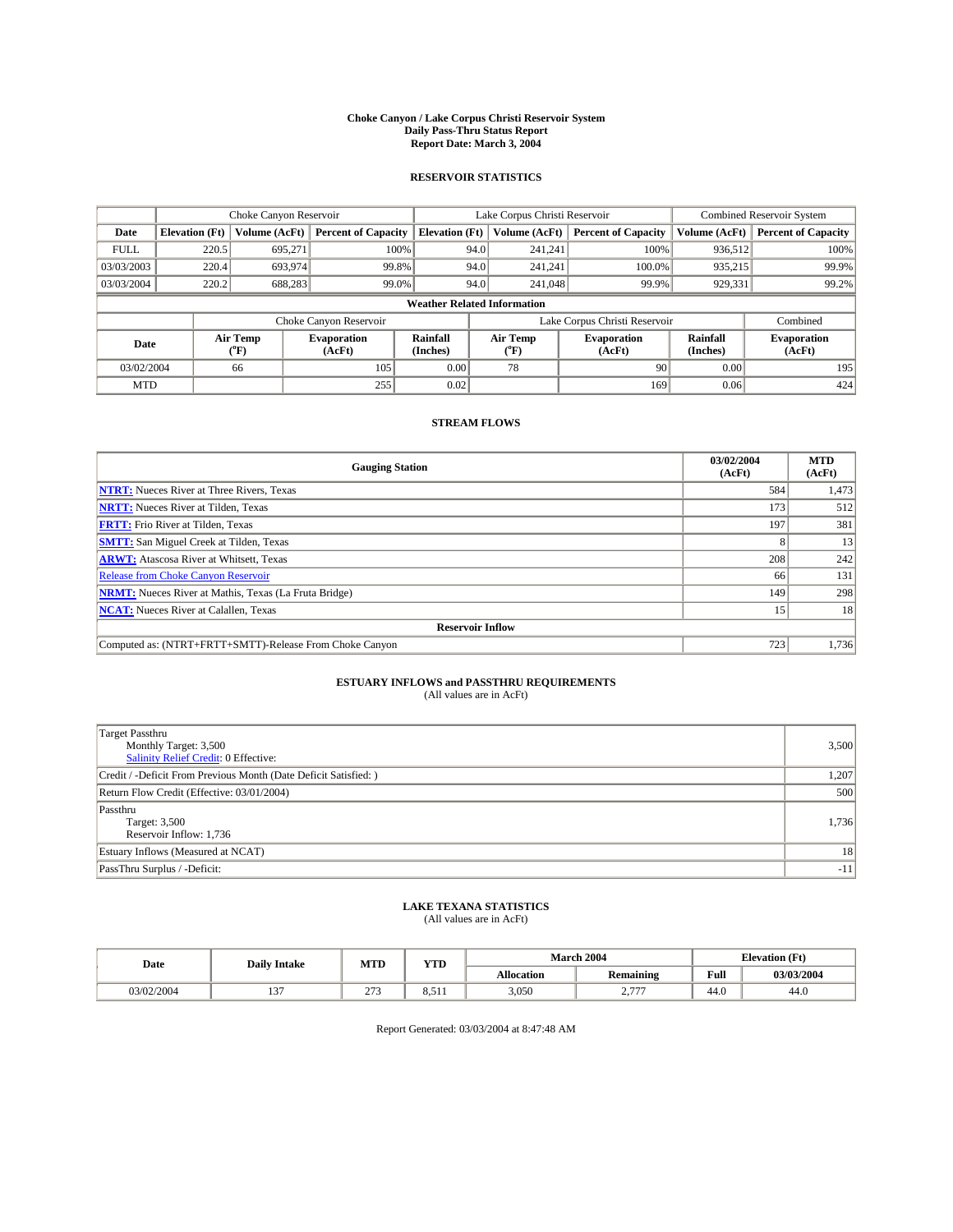#### **Choke Canyon / Lake Corpus Christi Reservoir System Daily Pass-Thru Status Report Report Date: March 4, 2004**

### **RESERVOIR STATISTICS**

|             | Choke Canyon Reservoir             |                             | Lake Corpus Christi Reservoir |                             |      |                  | <b>Combined Reservoir System</b> |                      |                              |  |
|-------------|------------------------------------|-----------------------------|-------------------------------|-----------------------------|------|------------------|----------------------------------|----------------------|------------------------------|--|
| Date        | <b>Elevation</b> (Ft)              | Volume (AcFt)               | <b>Percent of Capacity</b>    | <b>Elevation</b> (Ft)       |      | Volume (AcFt)    | <b>Percent of Capacity</b>       | Volume (AcFt)        | <b>Percent of Capacity</b>   |  |
| <b>FULL</b> | 220.5                              | 695,271                     |                               | 100%                        | 94.0 | 241,241          | 100%                             | 936.512              | 100%                         |  |
| 03/04/2003  | 220.4                              | 693,974                     | 99.8%                         |                             | 94.0 | 241.241          | $100.0\%$                        | 935.215              | 99.9%                        |  |
| 03/04/2004  | 220.2                              | 687,768                     | 98.9%                         |                             | 94.0 | 241.241          | $100.0\%$                        | 929,009              | 99.2%                        |  |
|             | <b>Weather Related Information</b> |                             |                               |                             |      |                  |                                  |                      |                              |  |
|             |                                    |                             | Choke Canyon Reservoir        |                             |      |                  | Lake Corpus Christi Reservoir    |                      | Combined                     |  |
| Date        |                                    | Air Temp<br>${}^{\circ}$ F) | <b>Evaporation</b><br>(AcFt)  | <b>Rainfall</b><br>(Inches) |      | Air Temp<br>("F) | <b>Evaporation</b><br>(AcFt)     | Rainfall<br>(Inches) | <b>Evaporation</b><br>(AcFt) |  |
| 03/03/2004  |                                    | 77                          | 180                           | 0.01                        |      | 76               | 157                              | 0.05                 | 337                          |  |
| <b>MTD</b>  |                                    |                             | 435                           | 0.03                        |      |                  | 326                              | 0.11                 | 761                          |  |

## **STREAM FLOWS**

| <b>Gauging Station</b>                                       | 03/03/2004<br>(AcFt) | <b>MTD</b><br>(AcFt) |  |  |  |  |
|--------------------------------------------------------------|----------------------|----------------------|--|--|--|--|
| <b>NTRT:</b> Nueces River at Three Rivers, Texas             | 560                  | 2,033                |  |  |  |  |
| <b>NRTT:</b> Nueces River at Tilden, Texas                   | 115                  | 627                  |  |  |  |  |
| <b>FRTT:</b> Frio River at Tilden, Texas                     | 200                  | 582                  |  |  |  |  |
| <b>SMTT:</b> San Miguel Creek at Tilden, Texas               |                      | 21                   |  |  |  |  |
| <b>ARWT:</b> Atascosa River at Whitsett, Texas               | 405                  | 647                  |  |  |  |  |
| <b>Release from Choke Canyon Reservoir</b>                   | 66                   | 197                  |  |  |  |  |
| <b>NRMT:</b> Nueces River at Mathis, Texas (La Fruta Bridge) | 177                  | 474                  |  |  |  |  |
| <b>NCAT:</b> Nueces River at Calallen, Texas                 | 52                   | 70                   |  |  |  |  |
| <b>Reservoir Inflow</b>                                      |                      |                      |  |  |  |  |
| Computed as: (NTRT+FRTT+SMTT)-Release From Choke Canyon      | 702                  | 2,439                |  |  |  |  |

## **ESTUARY INFLOWS and PASSTHRU REQUIREMENTS**<br>(All values are in AcFt)

| <b>Target Passthru</b><br>Monthly Target: 3,500<br>Salinity Relief Credit: 0 Effective: | 3,500           |
|-----------------------------------------------------------------------------------------|-----------------|
| Credit / -Deficit From Previous Month (Date Deficit Satisfied: )                        | 1,207           |
| Return Flow Credit (Effective: 03/01/2004)                                              | 500             |
| Passthru<br>Target: 3,500<br>Reservoir Inflow: 2,439                                    | 2,439           |
| Estuary Inflows (Measured at NCAT)                                                      | 70 <sup>1</sup> |
| PassThru Surplus / -Deficit:                                                            | $-662$          |

# **LAKE TEXANA STATISTICS** (All values are in AcFt)

| Date       | <b>Daily Intake</b> | MTD | <b>WTPD</b><br>1 I.D |                   | <b>March 2004</b> | <b>Elevation</b> (Ft) |            |  |
|------------|---------------------|-----|----------------------|-------------------|-------------------|-----------------------|------------|--|
|            |                     |     |                      | <b>Allocation</b> | <b>Remaining</b>  | Full                  | 03/04/2004 |  |
| 03/03/2004 | $\sim$ $\sim$       | 410 | 8.648                | 3,050             | 2,640             | 44.U                  | 44.U       |  |

Report Generated: 03/04/2004 at 8:38:10 AM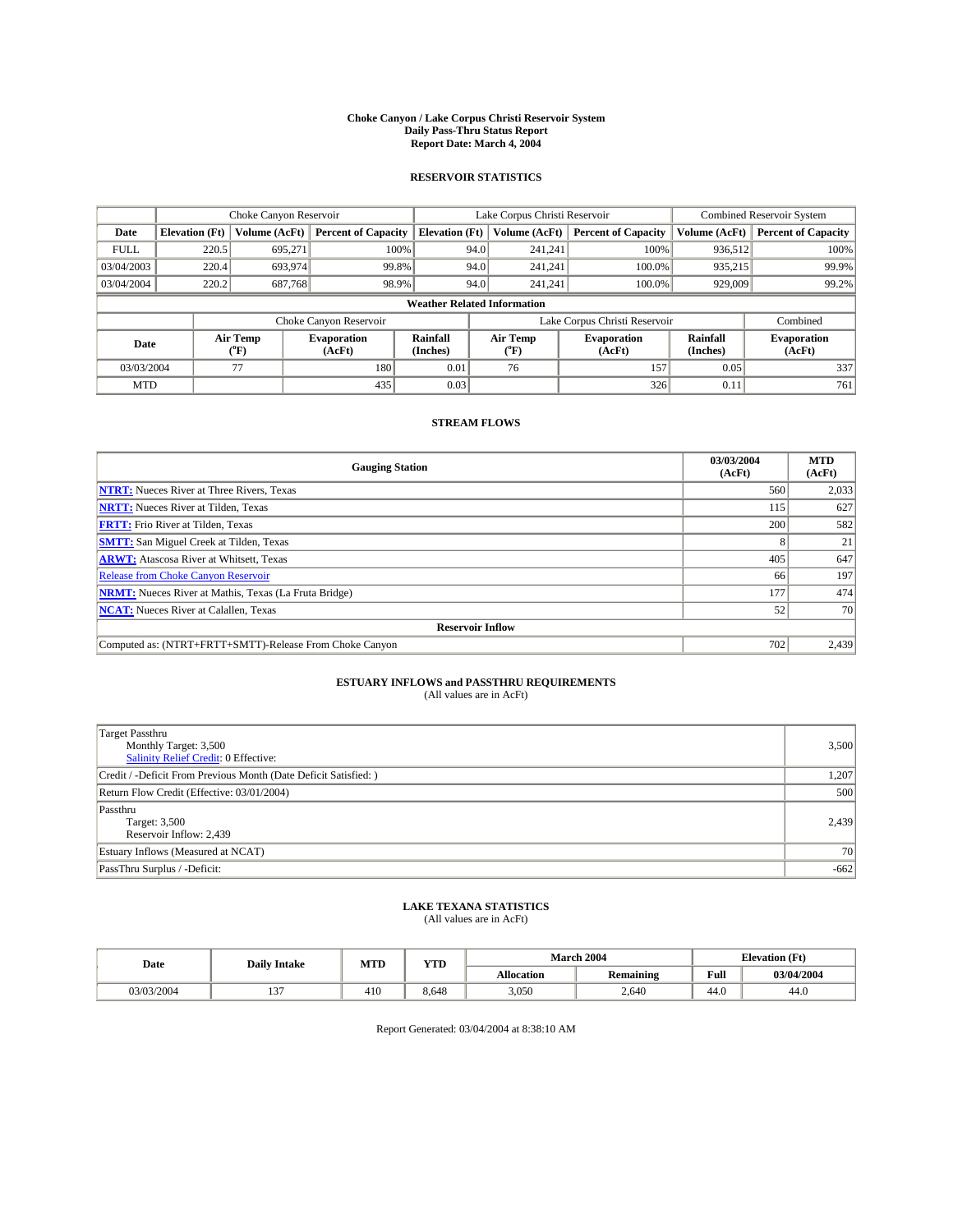#### **Choke Canyon / Lake Corpus Christi Reservoir System Daily Pass-Thru Status Report Report Date: March 5, 2004**

### **RESERVOIR STATISTICS**

|                                    | Choke Canyon Reservoir |                             |                              |                             | Lake Corpus Christi Reservoir |                  |                               |                      | Combined Reservoir System    |  |  |
|------------------------------------|------------------------|-----------------------------|------------------------------|-----------------------------|-------------------------------|------------------|-------------------------------|----------------------|------------------------------|--|--|
| Date                               | <b>Elevation</b> (Ft)  | Volume (AcFt)               | <b>Percent of Capacity</b>   | <b>Elevation</b> (Ft)       |                               | Volume (AcFt)    | <b>Percent of Capacity</b>    | Volume (AcFt)        | <b>Percent of Capacity</b>   |  |  |
| <b>FULL</b>                        | 220.5                  | 695,271                     | 100%                         |                             | 94.0                          | 241,241          | 100%                          | 936.512              | 100%                         |  |  |
| 03/05/2003                         | 220.5                  | 694,752                     | 99.9%                        |                             | 94.0                          | 241.241          | $100.0\%$                     | 935,993              | 99.9%                        |  |  |
| 03/05/2004                         | 220.2                  | 688,025                     | 99.0%                        |                             | 94.0                          | 241.241          | $100.0\%$                     | 929,266              | 99.2%                        |  |  |
| <b>Weather Related Information</b> |                        |                             |                              |                             |                               |                  |                               |                      |                              |  |  |
|                                    |                        |                             | Choke Canyon Reservoir       |                             |                               |                  | Lake Corpus Christi Reservoir |                      | Combined                     |  |  |
| Date                               |                        | Air Temp<br>${}^{\circ}$ F) | <b>Evaporation</b><br>(AcFt) | <b>Rainfall</b><br>(Inches) |                               | Air Temp<br>("F) | <b>Evaporation</b><br>(AcFt)  | Rainfall<br>(Inches) | <b>Evaporation</b><br>(AcFt) |  |  |
| 03/04/2004                         |                        | 78                          | 150                          | 0.03                        |                               | 74               | 45                            | 0.00                 | 195                          |  |  |
| <b>MTD</b>                         |                        |                             | 585                          | 0.06                        |                               |                  | 371                           | 0.11                 | 956                          |  |  |

## **STREAM FLOWS**

| <b>Gauging Station</b>                                       | 03/04/2004<br>(AcFt) | <b>MTD</b><br>(AcFt) |  |  |  |  |  |
|--------------------------------------------------------------|----------------------|----------------------|--|--|--|--|--|
| <b>NTRT:</b> Nueces River at Three Rivers, Texas             | 526                  | 2,559                |  |  |  |  |  |
| <b>NRTT:</b> Nueces River at Tilden, Texas                   | 109                  | 736                  |  |  |  |  |  |
| <b>FRTT:</b> Frio River at Tilden, Texas                     | 191                  | 772                  |  |  |  |  |  |
| <b>SMTT:</b> San Miguel Creek at Tilden, Texas               |                      | 27                   |  |  |  |  |  |
| <b>ARWT:</b> Atascosa River at Whitsett, Texas               | 127                  | 774                  |  |  |  |  |  |
| <b>Release from Choke Canyon Reservoir</b>                   | 66                   | 262                  |  |  |  |  |  |
| <b>NRMT:</b> Nueces River at Mathis, Texas (La Fruta Bridge) | 181                  | 655                  |  |  |  |  |  |
| <b>NCAT:</b> Nueces River at Calallen, Texas                 | 60                   | 130                  |  |  |  |  |  |
| <b>Reservoir Inflow</b>                                      |                      |                      |  |  |  |  |  |
| Computed as: (NTRT+FRTT+SMTT)-Release From Choke Canyon      | 657                  | 3,096                |  |  |  |  |  |

## **ESTUARY INFLOWS and PASSTHRU REQUIREMENTS**<br>(All values are in AcFt)

| <b>Target Passthru</b><br>Monthly Target: 3,500<br>Salinity Relief Credit: 0 Effective: | 3,500    |
|-----------------------------------------------------------------------------------------|----------|
| Credit / -Deficit From Previous Month (Date Deficit Satisfied: )                        | 1,207    |
| Return Flow Credit (Effective: 03/01/2004)                                              | 500      |
| Passthru<br>Target: 3,500<br>Reservoir Inflow: 3,096                                    | 3,096    |
| Estuary Inflows (Measured at NCAT)                                                      | 130      |
| PassThru Surplus / -Deficit:                                                            | $-1,260$ |

# **LAKE TEXANA STATISTICS** (All values are in AcFt)

| Date      | <b>Daily Intake</b>   | MTL | $\mathbf{v}$<br>1 I D |                   | <b>March 2004</b> | <b>Elevation</b> (Ft)   |            |
|-----------|-----------------------|-----|-----------------------|-------------------|-------------------|-------------------------|------------|
|           |                       |     |                       | <b>Allocation</b> | <b>Remaining</b>  | Full                    | 03/05/2004 |
| 3/04/2004 | $-$<br>$\overline{ }$ | 547 | 0.705<br>ده ، .ه      | 3.050             | 2,503             | $\overline{AB}$<br>44.U | 44.0       |

Report Generated: 03/05/2004 at 8:32:07 AM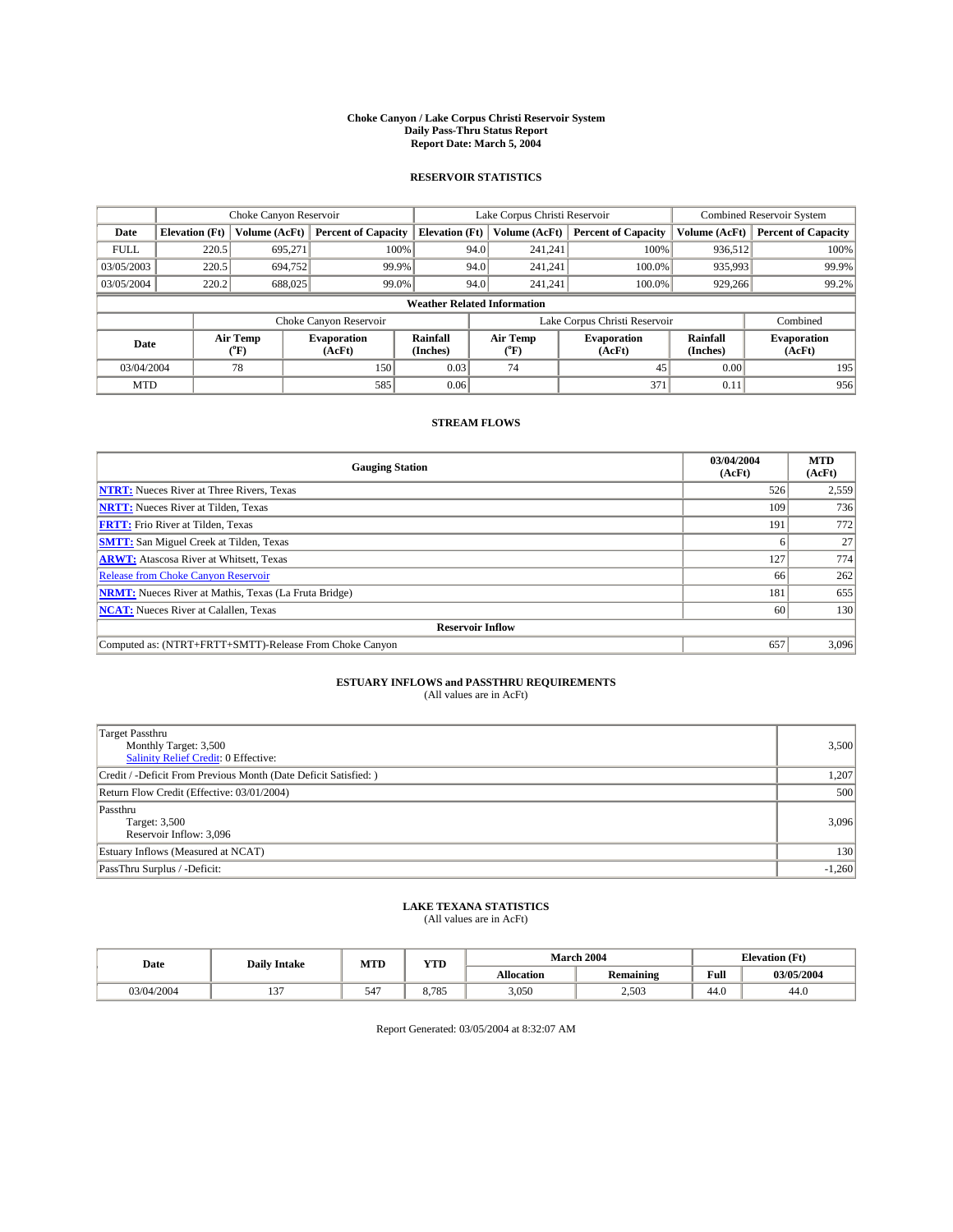#### **Choke Canyon / Lake Corpus Christi Reservoir System Daily Pass-Thru Status Report Report Date: March 6, 2004**

### **RESERVOIR STATISTICS**

|                                    | Choke Canyon Reservoir |                             |                              |                             | Lake Corpus Christi Reservoir |                  |                               |                      | Combined Reservoir System    |  |  |
|------------------------------------|------------------------|-----------------------------|------------------------------|-----------------------------|-------------------------------|------------------|-------------------------------|----------------------|------------------------------|--|--|
| Date                               | <b>Elevation</b> (Ft)  | Volume (AcFt)               | <b>Percent of Capacity</b>   | <b>Elevation</b> (Ft)       |                               | Volume (AcFt)    | <b>Percent of Capacity</b>    | Volume (AcFt)        | <b>Percent of Capacity</b>   |  |  |
| <b>FULL</b>                        | 220.5                  | 695,271                     | 100%                         |                             | 94.0                          | 241,241          | 100%                          | 936.512              | 100%                         |  |  |
| 03/06/2003                         | 220.5                  | 694,493                     | 99.9%                        |                             | 94.0                          | 241.241          | $100.0\%$                     | 935,734              | 99.9%                        |  |  |
| 03/06/2004                         | 220.2                  | 688,797                     | 99.1%                        |                             | 94.0                          | 241.241          | $100.0\%$                     | 930,038              | 99.3%                        |  |  |
| <b>Weather Related Information</b> |                        |                             |                              |                             |                               |                  |                               |                      |                              |  |  |
|                                    |                        |                             | Choke Canyon Reservoir       |                             |                               |                  | Lake Corpus Christi Reservoir |                      | Combined                     |  |  |
| Date                               |                        | Air Temp<br>${}^{\circ}$ F) | <b>Evaporation</b><br>(AcFt) | <b>Rainfall</b><br>(Inches) |                               | Air Temp<br>("F) | <b>Evaporation</b><br>(AcFt)  | Rainfall<br>(Inches) | <b>Evaporation</b><br>(AcFt) |  |  |
| 03/05/2004                         |                        | 79                          | 286                          | 0.00                        |                               | 77               | 213                           | 0.00                 | 499                          |  |  |
| <b>MTD</b>                         |                        |                             | 871                          | 0.06                        |                               |                  | 584                           | 0.11                 | 1,455                        |  |  |

## **STREAM FLOWS**

| <b>Gauging Station</b>                                       | 03/05/2004<br>(AcFt) | <b>MTD</b><br>(AcFt) |  |  |  |  |  |
|--------------------------------------------------------------|----------------------|----------------------|--|--|--|--|--|
| <b>NTRT:</b> Nueces River at Three Rivers, Texas             | 345                  | 2,904                |  |  |  |  |  |
| <b>NRTT:</b> Nueces River at Tilden, Texas                   | 111                  | 848                  |  |  |  |  |  |
| <b>FRTT:</b> Frio River at Tilden, Texas                     | 183                  | 955                  |  |  |  |  |  |
| <b>SMTT:</b> San Miguel Creek at Tilden, Texas               |                      | 33                   |  |  |  |  |  |
| <b>ARWT:</b> Atascosa River at Whitsett, Texas               | 89                   | 863                  |  |  |  |  |  |
| Release from Choke Canyon Reservoir                          | 66                   | 328                  |  |  |  |  |  |
| <b>NRMT:</b> Nueces River at Mathis, Texas (La Fruta Bridge) | 222                  | 877                  |  |  |  |  |  |
| <b>NCAT:</b> Nueces River at Calallen, Texas                 | 38                   | 167                  |  |  |  |  |  |
| <b>Reservoir Inflow</b>                                      |                      |                      |  |  |  |  |  |
| Computed as: (NTRT+FRTT+SMTT)-Release From Choke Canyon      | 468                  | 3,564                |  |  |  |  |  |

## **ESTUARY INFLOWS and PASSTHRU REQUIREMENTS**<br>(All values are in AcFt)

| <b>Target Passthru</b><br>Monthly Target: 3,500<br>Salinity Relief Credit: 0 Effective: | 3,500    |
|-----------------------------------------------------------------------------------------|----------|
| Credit / -Deficit From Previous Month (Date Deficit Satisfied: )                        | 1,207    |
| Return Flow Credit (Effective: 03/01/2004)                                              | 500      |
| Passthru<br>Target: 3,500<br>Reservoir Inflow: 3,564                                    | 3,500    |
| Estuary Inflows (Measured at NCAT)                                                      | 167      |
| PassThru Surplus / -Deficit:                                                            | $-1,626$ |

# **LAKE TEXANA STATISTICS** (All values are in AcFt)

| Date       | <b>Daily Intake</b> | MTD | <b>WTPD</b><br>1 I.D |                   | <b>March 2004</b> | <b>Elevation</b> (Ft) |            |
|------------|---------------------|-----|----------------------|-------------------|-------------------|-----------------------|------------|
|            |                     |     |                      | <b>Allocation</b> | <b>Remaining</b>  | Full                  | 03/06/2004 |
| 03/05/2004 | 1.50                | 683 | 8.921                | 3,050             | 2,367             | 44.U                  | 44.U       |

Report Generated: 03/06/2004 at 8:32:09 AM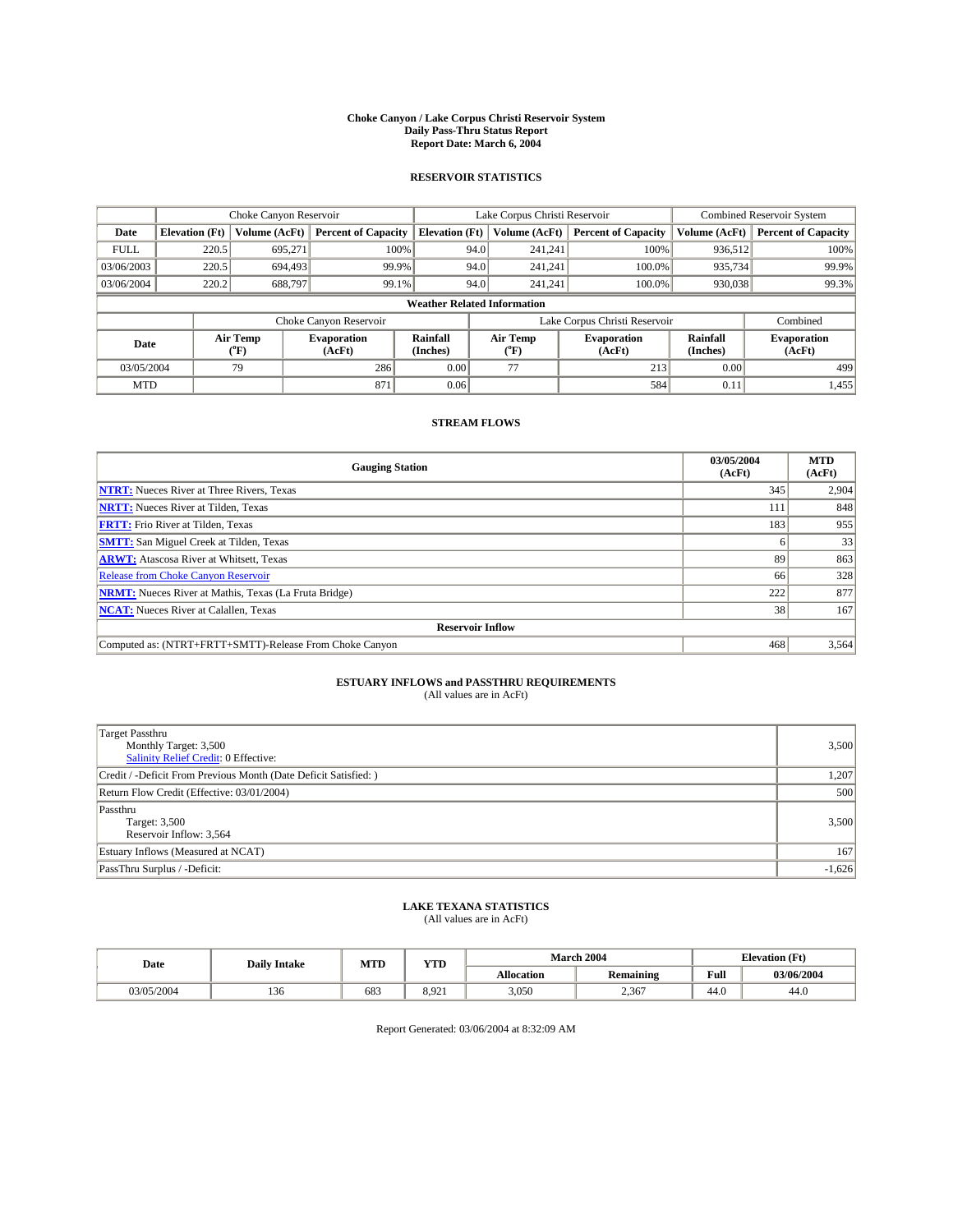#### **Choke Canyon / Lake Corpus Christi Reservoir System Daily Pass-Thru Status Report Report Date: March 7, 2004**

### **RESERVOIR STATISTICS**

|                                    | Choke Canyon Reservoir |                  |                              |                       | Lake Corpus Christi Reservoir |                  |                              |                      | Combined Reservoir System    |  |  |
|------------------------------------|------------------------|------------------|------------------------------|-----------------------|-------------------------------|------------------|------------------------------|----------------------|------------------------------|--|--|
| Date                               | <b>Elevation</b> (Ft)  | Volume (AcFt)    | <b>Percent of Capacity</b>   | <b>Elevation (Ft)</b> |                               | Volume (AcFt)    | <b>Percent of Capacity</b>   | Volume (AcFt)        | <b>Percent of Capacity</b>   |  |  |
| <b>FULL</b>                        | 220.5                  | 695,271          | 100%                         |                       | 94.0                          | 241,241          | 100%                         | 936.512              | 100%                         |  |  |
| 03/07/2003                         | 220.5                  | 694.493          | 99.9%                        |                       | 94.0                          | 241.241          | $100.0\%$                    | 935,734              | 99.9%                        |  |  |
| 03/07/2004                         | 220.2                  | 688,283          | 99.0%                        |                       | 94.0                          | 241,241          | $100.0\%$                    | 929,524              | 99.3%                        |  |  |
| <b>Weather Related Information</b> |                        |                  |                              |                       |                               |                  |                              |                      |                              |  |  |
|                                    |                        |                  | Choke Canyon Reservoir       |                       | Lake Corpus Christi Reservoir |                  |                              |                      | Combined                     |  |  |
| Date                               |                        | Air Temp<br>(°F) | <b>Evaporation</b><br>(AcFt) | Rainfall<br>(Inches)  |                               | Air Temp<br>("F) | <b>Evaporation</b><br>(AcFt) | Rainfall<br>(Inches) | <b>Evaporation</b><br>(AcFt) |  |  |
| 03/06/2004                         |                        | 79               | 286                          | 0.00                  |                               | 79               | 247                          | 0.00                 | 533                          |  |  |
| <b>MTD</b>                         |                        |                  | 1,157                        | 0.06                  |                               |                  | 831                          | 0.11                 | 1,988                        |  |  |

## **STREAM FLOWS**

| <b>Gauging Station</b>                                       | 03/06/2004<br>(AcFt) | <b>MTD</b><br>(AcFt) |  |  |  |  |
|--------------------------------------------------------------|----------------------|----------------------|--|--|--|--|
| <b>NTRT:</b> Nueces River at Three Rivers, Texas             | 298                  | 3,202                |  |  |  |  |
| <b>NRTT:</b> Nueces River at Tilden, Texas                   | 101                  | 949                  |  |  |  |  |
| <b>FRTT:</b> Frio River at Tilden, Texas                     | 181                  | 1,135                |  |  |  |  |
| <b>SMTT:</b> San Miguel Creek at Tilden, Texas               |                      | 39                   |  |  |  |  |
| <b>ARWT:</b> Atascosa River at Whitsett, Texas               | 58                   | 921                  |  |  |  |  |
| <b>Release from Choke Canyon Reservoir</b>                   | 66                   | 393                  |  |  |  |  |
| <b>NRMT:</b> Nueces River at Mathis, Texas (La Fruta Bridge) | 191                  | 1,068                |  |  |  |  |
| <b>NCAT:</b> Nueces River at Calallen, Texas                 | 83                   | 251                  |  |  |  |  |
| <b>Reservoir Inflow</b>                                      |                      |                      |  |  |  |  |
| Computed as: (NTRT+FRTT+SMTT)-Release From Choke Canyon      | 418                  | 3,983                |  |  |  |  |

## **ESTUARY INFLOWS and PASSTHRU REQUIREMENTS**<br>(All values are in AcFt)

| <b>Target Passthru</b><br>Monthly Target: 3,500<br>Salinity Relief Credit: 0 Effective: | 3,500    |
|-----------------------------------------------------------------------------------------|----------|
| Credit / -Deficit From Previous Month (Date Deficit Satisfied: )                        | 1,207    |
| Return Flow Credit (Effective: 03/01/2004)                                              | 500      |
| Passthru<br>Target: 3,500<br>Reservoir Inflow: 3,983                                    | 3,500    |
| Estuary Inflows (Measured at NCAT)                                                      | 251      |
| PassThru Surplus / -Deficit:                                                            | $-1,542$ |

# **LAKE TEXANA STATISTICS** (All values are in AcFt)

| Date       | <b>Daily Intake</b> | <b>MTD</b> | $\mathbf{v}$<br>1 I D |                   | <b>March 2004</b> | <b>Elevation</b> (Ft) |            |
|------------|---------------------|------------|-----------------------|-------------------|-------------------|-----------------------|------------|
|            |                     |            |                       | <b>Allocation</b> | <b>Remaining</b>  | Full                  | 03/07/2004 |
| 03/06/2004 | $\sim$<br>، ب ۱     | 820        | 9.058                 | 3,050             | 2,230             | 44 O<br>44.U          | 44.0       |

Report Generated: 03/07/2004 at 8:34:57 AM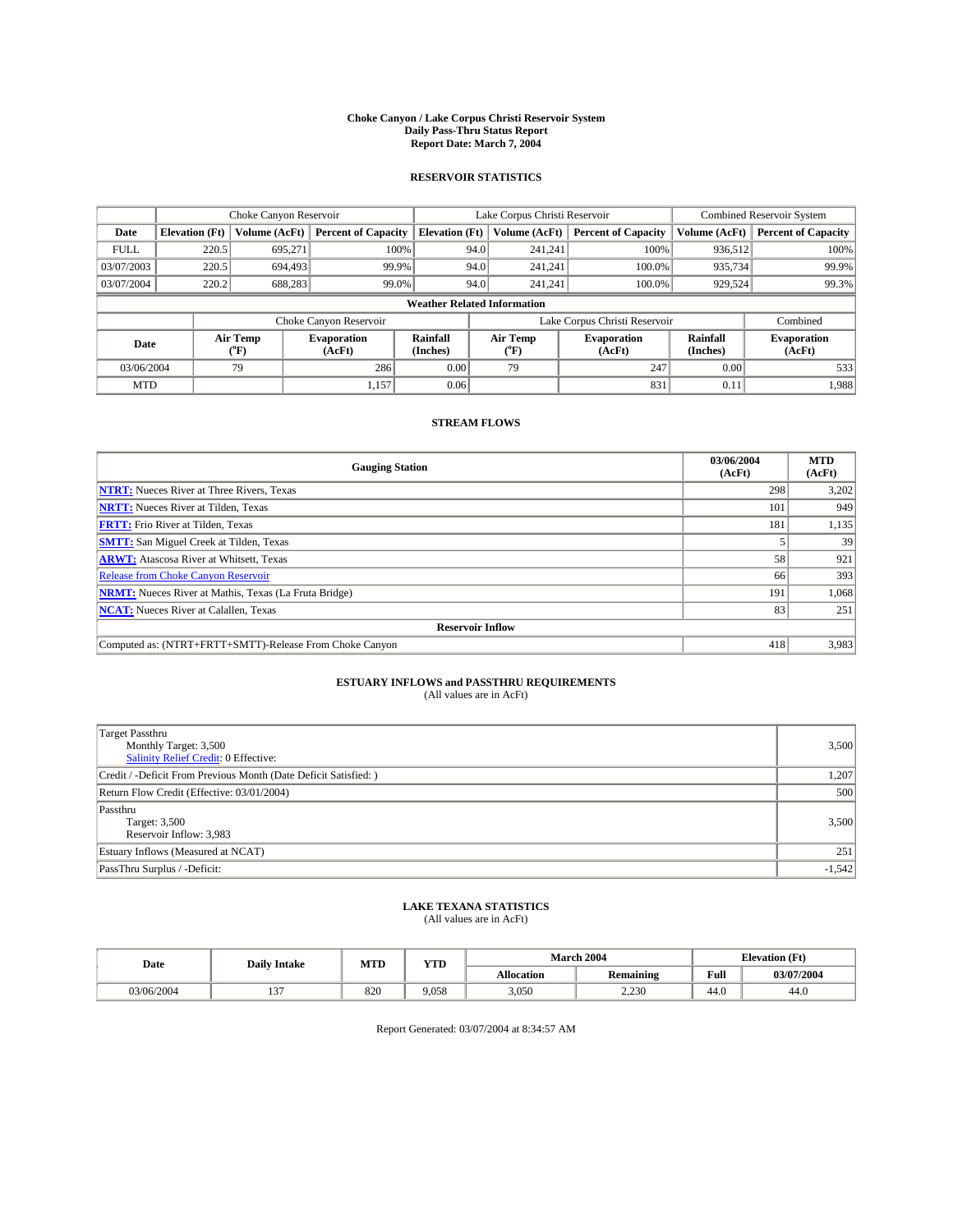#### **Choke Canyon / Lake Corpus Christi Reservoir System Daily Pass-Thru Status Report Report Date: March 8, 2004**

### **RESERVOIR STATISTICS**

|                                    | Choke Canyon Reservoir |                  |                              |                       | Lake Corpus Christi Reservoir |                  |                              |                      | <b>Combined Reservoir System</b> |  |  |
|------------------------------------|------------------------|------------------|------------------------------|-----------------------|-------------------------------|------------------|------------------------------|----------------------|----------------------------------|--|--|
| Date                               | <b>Elevation</b> (Ft)  | Volume (AcFt)    | <b>Percent of Capacity</b>   | <b>Elevation (Ft)</b> |                               | Volume (AcFt)    | <b>Percent of Capacity</b>   | Volume (AcFt)        | <b>Percent of Capacity</b>       |  |  |
| <b>FULL</b>                        | 220.5                  | 695,271          |                              | 100%                  | 94.0                          | 241,241          | 100%                         | 936.512              | 100%                             |  |  |
| 03/08/2003                         | 220.5                  | 694.493          | 99.9%                        |                       | 94.0                          | 241.241          | $100.0\%$                    | 935,734              | 99.9%                            |  |  |
| 03/08/2004                         | 220.2                  | 688,025          | 99.0%                        |                       | 94.0                          | 241.241          | $100.0\%$                    | 929,266              | 99.2%                            |  |  |
| <b>Weather Related Information</b> |                        |                  |                              |                       |                               |                  |                              |                      |                                  |  |  |
|                                    |                        |                  | Choke Canyon Reservoir       |                       | Lake Corpus Christi Reservoir |                  |                              |                      | Combined                         |  |  |
| Date                               |                        | Air Temp<br>(°F) | <b>Evaporation</b><br>(AcFt) | Rainfall<br>(Inches)  |                               | Air Temp<br>("F) | <b>Evaporation</b><br>(AcFt) | Rainfall<br>(Inches) | <b>Evaporation</b><br>(AcFt)     |  |  |
| 03/07/2004                         |                        | 84               | 346                          | 0.00                  |                               | 79               | 179                          | 0.00                 | 525                              |  |  |
| <b>MTD</b>                         |                        |                  | 1,503                        | 0.06                  |                               |                  | 1,010                        | 0.11                 | 2,513                            |  |  |

## **STREAM FLOWS**

| <b>Gauging Station</b>                                       | 03/07/2004<br>(AcFt) | <b>MTD</b><br>(AcFt) |  |  |  |  |
|--------------------------------------------------------------|----------------------|----------------------|--|--|--|--|
| <b>NTRT:</b> Nueces River at Three Rivers, Texas             | 262                  | 3,464                |  |  |  |  |
| <b>NRTT:</b> Nueces River at Tilden, Texas                   | 91                   | 1,040                |  |  |  |  |
| <b>FRTT:</b> Frio River at Tilden, Texas                     | 181                  | 1,316                |  |  |  |  |
| <b>SMTT:</b> San Miguel Creek at Tilden, Texas               |                      | 43                   |  |  |  |  |
| <b>ARWT:</b> Atascosa River at Whitsett, Texas               | 44                   | 965                  |  |  |  |  |
| <b>Release from Choke Canyon Reservoir</b>                   | 66                   | 459                  |  |  |  |  |
| <b>NRMT:</b> Nueces River at Mathis, Texas (La Fruta Bridge) | 185                  | 1,253                |  |  |  |  |
| <b>NCAT:</b> Nueces River at Calallen, Texas                 | 52                   | 302                  |  |  |  |  |
| <b>Reservoir Inflow</b>                                      |                      |                      |  |  |  |  |
| Computed as: (NTRT+FRTT+SMTT)-Release From Choke Canyon      | 382                  | 4,365                |  |  |  |  |

## **ESTUARY INFLOWS and PASSTHRU REQUIREMENTS**<br>(All values are in AcFt)

| Target Passthru<br>Monthly Target: 3,500<br>Salinity Relief Credit: 0 Effective: | 3,500    |
|----------------------------------------------------------------------------------|----------|
| Credit / -Deficit From Previous Month (Date Deficit Satisfied: )                 | 1,207    |
| Return Flow Credit (Effective: 03/01/2004)                                       | 500      |
| Passthru<br>Target: 3,500<br>Reservoir Inflow: 4,365                             | 3,500    |
| Estuary Inflows (Measured at NCAT)                                               | 302      |
| PassThru Surplus / -Deficit:                                                     | $-1,491$ |

# **LAKE TEXANA STATISTICS** (All values are in AcFt)

| Date      | <b>Daily Intake</b> | MTL | $\mathbf{v}$<br>1 I D |                   | March 2004       | <b>Elevation</b> (Ft)   |            |
|-----------|---------------------|-----|-----------------------|-------------------|------------------|-------------------------|------------|
|           |                     |     |                       | <b>Allocation</b> | <b>Remaining</b> | Full                    | 03/08/2004 |
| 3/07/2004 | $\sim$<br>136       | 956 | 9.194                 | 3,050             | 2,094            | $\overline{AB}$<br>44.U | 44.0       |

Report Generated: 03/08/2004 at 8:50:33 AM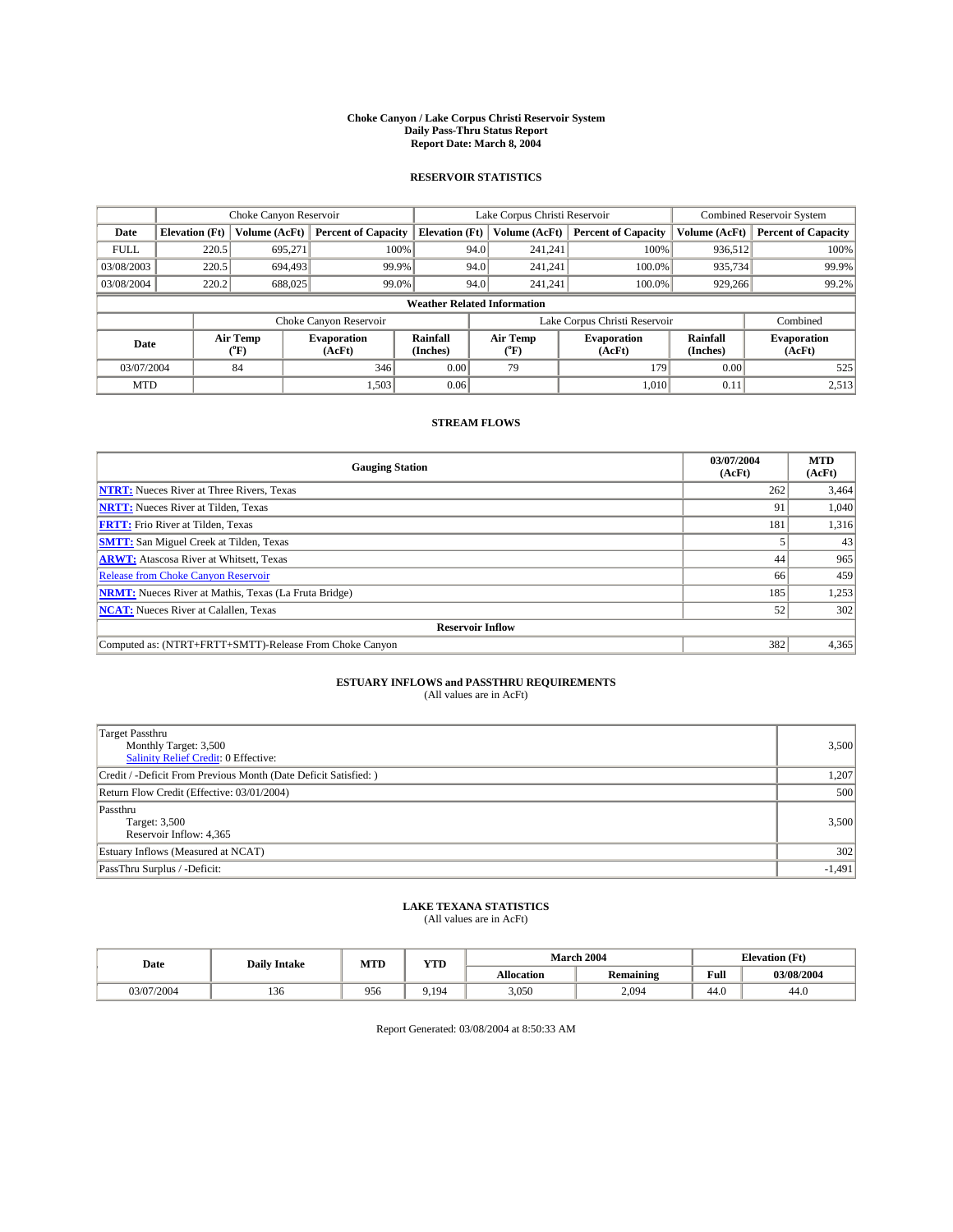#### **Choke Canyon / Lake Corpus Christi Reservoir System Daily Pass-Thru Status Report Report Date: March 9, 2004**

### **RESERVOIR STATISTICS**

|                                    | Choke Canyon Reservoir |                             |                              |                             | Lake Corpus Christi Reservoir |                  |                              |                             | Combined Reservoir System    |  |  |
|------------------------------------|------------------------|-----------------------------|------------------------------|-----------------------------|-------------------------------|------------------|------------------------------|-----------------------------|------------------------------|--|--|
| Date                               | <b>Elevation</b> (Ft)  | Volume (AcFt)               | <b>Percent of Capacity</b>   | <b>Elevation</b> (Ft)       |                               | Volume (AcFt)    | <b>Percent of Capacity</b>   | Volume (AcFt)               | <b>Percent of Capacity</b>   |  |  |
| <b>FULL</b>                        | 220.5                  | 695,271                     |                              | 100%                        | 94.0                          | 241,241          | 100%                         | 936.512                     | 100%                         |  |  |
| 03/09/2003                         | 220.5                  | 694,493                     | 99.9%                        |                             | 94.0                          | 241.241          | $100.0\%$                    | 935,734                     | 99.9%                        |  |  |
| 03/09/2004                         | 220.2                  | 688,283                     | 99.0%                        |                             | 94.0                          | 241.241          | $100.0\%$                    | 929,524                     | 99.3%                        |  |  |
| <b>Weather Related Information</b> |                        |                             |                              |                             |                               |                  |                              |                             |                              |  |  |
|                                    |                        |                             | Choke Canyon Reservoir       |                             | Lake Corpus Christi Reservoir |                  |                              |                             | Combined                     |  |  |
| Date                               |                        | Air Temp<br>${}^{\circ}$ F) | <b>Evaporation</b><br>(AcFt) | <b>Rainfall</b><br>(Inches) |                               | Air Temp<br>("F) | <b>Evaporation</b><br>(AcFt) | <b>Rainfall</b><br>(Inches) | <b>Evaporation</b><br>(AcFt) |  |  |
| 03/08/2004                         |                        | 76                          | 376                          | 0.00                        |                               | 73               | 292                          | 0.00                        | 668                          |  |  |
| <b>MTD</b>                         |                        |                             | 1,879                        | 0.06                        |                               |                  | 1,302                        | 0.11                        | 3,181                        |  |  |

## **STREAM FLOWS**

| <b>Gauging Station</b>                                       | 03/08/2004<br>(AcFt) | <b>MTD</b><br>(AcFt) |  |  |  |  |
|--------------------------------------------------------------|----------------------|----------------------|--|--|--|--|
| <b>NTRT:</b> Nueces River at Three Rivers, Texas             | 234                  | 3,698                |  |  |  |  |
| <b>NRTT:</b> Nueces River at Tilden, Texas                   | 85                   | 1,125                |  |  |  |  |
| <b>FRTT:</b> Frio River at Tilden, Texas                     | 181                  | 1,497                |  |  |  |  |
| <b>SMTT:</b> San Miguel Creek at Tilden, Texas               |                      | 48                   |  |  |  |  |
| <b>ARWT:</b> Atascosa River at Whitsett, Texas               | 38                   | 1,002                |  |  |  |  |
| Release from Choke Canyon Reservoir                          | 66                   | 524                  |  |  |  |  |
| <b>NRMT:</b> Nueces River at Mathis, Texas (La Fruta Bridge) | 202                  | 1,455                |  |  |  |  |
| <b>NCAT:</b> Nueces River at Calallen, Texas                 | 32                   | 334                  |  |  |  |  |
| <b>Reservoir Inflow</b>                                      |                      |                      |  |  |  |  |
| Computed as: (NTRT+FRTT+SMTT)-Release From Choke Canyon      | 354                  | 4,719                |  |  |  |  |

## **ESTUARY INFLOWS and PASSTHRU REQUIREMENTS**<br>(All values are in AcFt)

| <b>Target Passthru</b><br>Monthly Target: 3,500<br>Salinity Relief Credit: 0 Effective: | 3,500    |
|-----------------------------------------------------------------------------------------|----------|
| Credit / -Deficit From Previous Month (Date Deficit Satisfied: )                        | 1,207    |
| Return Flow Credit (Effective: 03/01/2004)                                              | 500      |
| Passthru<br>Target: 3,500<br>Reservoir Inflow: 4,719                                    | 3,500    |
| Estuary Inflows (Measured at NCAT)                                                      | 334      |
| PassThru Surplus / -Deficit:                                                            | $-1,459$ |

# **LAKE TEXANA STATISTICS** (All values are in AcFt)

| Date       | <b>Daily Intake</b> | <b>MTD</b> | <b>VTD</b><br>1 I D             |                   | <b>March 2004</b> | <b>Elevation</b> (Ft) |            |  |
|------------|---------------------|------------|---------------------------------|-------------------|-------------------|-----------------------|------------|--|
|            |                     |            |                                 | <b>Allocation</b> | <b>Remaining</b>  | Full                  | 03/09/2004 |  |
| 03/08/2004 | $\sim$<br>136       | .093       | 0.221<br>$\sim$ $\sim$<br>، د ب | 3,050             | $1,95^{7}$        | 44.0                  | 44.0       |  |

Report Generated: 03/09/2004 at 9:33:59 AM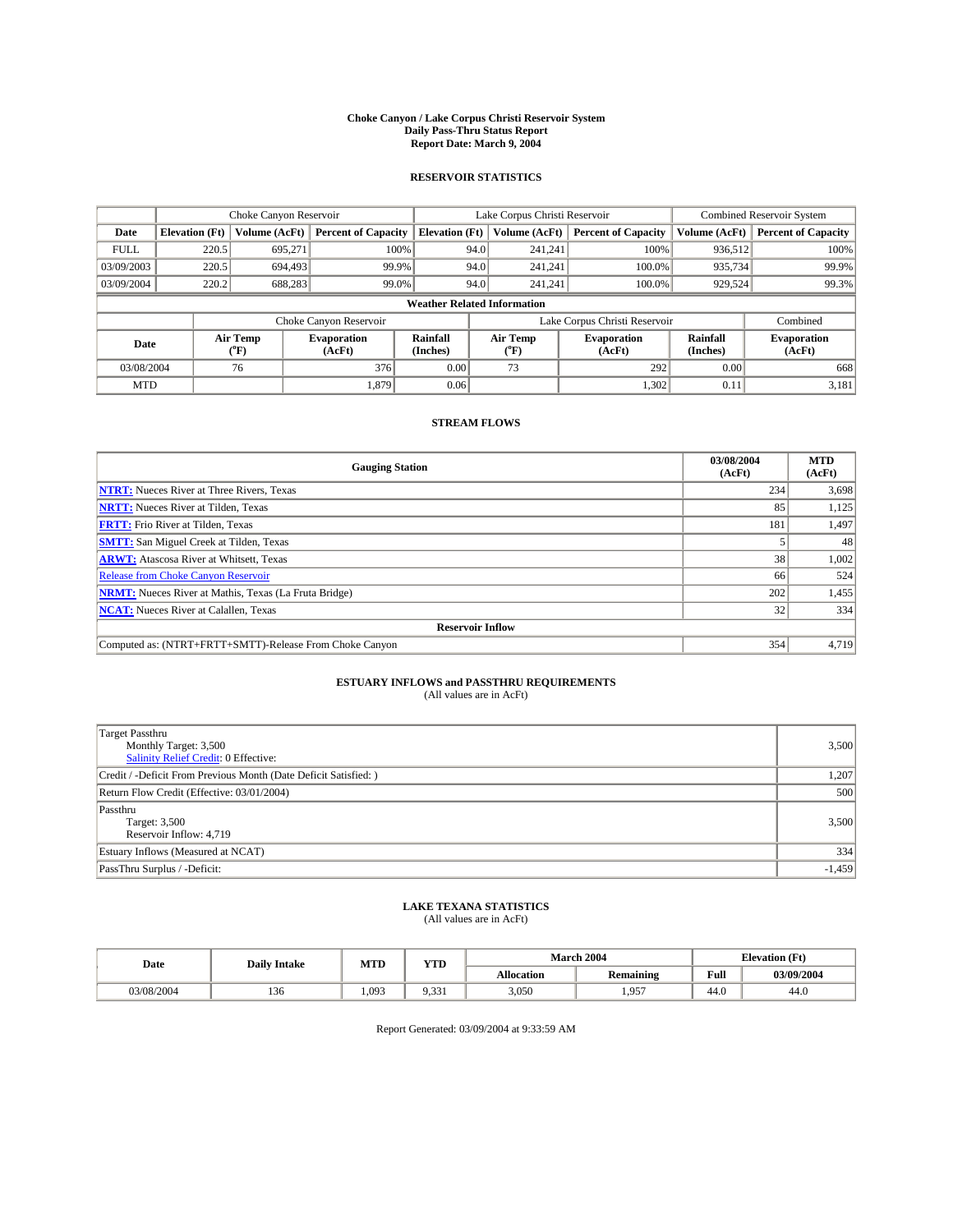#### **Choke Canyon / Lake Corpus Christi Reservoir System Daily Pass-Thru Status Report Report Date: March 10, 2004**

### **RESERVOIR STATISTICS**

|                                    | Choke Canyon Reservoir                                              |                             |                              |                             | Lake Corpus Christi Reservoir |                  |                              |                      | Combined Reservoir System    |  |  |
|------------------------------------|---------------------------------------------------------------------|-----------------------------|------------------------------|-----------------------------|-------------------------------|------------------|------------------------------|----------------------|------------------------------|--|--|
| Date                               | <b>Elevation</b> (Ft)                                               | Volume (AcFt)               | <b>Percent of Capacity</b>   | <b>Elevation</b> (Ft)       |                               | Volume (AcFt)    | <b>Percent of Capacity</b>   | Volume (AcFt)        | <b>Percent of Capacity</b>   |  |  |
| <b>FULL</b>                        | 220.5                                                               | 695,271                     | 100%                         |                             | 94.0                          | 241,241          | 100%                         | 936.512              | 100%                         |  |  |
| 03/10/2003                         | 220.5                                                               | 694,752                     | 99.9%                        |                             | 94.0                          | 241.241          | $100.0\%$                    | 935,993              | 99.9%                        |  |  |
| 03/10/2004                         | 220.2                                                               | 688,283                     | 99.0%                        |                             | 94.0                          | 241.241          | $100.0\%$                    | 929,524              | 99.3%                        |  |  |
| <b>Weather Related Information</b> |                                                                     |                             |                              |                             |                               |                  |                              |                      |                              |  |  |
|                                    | Lake Corpus Christi Reservoir<br>Choke Canyon Reservoir<br>Combined |                             |                              |                             |                               |                  |                              |                      |                              |  |  |
| Date                               |                                                                     | Air Temp<br>${}^{\circ}$ F) | <b>Evaporation</b><br>(AcFt) | <b>Rainfall</b><br>(Inches) |                               | Air Temp<br>("F) | <b>Evaporation</b><br>(AcFt) | Rainfall<br>(Inches) | <b>Evaporation</b><br>(AcFt) |  |  |
| 03/09/2004                         |                                                                     | 82                          | 376                          | 0.00                        |                               | 78               | 101                          | 0.00                 | 477                          |  |  |
| <b>MTD</b>                         |                                                                     |                             | 2,255                        | 0.06                        |                               |                  | 1,403                        | 0.11                 | 3,658                        |  |  |

## **STREAM FLOWS**

| <b>Gauging Station</b>                                       | 03/09/2004<br>(AcFt) | <b>MTD</b><br>(AcFt) |
|--------------------------------------------------------------|----------------------|----------------------|
| <b>NTRT:</b> Nueces River at Three Rivers, Texas             | 216                  | 3,914                |
| <b>NRTT:</b> Nueces River at Tilden, Texas                   | 83                   | 1.209                |
| <b>FRTT:</b> Frio River at Tilden, Texas                     | 173                  | 1,669                |
| <b>SMTT:</b> San Miguel Creek at Tilden, Texas               |                      | 50 <sup>1</sup>      |
| <b>ARWT:</b> Atascosa River at Whitsett, Texas               | 34 <sup>1</sup>      | 1,036                |
| Release from Choke Canyon Reservoir                          | 66                   | 590                  |
| <b>NRMT:</b> Nueces River at Mathis, Texas (La Fruta Bridge) | 175                  | 1,630                |
| <b>NCAT:</b> Nueces River at Calallen, Texas                 | 66                   | 400                  |
| <b>Reservoir Inflow</b>                                      |                      |                      |
| Computed as: (NTRT+FRTT+SMTT)-Release From Choke Canyon      | 326                  | 5,045                |

## **ESTUARY INFLOWS and PASSTHRU REQUIREMENTS**<br>(All values are in AcFt)

| <b>Target Passthru</b><br>Monthly Target: 3,500<br>Salinity Relief Credit: 0 Effective: | 3,500    |
|-----------------------------------------------------------------------------------------|----------|
| Credit / -Deficit From Previous Month (Date Deficit Satisfied: )                        | 1,207    |
| Return Flow Credit (Effective: 03/01/2004)                                              | 500      |
| Passthru<br>Target: 3,500<br>Reservoir Inflow: 5,045                                    | 3,500    |
| Estuary Inflows (Measured at NCAT)                                                      | 400      |
| PassThru Surplus / -Deficit:                                                            | $-1,393$ |

# **LAKE TEXANA STATISTICS** (All values are in AcFt)

| Date       | <b>Daily Intake</b> | <b>MTD</b>   | <b>VTD</b><br>1 I D |                   | <b>March 2004</b> | <b>Elevation</b> (Ft) |            |
|------------|---------------------|--------------|---------------------|-------------------|-------------------|-----------------------|------------|
|            |                     |              |                     | <b>Allocation</b> | <b>Remaining</b>  | Full                  | 03/10/2004 |
| 03/09/2004 | $\sim$<br>136       | 220<br>$-44$ | 9.467               | 3,050             | 1,821             | 44.0                  | 44.0       |

Report Generated: 03/10/2004 at 10:00:04 AM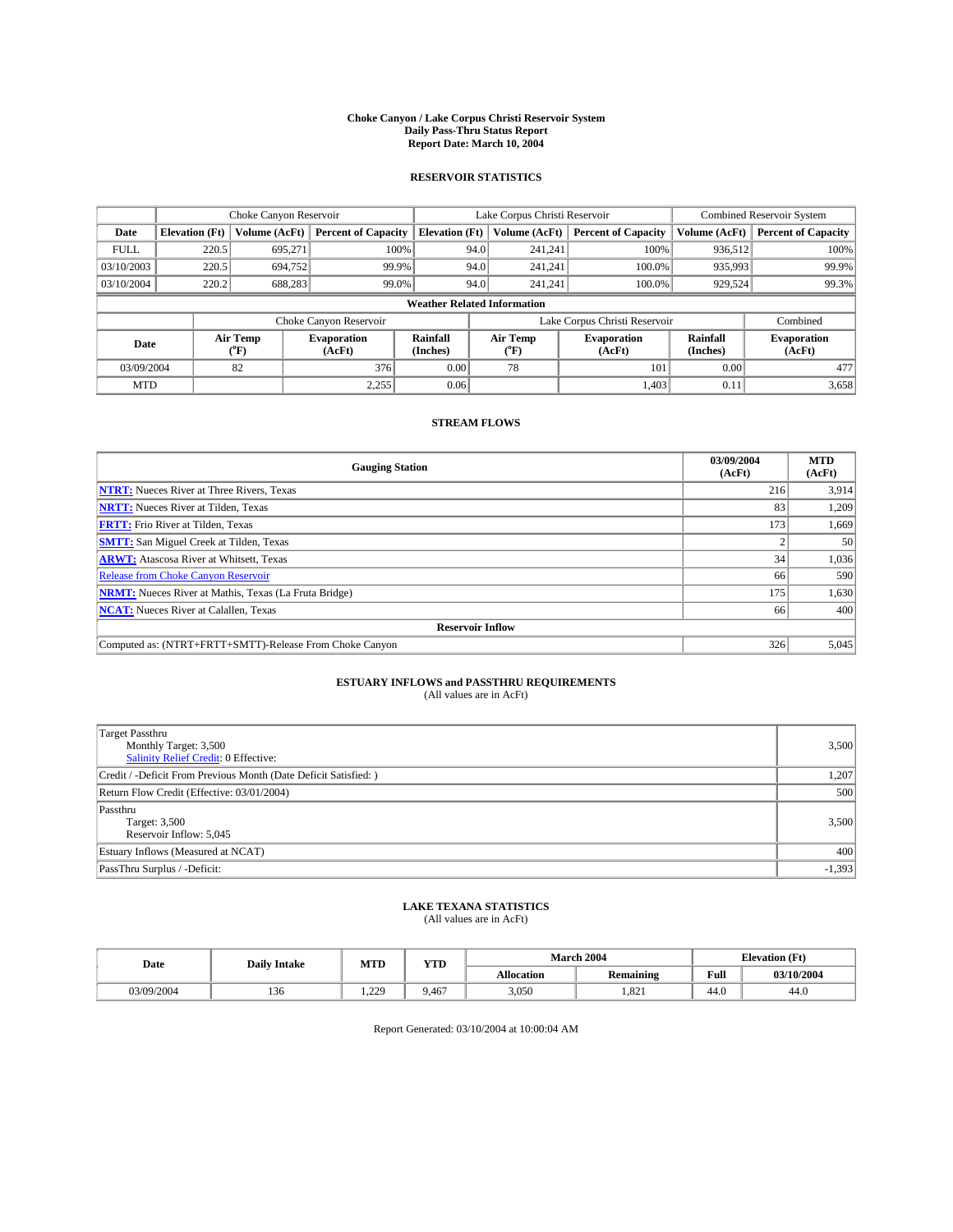#### **Choke Canyon / Lake Corpus Christi Reservoir System Daily Pass-Thru Status Report Report Date: March 11, 2004**

### **RESERVOIR STATISTICS**

|                                    | Choke Canyon Reservoir                                              |                             |                              |                             | Lake Corpus Christi Reservoir |                  |                              |                             | Combined Reservoir System    |  |  |
|------------------------------------|---------------------------------------------------------------------|-----------------------------|------------------------------|-----------------------------|-------------------------------|------------------|------------------------------|-----------------------------|------------------------------|--|--|
| Date                               | <b>Elevation</b> (Ft)                                               | Volume (AcFt)               | <b>Percent of Capacity</b>   | <b>Elevation</b> (Ft)       |                               | Volume (AcFt)    | <b>Percent of Capacity</b>   | Volume (AcFt)               | <b>Percent of Capacity</b>   |  |  |
| <b>FULL</b>                        | 220.5                                                               | 695,271                     | 100%                         |                             | 94.0                          | 241,241          | 100%                         | 936.512                     | 100%                         |  |  |
| 03/11/2003                         | 220.5                                                               | 694,752                     | 99.9%                        |                             | 94.0                          | 241.241          | $100.0\%$                    | 935,993                     | 99.9%                        |  |  |
| 03/11/2004                         | 220.2                                                               | 688,025                     | 99.0%                        |                             | 94.0                          | 241.241          | $100.0\%$                    | 929,266                     | 99.2%                        |  |  |
| <b>Weather Related Information</b> |                                                                     |                             |                              |                             |                               |                  |                              |                             |                              |  |  |
|                                    | Lake Corpus Christi Reservoir<br>Choke Canyon Reservoir<br>Combined |                             |                              |                             |                               |                  |                              |                             |                              |  |  |
| Date                               |                                                                     | Air Temp<br>${}^{\circ}$ F) | <b>Evaporation</b><br>(AcFt) | <b>Rainfall</b><br>(Inches) |                               | Air Temp<br>("F) | <b>Evaporation</b><br>(AcFt) | <b>Rainfall</b><br>(Inches) | <b>Evaporation</b><br>(AcFt) |  |  |
| 03/10/2004                         |                                                                     | 79                          | 361                          | 0.00                        |                               | 76               | 359                          | 0.00                        | 720                          |  |  |
| <b>MTD</b>                         |                                                                     |                             | 2,616                        | 0.06                        |                               |                  | 1,762                        | 0.11                        | 4,378                        |  |  |

## **STREAM FLOWS**

| <b>Gauging Station</b>                                       | 03/10/2004<br>(AcFt) | <b>MTD</b><br>(AcFt) |
|--------------------------------------------------------------|----------------------|----------------------|
| <b>NTRT:</b> Nueces River at Three Rivers, Texas             | 202                  | 4,117                |
| <b>NRTT:</b> Nueces River at Tilden, Texas                   |                      | 1,286                |
| <b>FRTT:</b> Frio River at Tilden, Texas                     | 173                  | 1,842                |
| <b>SMTT:</b> San Miguel Creek at Tilden, Texas               |                      | 52                   |
| <b>ARWT:</b> Atascosa River at Whitsett, Texas               | 30                   | 1,066                |
| Release from Choke Canyon Reservoir                          | 66                   | 655                  |
| <b>NRMT:</b> Nueces River at Mathis, Texas (La Fruta Bridge) | 125                  | 1,755                |
| <b>NCAT:</b> Nueces River at Calallen, Texas                 | 67                   | 467                  |
| <b>Reservoir Inflow</b>                                      |                      |                      |
| Computed as: (NTRT+FRTT+SMTT)-Release From Choke Canyon      | 311                  | 5,356                |

## **ESTUARY INFLOWS and PASSTHRU REQUIREMENTS**<br>(All values are in AcFt)

| <b>Target Passthru</b><br>Monthly Target: 3,500<br>Salinity Relief Credit: 0 Effective: | 3,500    |
|-----------------------------------------------------------------------------------------|----------|
| Credit / -Deficit From Previous Month (Date Deficit Satisfied: )                        | 1,207    |
| Return Flow Credit (Effective: 03/01/2004)                                              | 500      |
| Passthru<br>Target: 3,500<br>Reservoir Inflow: 5,356                                    | 3,500    |
| Estuary Inflows (Measured at NCAT)                                                      | 467      |
| PassThru Surplus / -Deficit:                                                            | $-1,326$ |

# **LAKE TEXANA STATISTICS** (All values are in AcFt)

| Date       | <b>Daily Intake</b> | <b>MTD</b> | <b>TIME</b><br>1 I D |                   | <b>March 2004</b> | <b>Elevation</b> (Ft) |            |  |
|------------|---------------------|------------|----------------------|-------------------|-------------------|-----------------------|------------|--|
|            |                     |            |                      | <b>Allocation</b> | <b>Remaining</b>  | Full                  | 03/11/2004 |  |
| 03/10/2004 | $\sim$<br>150       | .365       | 9.603                | 3,050             | 1,685             | 44.0                  | 43.9       |  |

Report Generated: 03/11/2004 at 8:26:50 AM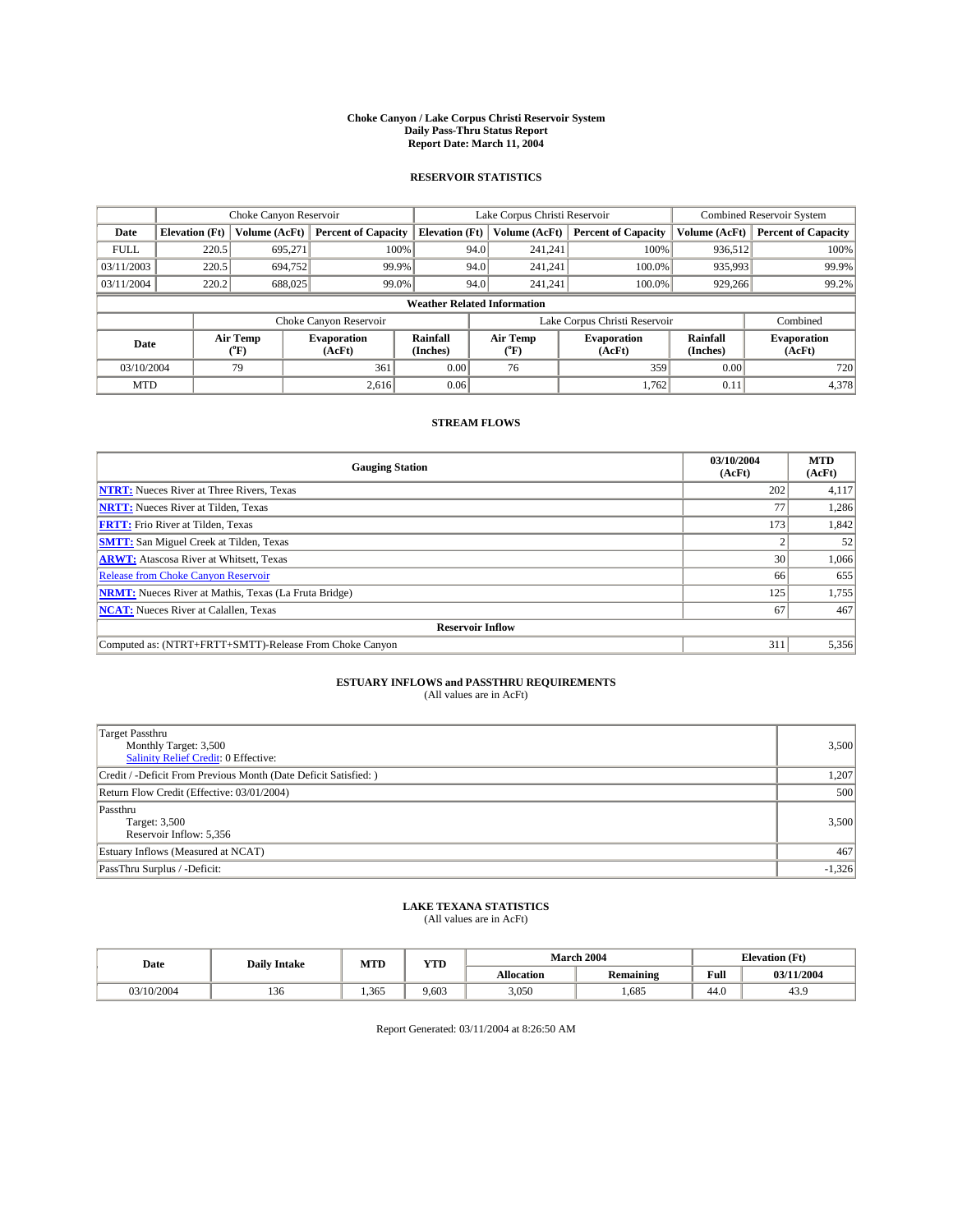#### **Choke Canyon / Lake Corpus Christi Reservoir System Daily Pass-Thru Status Report Report Date: March 12, 2004**

### **RESERVOIR STATISTICS**

|                                    | Choke Canyon Reservoir                                              |                             |                              |                             | Lake Corpus Christi Reservoir |                  |                              |                             | Combined Reservoir System    |  |  |
|------------------------------------|---------------------------------------------------------------------|-----------------------------|------------------------------|-----------------------------|-------------------------------|------------------|------------------------------|-----------------------------|------------------------------|--|--|
| Date                               | <b>Elevation</b> (Ft)                                               | Volume (AcFt)               | <b>Percent of Capacity</b>   | <b>Elevation</b> (Ft)       |                               | Volume (AcFt)    | <b>Percent of Capacity</b>   | Volume (AcFt)               | <b>Percent of Capacity</b>   |  |  |
| <b>FULL</b>                        | 220.5                                                               | 695,271                     | 100%                         |                             | 94.0                          | 241,241          | 100%                         | 936.512                     | 100%                         |  |  |
| 03/12/2003                         | 220.5                                                               | 694,752                     | 99.9%                        |                             | 94.0                          | 241.241          | $100.0\%$                    | 935,993                     | 99.9%                        |  |  |
| 03/12/2004                         | 220.2                                                               | 688,283                     | 99.0%                        |                             | 94.0                          | 241.241          | $100.0\%$                    | 929,524                     | 99.3%                        |  |  |
| <b>Weather Related Information</b> |                                                                     |                             |                              |                             |                               |                  |                              |                             |                              |  |  |
|                                    | Lake Corpus Christi Reservoir<br>Choke Canyon Reservoir<br>Combined |                             |                              |                             |                               |                  |                              |                             |                              |  |  |
| Date                               |                                                                     | Air Temp<br>${}^{\circ}$ F) | <b>Evaporation</b><br>(AcFt) | <b>Rainfall</b><br>(Inches) |                               | Air Temp<br>("F) | <b>Evaporation</b><br>(AcFt) | <b>Rainfall</b><br>(Inches) | <b>Evaporation</b><br>(AcFt) |  |  |
| 03/11/2004                         |                                                                     | 76                          | 256                          | 0.00                        |                               | 73               | 336                          | 0.00                        | 592                          |  |  |
| <b>MTD</b>                         |                                                                     |                             | 2,872                        | 0.06                        |                               |                  | 2,098                        | 0.11                        | 4,970                        |  |  |

## **STREAM FLOWS**

| <b>Gauging Station</b>                                       | 03/11/2004<br>(AcFt) | <b>MTD</b><br>(AcFt) |
|--------------------------------------------------------------|----------------------|----------------------|
| <b>NTRT:</b> Nueces River at Three Rivers, Texas             | 195                  | 4,311                |
| <b>NRTT:</b> Nueces River at Tilden, Texas                   | 71                   | 1,358                |
| <b>FRTT:</b> Frio River at Tilden, Texas                     | 173                  | 2,015                |
| <b>SMTT:</b> San Miguel Creek at Tilden, Texas               |                      | 53                   |
| <b>ARWT:</b> Atascosa River at Whitsett, Texas               | 28 <sub>1</sub>      | 1,094                |
| <b>Release from Choke Canyon Reservoir</b>                   | 66                   | 721                  |
| <b>NRMT:</b> Nueces River at Mathis, Texas (La Fruta Bridge) | 123                  | 1,878                |
| <b>NCAT:</b> Nueces River at Calallen, Texas                 | 32                   | 499                  |
| <b>Reservoir Inflow</b>                                      |                      |                      |
| Computed as: (NTRT+FRTT+SMTT)-Release From Choke Canyon      | 303                  | 5,659                |

## **ESTUARY INFLOWS and PASSTHRU REQUIREMENTS**<br>(All values are in AcFt)

| <b>Target Passthru</b><br>Monthly Target: 3,500<br>Salinity Relief Credit: 0 Effective: | 3,500    |
|-----------------------------------------------------------------------------------------|----------|
| Credit / -Deficit From Previous Month (Date Deficit Satisfied: )                        | 1,207    |
| Return Flow Credit (Effective: 03/01/2004)                                              | 500      |
| Passthru<br>Target: 3,500<br>Reservoir Inflow: 5,659                                    | 3,500    |
| Estuary Inflows (Measured at NCAT)                                                      | 499      |
| PassThru Surplus / -Deficit:                                                            | $-1,294$ |

# **LAKE TEXANA STATISTICS** (All values are in AcFt)

| Date   | <b>Daily Intake</b> | <b>MTD</b> | <b>YTD</b> | <b>March 2004</b> | <b>Elevation</b> (Ft) |      |            |
|--------|---------------------|------------|------------|-------------------|-----------------------|------|------------|
|        |                     |            |            | <b>Allocation</b> | Remaining             | Full | 03/12/2004 |
| 1/2004 | 130                 | 1,501      | 9.739      | 3,050             | 1,549                 | 44.0 | 43.9       |

Report Generated: 03/12/2004 at 8:15:25 AM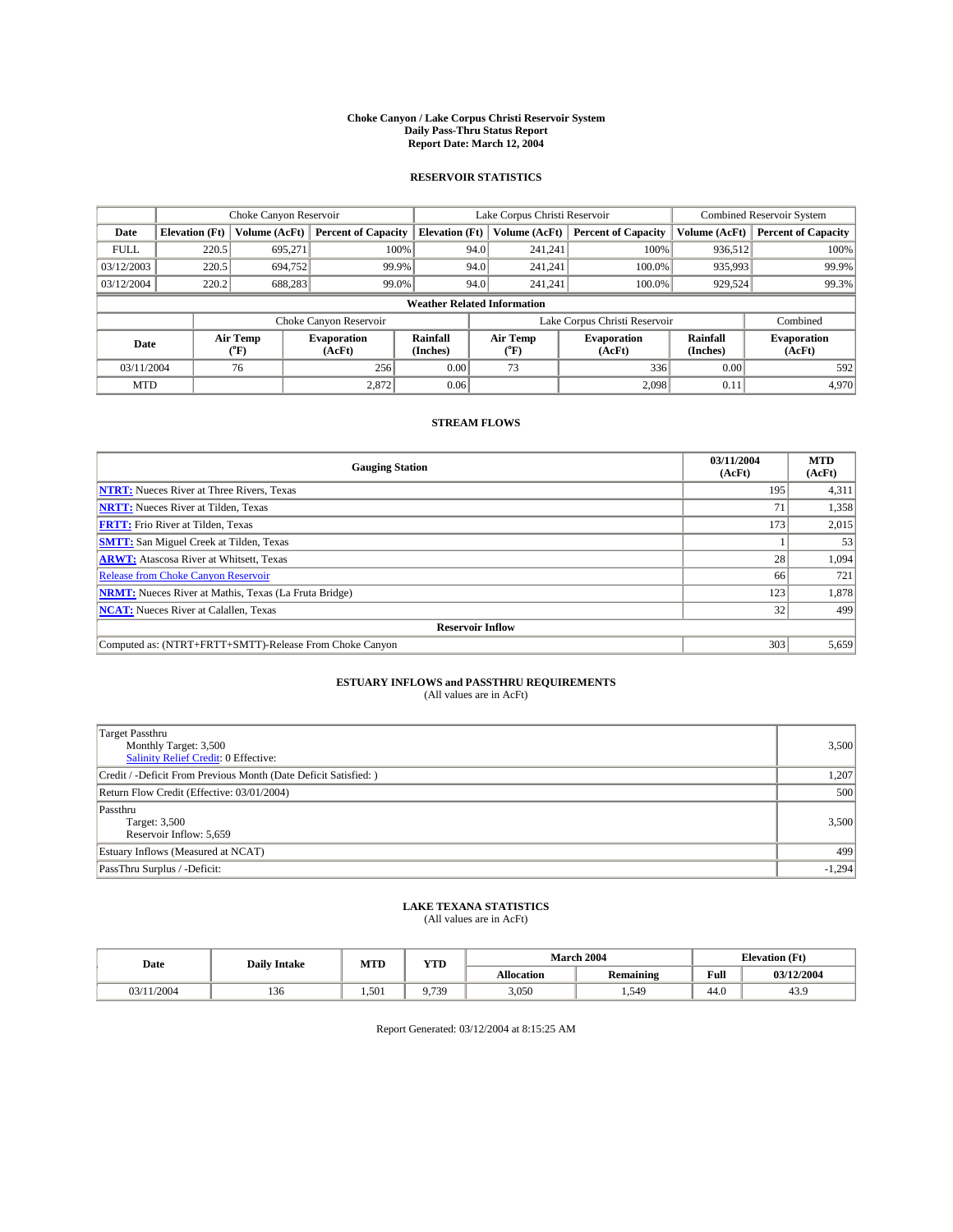#### **Choke Canyon / Lake Corpus Christi Reservoir System Daily Pass-Thru Status Report Report Date: March 13, 2004**

### **RESERVOIR STATISTICS**

|                                    |                       |                          | Lake Corpus Christi Reservoir |                       |      |                  | <b>Combined Reservoir System</b> |                      |                              |
|------------------------------------|-----------------------|--------------------------|-------------------------------|-----------------------|------|------------------|----------------------------------|----------------------|------------------------------|
| Date                               | <b>Elevation</b> (Ft) | Volume (AcFt)            | <b>Percent of Capacity</b>    | <b>Elevation</b> (Ft) |      | Volume (AcFt)    | <b>Percent of Capacity</b>       | Volume (AcFt)        | <b>Percent of Capacity</b>   |
| <b>FULL</b>                        | 220.5                 | 695.271                  |                               | 100%                  | 94.0 | 241,241          | 100%                             | 936,512              | 100%                         |
| 03/13/2003                         | 220.5                 | 695,012                  | 100.0%                        |                       | 94.0 | 241.241          | 100.0%                           | 936.253              | 100.0%                       |
| 03/13/2004                         | 220.3                 | 689,311                  | 99.1%                         |                       | 94.0 | 241,241          | 100.0%                           | 930,552              | 99.4%                        |
| <b>Weather Related Information</b> |                       |                          |                               |                       |      |                  |                                  |                      |                              |
|                                    |                       |                          | Choke Canyon Reservoir        |                       |      |                  | Lake Corpus Christi Reservoir    |                      | Combined                     |
| Date                               |                       | Air Temp<br>$\rm ^{6}F)$ | <b>Evaporation</b><br>(AcFt)  | Rainfall<br>(Inches)  |      | Air Temp<br>("F) | <b>Evaporation</b><br>(AcFt)     | Rainfall<br>(Inches) | <b>Evaporation</b><br>(AcFt) |
| 03/12/2004                         |                       | 67                       | 120                           | 0.59                  |      | 68               |                                  | 0.13                 | 131                          |
| <b>MTD</b>                         |                       |                          | 2.992                         | 0.65                  |      |                  | 2.109                            | 0.24                 | 5,101                        |

## **STREAM FLOWS**

| <b>Gauging Station</b>                                       | 03/12/2004<br>(AcFt) | <b>MTD</b><br>(AcFt) |
|--------------------------------------------------------------|----------------------|----------------------|
| <b>NTRT:</b> Nueces River at Three Rivers, Texas             | 185                  | 4,496                |
| <b>NRTT:</b> Nueces River at Tilden, Texas                   | 67                   | 1,425                |
| <b>FRTT:</b> Frio River at Tilden, Texas                     | 173                  | 2,187                |
| <b>SMTT:</b> San Miguel Creek at Tilden, Texas               |                      | 54                   |
| <b>ARWT:</b> Atascosa River at Whitsett, Texas               | 26                   | 1,120                |
| <b>Release from Choke Canyon Reservoir</b>                   | 66                   | 786                  |
| <b>NRMT:</b> Nueces River at Mathis, Texas (La Fruta Bridge) | 123                  | 2,001                |
| <b>NCAT:</b> Nueces River at Calallen, Texas                 |                      | 503                  |
| <b>Reservoir Inflow</b>                                      |                      |                      |
| Computed as: (NTRT+FRTT+SMTT)-Release From Choke Canyon      | 293                  | 5,952                |

## **ESTUARY INFLOWS and PASSTHRU REQUIREMENTS**<br>(All values are in AcFt)

| Target Passthru<br>Monthly Target: 3,500<br>Salinity Relief Credit: 0 Effective: | 3,500    |
|----------------------------------------------------------------------------------|----------|
| Credit / -Deficit From Previous Month (Date Deficit Satisfied: )                 | 1,207    |
| Return Flow Credit (Effective: 03/01/2004)                                       | 500      |
| Passthru<br>Target: 3,500<br>Reservoir Inflow: 5,952                             | 3,500    |
| Estuary Inflows (Measured at NCAT)                                               | 503      |
| PassThru Surplus / -Deficit:                                                     | $-1,290$ |

# **LAKE TEXANA STATISTICS** (All values are in AcFt)

| Date     | <b>Daily Intake</b> | MTL  | $\mathbf{v}$<br>1 I D |                   | <b>March 2004</b> | <b>Elevation</b> (Ft) |            |
|----------|---------------------|------|-----------------------|-------------------|-------------------|-----------------------|------------|
|          |                     |      |                       | <b>Allocation</b> | <b>Remaining</b>  | Full                  | 03/13/2004 |
| /12/2004 | 10<<br>136          | .637 | 9.874                 | 3,050             | 412<br>1,413      | $AA$ $\Omega$<br>44.U | 44.0       |

Report Generated: 03/13/2004 at 8:18:47 AM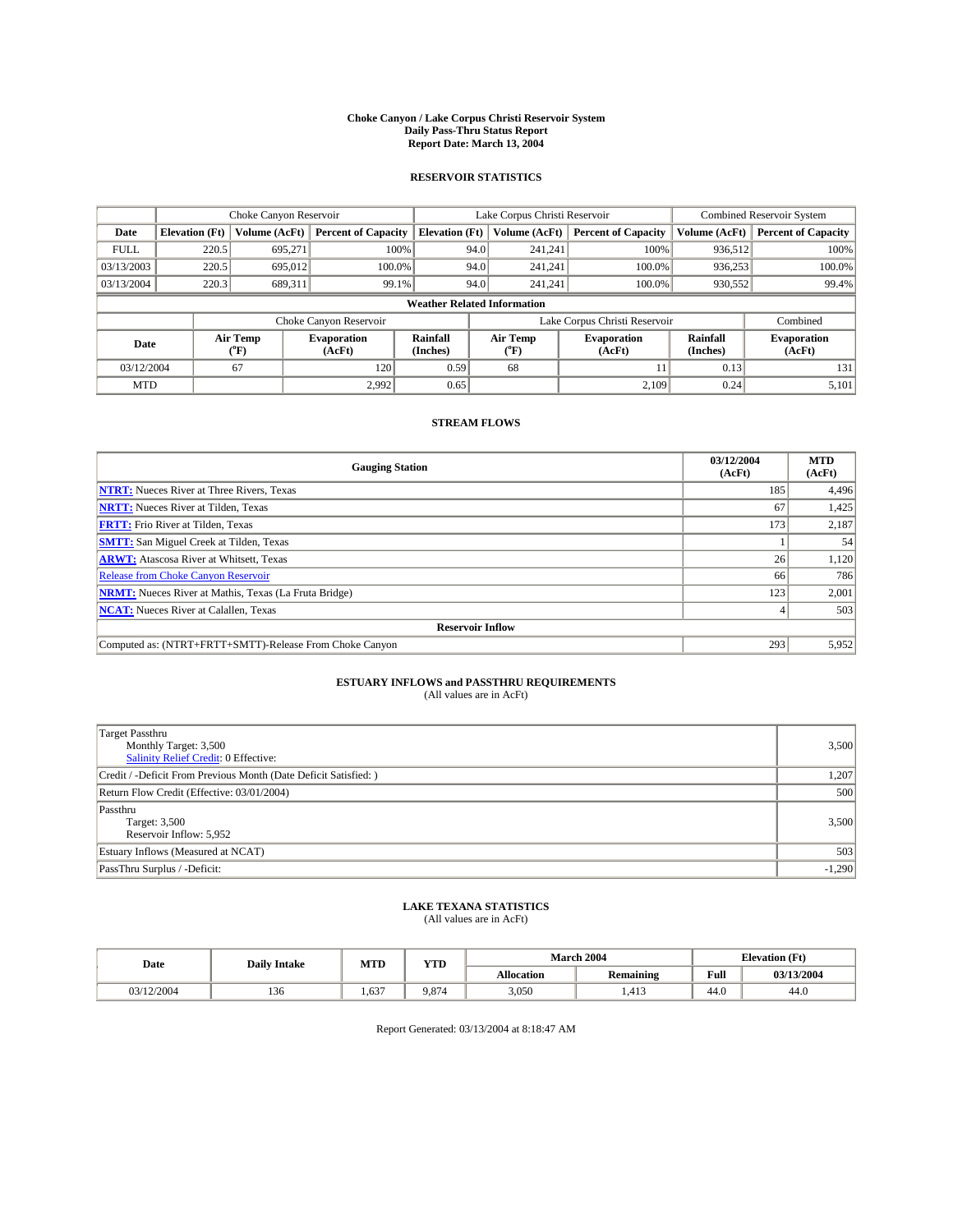#### **Choke Canyon / Lake Corpus Christi Reservoir System Daily Pass-Thru Status Report Report Date: March 14, 2004**

### **RESERVOIR STATISTICS**

|                                    | Choke Canyon Reservoir |                             | Lake Corpus Christi Reservoir |                             |      |                  | <b>Combined Reservoir System</b> |                             |                              |
|------------------------------------|------------------------|-----------------------------|-------------------------------|-----------------------------|------|------------------|----------------------------------|-----------------------------|------------------------------|
| Date                               | <b>Elevation</b> (Ft)  | Volume (AcFt)               | <b>Percent of Capacity</b>    | <b>Elevation</b> (Ft)       |      | Volume (AcFt)    | <b>Percent of Capacity</b>       | Volume (AcFt)               | <b>Percent of Capacity</b>   |
| <b>FULL</b>                        | 220.5                  | 695,271                     |                               | 100%                        | 94.0 | 241,241          | 100%                             | 936.512                     | 100%                         |
| 03/14/2003                         | 220.5                  | 695,012                     | $100.0\%$                     |                             | 94.0 | 241.241          | $100.0\%$                        | 936,253                     | 100.0%                       |
| 03/14/2004                         | 220.3                  | 691,121                     | 99.4%                         |                             | 94.0 | 241.241          | $100.0\%$                        | 932,362                     | 99.6%                        |
| <b>Weather Related Information</b> |                        |                             |                               |                             |      |                  |                                  |                             |                              |
|                                    |                        |                             | Choke Canyon Reservoir        |                             |      |                  | Lake Corpus Christi Reservoir    |                             | Combined                     |
| Date                               |                        | Air Temp<br>${}^{\circ}$ F) | <b>Evaporation</b><br>(AcFt)  | <b>Rainfall</b><br>(Inches) |      | Air Temp<br>("F) | <b>Evaporation</b><br>(AcFt)     | <b>Rainfall</b><br>(Inches) | <b>Evaporation</b><br>(AcFt) |
| 03/13/2004                         |                        | 68                          | 166                           | 0.75                        |      | 67               | 101                              | 0.17                        | 267                          |
| <b>MTD</b>                         |                        |                             | 3,158                         | 1.40                        |      |                  | 2,210                            | 0.41                        | 5,368                        |

## **STREAM FLOWS**

| <b>Gauging Station</b>                                       | 03/13/2004<br>(AcFt) | <b>MTD</b><br>(AcFt) |  |  |  |  |  |
|--------------------------------------------------------------|----------------------|----------------------|--|--|--|--|--|
| <b>NTRT:</b> Nueces River at Three Rivers, Texas             | 202                  | 4,698                |  |  |  |  |  |
| <b>NRTT:</b> Nueces River at Tilden, Texas                   | 81                   | 1,507                |  |  |  |  |  |
| <b>FRTT:</b> Frio River at Tilden, Texas                     | 195                  | 2,382                |  |  |  |  |  |
| <b>SMTT:</b> San Miguel Creek at Tilden, Texas               | 69                   | 124                  |  |  |  |  |  |
| <b>ARWT:</b> Atascosa River at Whitsett, Texas               | 12                   | 1,131                |  |  |  |  |  |
| <b>Release from Choke Canyon Reservoir</b>                   | 66                   | 852                  |  |  |  |  |  |
| <b>NRMT:</b> Nueces River at Mathis, Texas (La Fruta Bridge) | 145                  | 2,146                |  |  |  |  |  |
| <b>NCAT:</b> Nueces River at Calallen, Texas                 | 26                   | 528                  |  |  |  |  |  |
| <b>Reservoir Inflow</b>                                      |                      |                      |  |  |  |  |  |
| Computed as: (NTRT+FRTT+SMTT)-Release From Choke Canyon      | 401                  | 6,353                |  |  |  |  |  |

## **ESTUARY INFLOWS and PASSTHRU REQUIREMENTS**<br>(All values are in AcFt)

| Target Passthru<br>Monthly Target: 3,500<br>Salinity Relief Credit: 0 Effective: | 3,500    |
|----------------------------------------------------------------------------------|----------|
| Credit / -Deficit From Previous Month (Date Deficit Satisfied: )                 | 1,207    |
| Return Flow Credit (Effective: 03/01/2004)                                       | 500      |
| Passthru<br>Target: 3,500<br>Reservoir Inflow: 6,353                             | 3,500    |
| Estuary Inflows (Measured at NCAT)                                               | 528      |
| PassThru Surplus / -Deficit:                                                     | $-1,265$ |

# **LAKE TEXANA STATISTICS** (All values are in AcFt)

| Date     | <b>Daily Intake</b> | MTD  | <b>YTD</b> |                   | <b>March 2004</b>                        | <b>Elevation</b> (Ft) |            |
|----------|---------------------|------|------------|-------------------|------------------------------------------|-----------------------|------------|
|          |                     |      |            | <b>Allocation</b> | $\ddot{\phantom{a}}$<br><b>Remaining</b> | Full                  | 03/14/2004 |
| /13/2004 | 120<br>1/2          | .765 | 10.003     | 3,050             | 1.285                                    | $\sim$<br>44.v        | 44.0       |

Report Generated: 03/14/2004 at 8:16:45 AM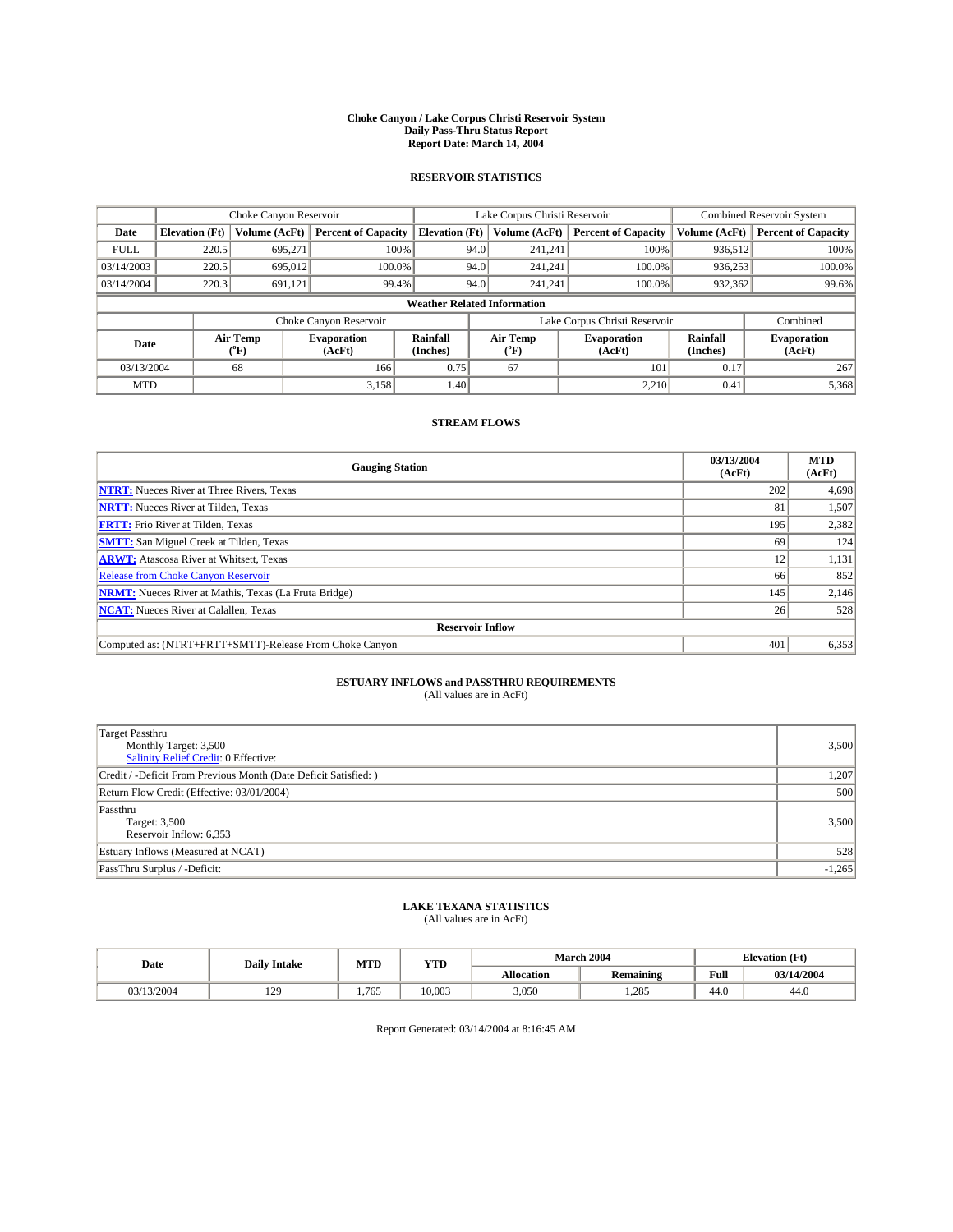#### **Choke Canyon / Lake Corpus Christi Reservoir System Daily Pass-Thru Status Report Report Date: March 15, 2004**

### **RESERVOIR STATISTICS**

|                                    | Choke Canyon Reservoir |                             | Lake Corpus Christi Reservoir |                             |      |                  | Combined Reservoir System     |                      |                              |
|------------------------------------|------------------------|-----------------------------|-------------------------------|-----------------------------|------|------------------|-------------------------------|----------------------|------------------------------|
| Date                               | <b>Elevation</b> (Ft)  | Volume (AcFt)               | <b>Percent of Capacity</b>    | <b>Elevation</b> (Ft)       |      | Volume (AcFt)    | <b>Percent of Capacity</b>    | Volume (AcFt)        | <b>Percent of Capacity</b>   |
| <b>FULL</b>                        | 220.5                  | 695,271                     | 100%                          |                             | 94.0 | 241,241          | 100%                          | 936.512              | 100%                         |
| 03/15/2003                         | 220.5                  | 695.271                     | $100.0\%$                     |                             | 94.0 | 241.241          | $100.0\%$                     | 936.512              | 100.0%                       |
| 03/15/2004                         | 220.4                  | 691,639                     | 99.5%                         |                             | 94.0 | 241.241          | $100.0\%$                     | 932,880              | 99.6%                        |
| <b>Weather Related Information</b> |                        |                             |                               |                             |      |                  |                               |                      |                              |
|                                    |                        |                             | Choke Canyon Reservoir        |                             |      |                  | Lake Corpus Christi Reservoir |                      | Combined                     |
| Date                               |                        | Air Temp<br>${}^{\circ}$ F) | <b>Evaporation</b><br>(AcFt)  | <b>Rainfall</b><br>(Inches) |      | Air Temp<br>("F) | <b>Evaporation</b><br>(AcFt)  | Rainfall<br>(Inches) | <b>Evaporation</b><br>(AcFt) |
| 03/14/2004                         |                        | 71                          | 30 <sub>1</sub>               | 0.16                        |      | 73               | 101                           | 0.33                 | 131                          |
| <b>MTD</b>                         |                        |                             | 3,188                         | 1.56                        |      |                  | 2,311                         | 0.74                 | 5,499                        |

## **STREAM FLOWS**

| <b>Gauging Station</b>                                       | 03/14/2004<br>(AcFt) | <b>MTD</b><br>(AcFt) |
|--------------------------------------------------------------|----------------------|----------------------|
| <b>NTRT:</b> Nueces River at Three Rivers, Texas             | 326                  | 5,024                |
| <b>NRTT:</b> Nueces River at Tilden, Texas                   | 115                  | 1,622                |
| <b>FRTT:</b> Frio River at Tilden, Texas                     | 216                  | 2,598                |
| <b>SMTT:</b> San Miguel Creek at Tilden, Texas               | 13                   | 136                  |
| <b>ARWT:</b> Atascosa River at Whitsett, Texas               | 73 <sub>1</sub>      | 1,204                |
| <b>Release from Choke Canyon Reservoir</b>                   | 66                   | 917                  |
| <b>NRMT:</b> Nueces River at Mathis, Texas (La Fruta Bridge) | 139                  | 2,285                |
| <b>NCAT:</b> Nueces River at Calallen, Texas                 | 73                   | 602                  |
| <b>Reservoir Inflow</b>                                      |                      |                      |
| Computed as: (NTRT+FRTT+SMTT)-Release From Choke Canyon      | 489                  | 6,842                |

## **ESTUARY INFLOWS and PASSTHRU REQUIREMENTS**<br>(All values are in AcFt)

| Target Passthru<br>Monthly Target: 3,500<br>Salinity Relief Credit: 0 Effective: | 3,500    |
|----------------------------------------------------------------------------------|----------|
| Credit / -Deficit From Previous Month (Date Deficit Satisfied: )                 | 1,207    |
| Return Flow Credit (Effective: 03/01/2004)                                       | 500      |
| Passthru<br>Target: 3,500<br>Reservoir Inflow: 6,842                             | 3,500    |
| Estuary Inflows (Measured at NCAT)                                               | 602      |
| PassThru Surplus / -Deficit:                                                     | $-1,191$ |

# **LAKE TEXANA STATISTICS** (All values are in AcFt)

| Date       | <b>Daily Intake</b> | MTD   | <b>YTD</b> |                   | <b>March 2004</b> | <b>Elevation</b> (Ft) |            |
|------------|---------------------|-------|------------|-------------------|-------------------|-----------------------|------------|
|            |                     |       |            | <b>Allocation</b> | <b>Remaining</b>  | Full                  | 03/15/2004 |
| 03/14/2004 | $\sim$<br>          | 1.903 | 10.141     | 3,050             | .147              | $\sim$<br>44.0        | 44.0       |

Report Generated: 03/15/2004 at 8:15:53 AM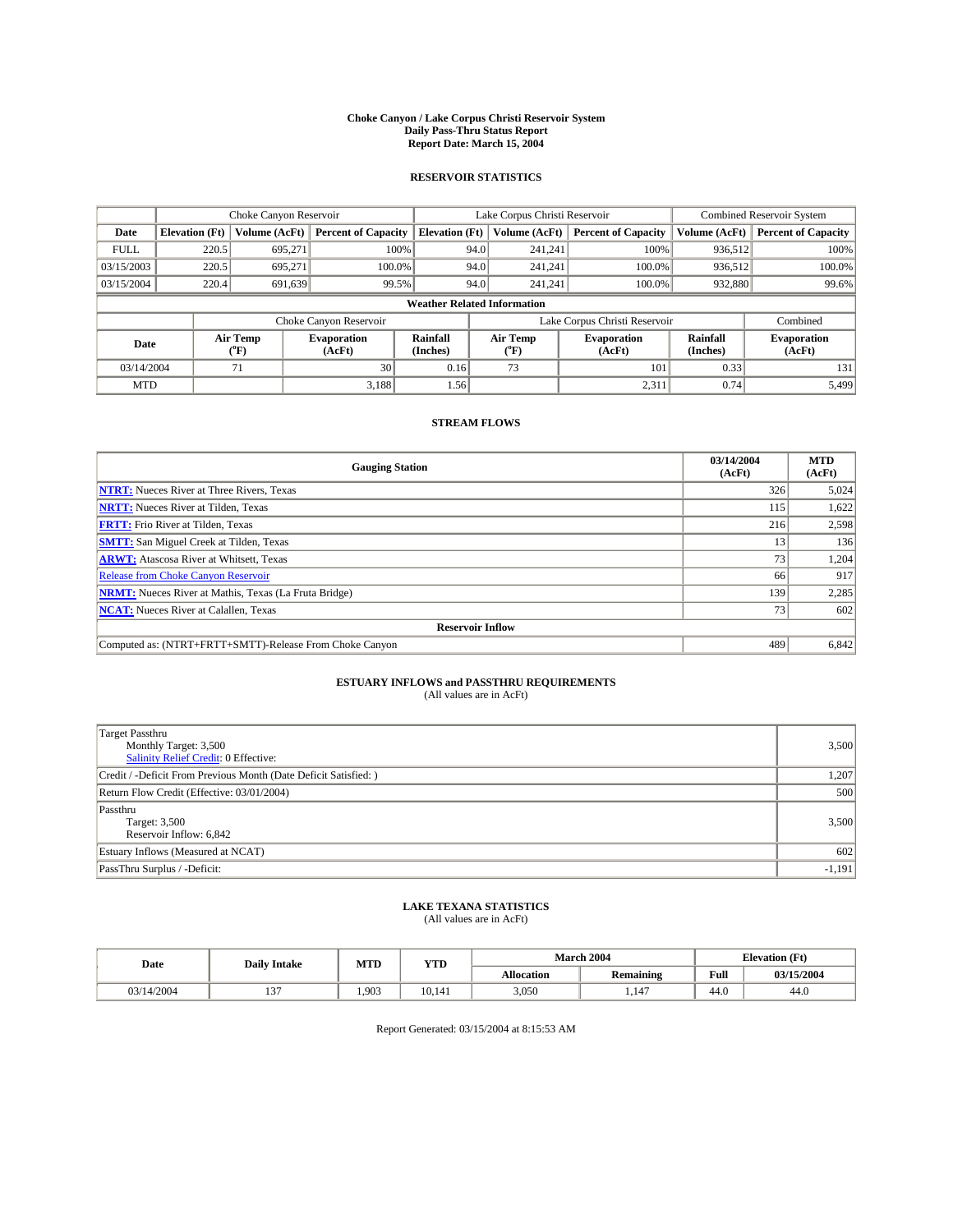#### **Choke Canyon / Lake Corpus Christi Reservoir System Daily Pass-Thru Status Report Report Date: March 16, 2004**

### **RESERVOIR STATISTICS**

|             | Choke Canyon Reservoir             |                  | Lake Corpus Christi Reservoir |                             |      |                         | Combined Reservoir System     |                      |                              |  |
|-------------|------------------------------------|------------------|-------------------------------|-----------------------------|------|-------------------------|-------------------------------|----------------------|------------------------------|--|
| Date        | <b>Elevation</b> (Ft)              | Volume (AcFt)    | <b>Percent of Capacity</b>    | <b>Elevation</b> (Ft)       |      | Volume (AcFt)           | <b>Percent of Capacity</b>    | Volume (AcFt)        | <b>Percent of Capacity</b>   |  |
| <b>FULL</b> | 220.5                              | 695,271          |                               | 100%                        | 94.0 | 241,241                 | 100%                          | 936,512              | 100%                         |  |
| 03/16/2003  | 220.5                              | 695.271          | $100.0\%$                     |                             | 94.0 | 241,241                 | $100.0\%$                     | 936,512              | 100.0%                       |  |
| 03/16/2004  | 220.4                              | 693,715          |                               | 99.8%                       | 94.0 | 241,241                 | 100.0%                        | 934,956              | 99.8%                        |  |
|             | <b>Weather Related Information</b> |                  |                               |                             |      |                         |                               |                      |                              |  |
|             |                                    |                  | Choke Canyon Reservoir        |                             |      |                         | Lake Corpus Christi Reservoir |                      | Combined                     |  |
| Date        |                                    | Air Temp<br>(°F) | <b>Evaporation</b><br>(AcFt)  | <b>Rainfall</b><br>(Inches) |      | Air Temp<br>$\rm ^{op}$ | <b>Evaporation</b><br>(AcFt)  | Rainfall<br>(Inches) | <b>Evaporation</b><br>(AcFt) |  |
| 03/15/2004  |                                    | 71               | 121                           | 0.00                        |      | 69                      | 123                           | 0.07                 | 244                          |  |
| <b>MTD</b>  |                                    |                  | 3.309                         | 1.56                        |      |                         | 2.434                         | 0.81                 | 5,743                        |  |

## **STREAM FLOWS**

| <b>Gauging Station</b>                                       | 03/15/2004<br>(AcFt) | <b>MTD</b><br>(AcFt) |
|--------------------------------------------------------------|----------------------|----------------------|
| <b>NTRT:</b> Nueces River at Three Rivers, Texas             | 413                  | 5,437                |
| <b>NRTT:</b> Nueces River at Tilden, Texas                   | 292                  | 1,914                |
| <b>FRTT:</b> Frio River at Tilden, Texas                     | 355                  | 2,954                |
| <b>SMTT:</b> San Miguel Creek at Tilden, Texas               |                      | 142                  |
| <b>ARWT:</b> Atascosa River at Whitsett, Texas               | 73 <sub>1</sub>      | 1,278                |
| <b>Release from Choke Canyon Reservoir</b>                   | 66                   | 983                  |
| <b>NRMT:</b> Nueces River at Mathis, Texas (La Fruta Bridge) | 147                  | 2,432                |
| <b>NCAT:</b> Nueces River at Calallen, Texas                 | 77                   | 679                  |
| <b>Reservoir Inflow</b>                                      |                      |                      |
| Computed as: (NTRT+FRTT+SMTT)-Release From Choke Canyon      | 708                  | 7,550                |

## **ESTUARY INFLOWS and PASSTHRU REQUIREMENTS**

(All values are in AcFt)

| Target Passthru<br>Monthly Target: 3,500<br><b>Salinity Relief Credit: 0 Effective:</b> | 3,500    |
|-----------------------------------------------------------------------------------------|----------|
| Credit / -Deficit From Previous Month (Date Deficit Satisfied: )                        | 1,207    |
| Return Flow Credit (Effective: 03/01/2004)                                              | 500      |
| Passthru<br>Target: 3,500<br>Reservoir Inflow: 7,550                                    | 3,500    |
| Estuary Inflows (Measured at NCAT)                                                      | 679      |
| PassThru Surplus / -Deficit:                                                            | $-1,114$ |

# **LAKE TEXANA STATISTICS** (All values are in AcFt)

| Date       | <b>Daily Intake</b> | MTD   | <b>YTD</b> |                   | <b>March 2004</b> | <b>Elevation</b> (Ft) |            |
|------------|---------------------|-------|------------|-------------------|-------------------|-----------------------|------------|
|            |                     |       |            | <b>Allocation</b> | <b>Remaining</b>  | Full                  | 03/16/2004 |
| 03/15/2004 | $\sim$<br>          | 2.040 | 10.278     | 3,050             | ,010              | $\sim$<br>-44.0       | 44.1       |

Report Generated: 03/16/2004 at 9:09:33 AM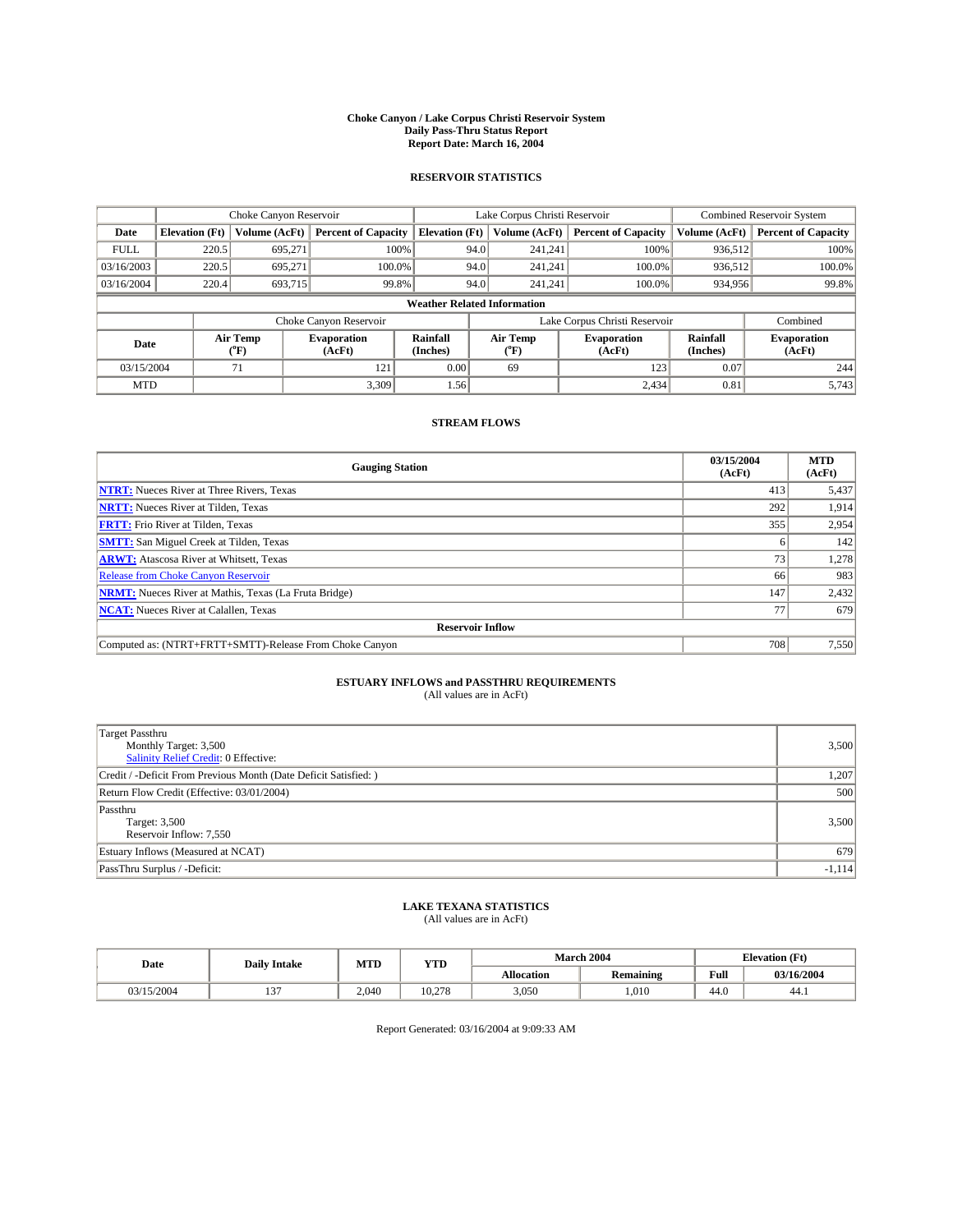#### **Choke Canyon / Lake Corpus Christi Reservoir System Daily Pass-Thru Status Report Report Date: March 17, 2004**

### **RESERVOIR STATISTICS**

|                                    | Choke Canyon Reservoir |                  | Lake Corpus Christi Reservoir |                       |      |                  | <b>Combined Reservoir System</b> |                      |                              |
|------------------------------------|------------------------|------------------|-------------------------------|-----------------------|------|------------------|----------------------------------|----------------------|------------------------------|
| Date                               | <b>Elevation</b> (Ft)  | Volume (AcFt)    | <b>Percent of Capacity</b>    | <b>Elevation (Ft)</b> |      | Volume (AcFt)    | <b>Percent of Capacity</b>       | Volume (AcFt)        | <b>Percent of Capacity</b>   |
| <b>FULL</b>                        | 220.5                  | 695,271          | 100%                          |                       | 94.0 | 241,241          | 100%                             | 936.512              | 100%                         |
| 03/17/2003                         | 220.5                  | 695.271          | $100.0\%$                     |                       | 94.0 | 241.241          | $100.0\%$                        | 936.512              | 100.0%                       |
| 03/17/2004                         | 220.5                  | 694.233          | 99.9%                         |                       | 94.0 | 241,241          | $100.0\%$                        | 935,474              | 99.9%                        |
| <b>Weather Related Information</b> |                        |                  |                               |                       |      |                  |                                  |                      |                              |
|                                    |                        |                  | Choke Canyon Reservoir        |                       |      |                  | Lake Corpus Christi Reservoir    |                      | Combined                     |
| Date                               |                        | Air Temp<br>(°F) | <b>Evaporation</b><br>(AcFt)  | Rainfall<br>(Inches)  |      | Air Temp<br>("F) | <b>Evaporation</b><br>(AcFt)     | Rainfall<br>(Inches) | <b>Evaporation</b><br>(AcFt) |
| 03/16/2004                         |                        | 77               | 242                           | 0.00                  |      | 79               | 213                              | 0.00                 | 455                          |
| <b>MTD</b>                         |                        |                  | 3,551                         | 1.56                  |      |                  | 2,647                            | 0.81                 | 6,198                        |

## **STREAM FLOWS**

| <b>Gauging Station</b>                                       | 03/16/2004<br>(AcFt) | <b>MTD</b><br>(AcFt) |  |  |  |  |  |
|--------------------------------------------------------------|----------------------|----------------------|--|--|--|--|--|
| <b>NTRT:</b> Nueces River at Three Rivers, Texas             | 518                  | 5,955                |  |  |  |  |  |
| <b>NRTT:</b> Nueces River at Tilden, Texas                   | 925                  | 2,839                |  |  |  |  |  |
| <b>FRTT:</b> Frio River at Tilden, Texas                     | 292                  | 3,245                |  |  |  |  |  |
| <b>SMTT:</b> San Miguel Creek at Tilden, Texas               |                      | 145                  |  |  |  |  |  |
| <b>ARWT:</b> Atascosa River at Whitsett, Texas               | 490                  | 1,768                |  |  |  |  |  |
| <b>Release from Choke Canyon Reservoir</b>                   | 66                   | 1,048                |  |  |  |  |  |
| <b>NRMT:</b> Nueces River at Mathis, Texas (La Fruta Bridge) | 183                  | 2,614                |  |  |  |  |  |
| <b>NCAT:</b> Nueces River at Calallen, Texas                 | 62                   | 741                  |  |  |  |  |  |
| <b>Reservoir Inflow</b>                                      |                      |                      |  |  |  |  |  |
| Computed as: (NTRT+FRTT+SMTT)-Release From Choke Canyon      | 748                  | 8,298                |  |  |  |  |  |

# **ESTUARY INFLOWS and PASSTHRU REQUIREMENTS**<br>(All values are in AcFt)

| <b>Target Passthru</b><br>Monthly Target: 3,500<br>Salinity Relief Credit: 0 Effective: | 3,500    |
|-----------------------------------------------------------------------------------------|----------|
| Credit / -Deficit From Previous Month (Date Deficit Satisfied: )                        | 1,207    |
| Return Flow Credit (Effective: 03/01/2004)                                              | 500      |
| Passthru<br>Target: 3,500<br>Reservoir Inflow: 8,298                                    | 3,500    |
| Estuary Inflows (Measured at NCAT)                                                      | 741      |
| PassThru Surplus / -Deficit:                                                            | $-1,052$ |

# **LAKE TEXANA STATISTICS** (All values are in AcFt)

| Date       | <b>Daily Intake</b> | MTD                                        | <b>YTD</b> |                   | March 2004 | <b>Elevation</b> (Ft) |            |
|------------|---------------------|--------------------------------------------|------------|-------------------|------------|-----------------------|------------|
|            |                     |                                            |            | <b>Allocation</b> | Remaining  | Full                  | 03/17/2004 |
| 03/16/2004 | $\sim$<br>"'        | 1.77<br>$\sim$ $\sim$ $\sim$ $\sim$ $\sim$ | 10,415     | 3,050             | 072<br>012 | 44.0                  | 44.0       |

Report Generated: 03/17/2004 at 10:34:07 AM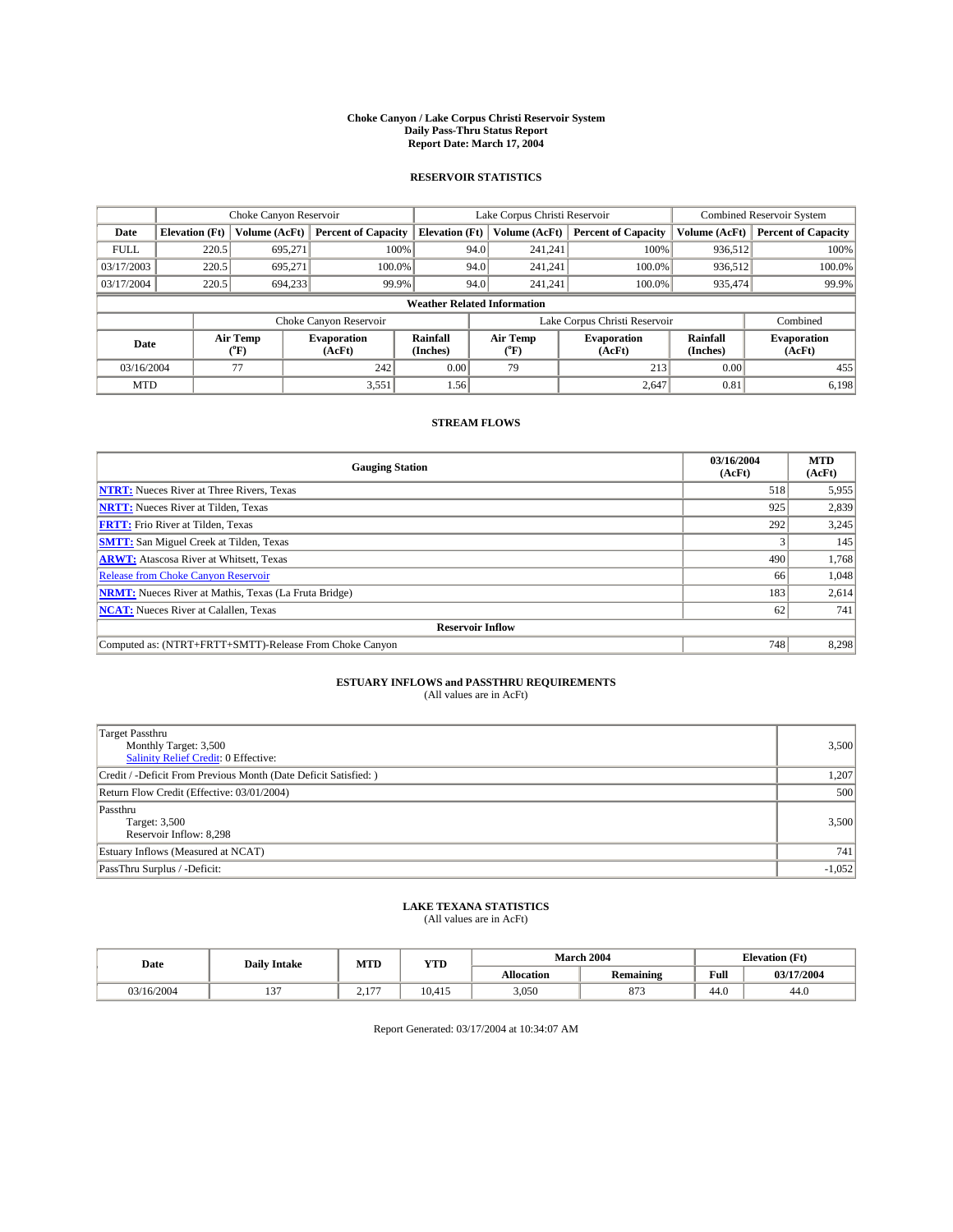#### **Choke Canyon / Lake Corpus Christi Reservoir System Daily Pass-Thru Status Report Report Date: March 18, 2004**

### **RESERVOIR STATISTICS**

|                                    | Choke Canyon Reservoir |                  | Lake Corpus Christi Reservoir |                       |      |                  | <b>Combined Reservoir System</b> |                      |                              |
|------------------------------------|------------------------|------------------|-------------------------------|-----------------------|------|------------------|----------------------------------|----------------------|------------------------------|
| Date                               | <b>Elevation</b> (Ft)  | Volume (AcFt)    | <b>Percent of Capacity</b>    | <b>Elevation (Ft)</b> |      | Volume (AcFt)    | <b>Percent of Capacity</b>       | Volume (AcFt)        | <b>Percent of Capacity</b>   |
| <b>FULL</b>                        | 220.5                  | 695,271          |                               | 100%                  | 94.0 | 241,241          | 100%                             | 936.512              | 100%                         |
| 03/18/2003                         | 220.6                  | 695.271          | $100.0\%$                     |                       | 94.0 | 241.241          | $100.0\%$                        | 936.512              | 100.0%                       |
| 03/18/2004                         | 220.5                  | 694,493          | 99.9%                         |                       | 94.0 | 241,241          | $100.0\%$                        | 935,734              | 99.9%                        |
| <b>Weather Related Information</b> |                        |                  |                               |                       |      |                  |                                  |                      |                              |
|                                    |                        |                  | Choke Canyon Reservoir        |                       |      |                  | Lake Corpus Christi Reservoir    |                      | Combined                     |
| Date                               |                        | Air Temp<br>(°F) | <b>Evaporation</b><br>(AcFt)  | Rainfall<br>(Inches)  |      | Air Temp<br>("F) | <b>Evaporation</b><br>(AcFt)     | Rainfall<br>(Inches) | <b>Evaporation</b><br>(AcFt) |
| 03/17/2004                         |                        | 82               | 378                           | 0.00                  |      | 78               | 236                              | 0.00                 | 614                          |
| <b>MTD</b>                         |                        |                  | 3,929                         | 1.56                  |      |                  | 2,883                            | 0.81                 | 6,812                        |

## **STREAM FLOWS**

| <b>Gauging Station</b>                                       | 03/17/2004<br>(AcFt) | <b>MTD</b><br>(AcFt) |
|--------------------------------------------------------------|----------------------|----------------------|
| <b>NTRT:</b> Nueces River at Three Rivers, Texas             | 1,314                | 7,269                |
| <b>NRTT:</b> Nueces River at Tilden, Texas                   | 1.223                | 4,061                |
| <b>FRTT:</b> Frio River at Tilden, Texas                     | 234                  | 3,480                |
| <b>SMTT:</b> San Miguel Creek at Tilden, Texas               |                      | 147                  |
| <b>ARWT:</b> Atascosa River at Whitsett, Texas               | 191                  | 1,959                |
| <b>Release from Choke Canyon Reservoir</b>                   | 66                   | 1,114                |
| <b>NRMT:</b> Nueces River at Mathis, Texas (La Fruta Bridge) | 562                  | 3,176                |
| <b>NCAT:</b> Nueces River at Calallen, Texas                 | 32                   | 773                  |
| <b>Reservoir Inflow</b>                                      |                      |                      |
| Computed as: (NTRT+FRTT+SMTT)-Release From Choke Canyon      | 1.485                | 9,783                |

## **ESTUARY INFLOWS and PASSTHRU REQUIREMENTS**<br>(All values are in AcFt)

| Target Passthru<br>Monthly Target: 3,500<br>Salinity Relief Credit: 0 Effective: | 3,500    |
|----------------------------------------------------------------------------------|----------|
| Credit / -Deficit From Previous Month (Date Deficit Satisfied: )                 | 1,207    |
| Return Flow Credit (Effective: 03/01/2004)                                       | 500      |
| Passthru<br>Target: 3,500<br>Reservoir Inflow: 9,783                             | 3,500    |
| Estuary Inflows (Measured at NCAT)                                               | 773      |
| PassThru Surplus / -Deficit:                                                     | $-1,020$ |

# **LAKE TEXANA STATISTICS** (All values are in AcFt)

| Date     | <b>Daily Intake</b> | MTD   | <b>YTD</b>                  |                   | <b>March 2004</b>                 | <b>Elevation</b> (Ft) |            |
|----------|---------------------|-------|-----------------------------|-------------------|-----------------------------------|-----------------------|------------|
|          |                     |       |                             | <b>Allocation</b> | $\ddot{\phantom{a}}$<br>Remaining | Full                  | 03/18/2004 |
| /17/2004 | $\sim$<br>$\cdot$   | 2.314 | $- - -$<br>$\sim$<br>.U.JJZ | 3,050             | 736                               | $\sim$<br>44.U        | 44.0       |

Report Generated: 03/18/2004 at 10:46:29 AM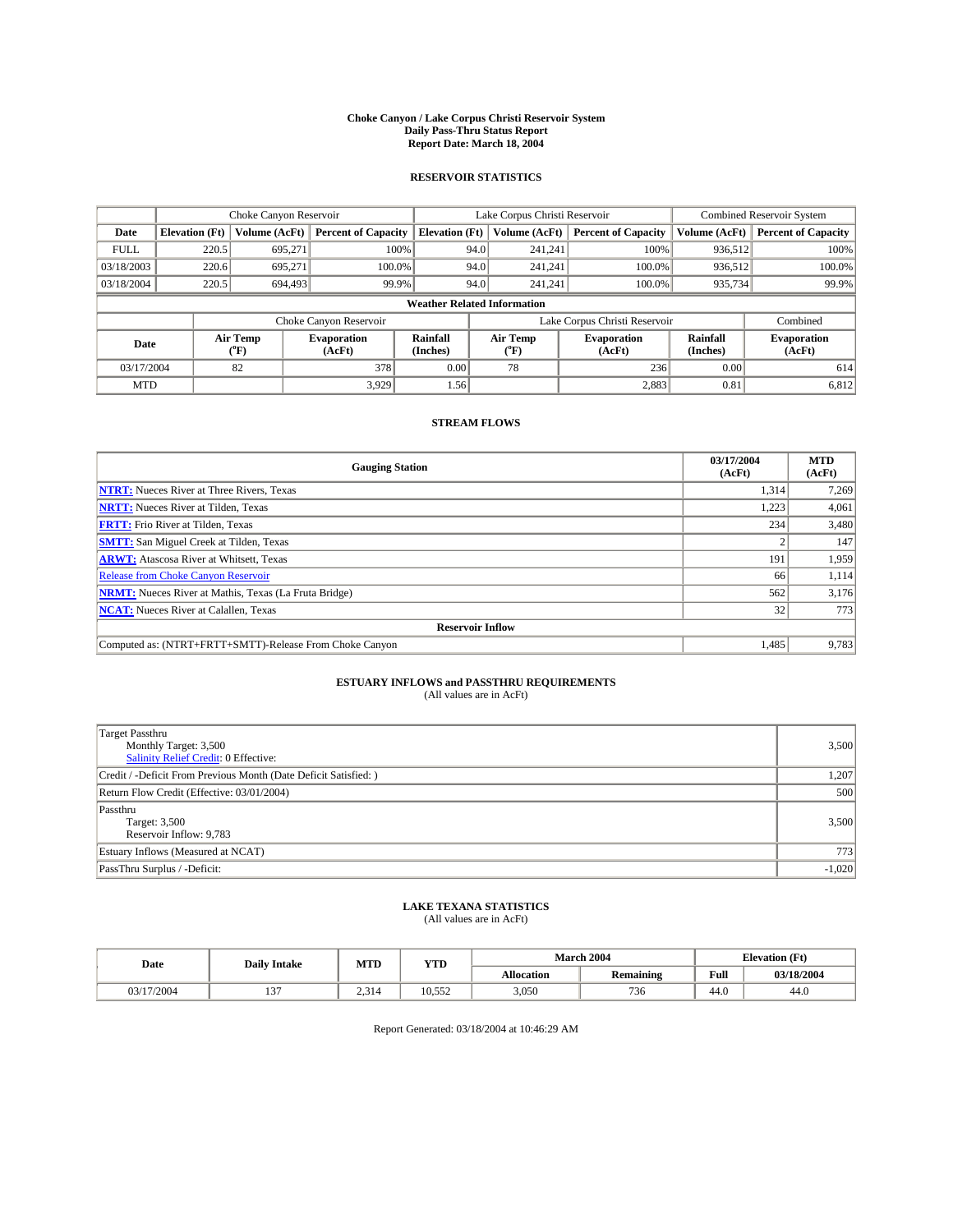#### **Choke Canyon / Lake Corpus Christi Reservoir System Daily Pass-Thru Status Report Report Date: March 19, 2004**

### **RESERVOIR STATISTICS**

|             | Choke Canyon Reservoir             |                  |                              |                       | Lake Corpus Christi Reservoir |                  |                               |                      | <b>Combined Reservoir System</b> |  |  |
|-------------|------------------------------------|------------------|------------------------------|-----------------------|-------------------------------|------------------|-------------------------------|----------------------|----------------------------------|--|--|
| Date        | <b>Elevation</b> (Ft)              | Volume (AcFt)    | <b>Percent of Capacity</b>   | <b>Elevation</b> (Ft) |                               | Volume (AcFt)    | <b>Percent of Capacity</b>    | Volume (AcFt)        | <b>Percent of Capacity</b>       |  |  |
| <b>FULL</b> | 220.5                              | 695.271          |                              | 100%                  | 94.0                          | 241,241          | 100%                          | 936.512              | 100%                             |  |  |
| 03/19/2003  | 220.6                              | 695.271          | $100.0\%$                    |                       | 94.0                          | 241.241          | 100.0%                        | 936.512              | 100.0%                           |  |  |
| 03/19/2004  | 220.5                              | 694,493          | 99.9%                        |                       | 94.0                          | 241.241          | 100.0%                        | 935,734              | 99.9%                            |  |  |
|             | <b>Weather Related Information</b> |                  |                              |                       |                               |                  |                               |                      |                                  |  |  |
|             |                                    |                  | Choke Canyon Reservoir       |                       |                               |                  | Lake Corpus Christi Reservoir |                      | Combined                         |  |  |
| Date        |                                    | Air Temp<br>(°F) | <b>Evaporation</b><br>(AcFt) | Rainfall<br>(Inches)  |                               | Air Temp<br>("F) | <b>Evaporation</b><br>(AcFt)  | Rainfall<br>(Inches) | <b>Evaporation</b><br>(AcFt)     |  |  |
| 03/18/2004  |                                    | 79               | 151                          | 0.00                  |                               | 78               | 101                           | 0.00                 | 252                              |  |  |
| <b>MTD</b>  |                                    |                  | 4.080                        | 1.56                  |                               |                  | 2,984                         | 0.81                 | 7,064                            |  |  |

## **STREAM FLOWS**

| <b>Gauging Station</b>                                       | 03/18/2004<br>(AcFt) | <b>MTD</b><br>(AcFt) |
|--------------------------------------------------------------|----------------------|----------------------|
| <b>NTRT:</b> Nueces River at Three Rivers, Texas             | 1,457                | 8,726                |
| <b>NRTT:</b> Nueces River at Tilden, Texas                   | 1,129                | 5,191                |
| <b>FRTT:</b> Frio River at Tilden, Texas                     | 254                  | 3,734                |
| <b>SMTT:</b> San Miguel Creek at Tilden, Texas               | 20                   | 167                  |
| <b>ARWT:</b> Atascosa River at Whitsett, Texas               | 105                  | 2,064                |
| Release from Choke Canyon Reservoir                          | 66                   | 1,179                |
| <b>NRMT:</b> Nueces River at Mathis, Texas (La Fruta Bridge) | 1,405                | 4,581                |
| <b>NCAT:</b> Nueces River at Calallen, Texas                 | 379                  | 1,152                |
| <b>Reservoir Inflow</b>                                      |                      |                      |
| Computed as: (NTRT+FRTT+SMTT)-Release From Choke Canyon      | 1.665                | 11,448               |

## **ESTUARY INFLOWS and PASSTHRU REQUIREMENTS**<br>(All values are in AcFt)

| <b>Target Passthru</b><br>Monthly Target: 3,500<br><b>Salinity Relief Credit: 0 Effective:</b> | 3,500  |
|------------------------------------------------------------------------------------------------|--------|
| Credit / -Deficit From Previous Month (Date Deficit Satisfied: )                               | 1,207  |
| Return Flow Credit (Effective: 03/01/2004)                                                     | 500    |
| Passthru<br>Target: 3,500<br>Reservoir Inflow: 11,448                                          | 3,500  |
| Estuary Inflows (Measured at NCAT)                                                             | 1,152  |
| PassThru Surplus / -Deficit:                                                                   | $-641$ |

# **LAKE TEXANA STATISTICS** (All values are in AcFt)

| Date       | <b>Daily Intake</b> | MTD   | <b>YTD</b> |                   | <b>March 2004</b> | <b>Elevation</b> (Ft) |            |
|------------|---------------------|-------|------------|-------------------|-------------------|-----------------------|------------|
|            |                     |       |            | <b>Allocation</b> | <b>Remaining</b>  | Full                  | 03/19/2004 |
| 03/18/2004 | 1.JU                | 2.451 | 10.689     | 3,050             | 599               | 44.0                  | 44.0       |

Report Generated: 03/19/2004 at 10:21:47 AM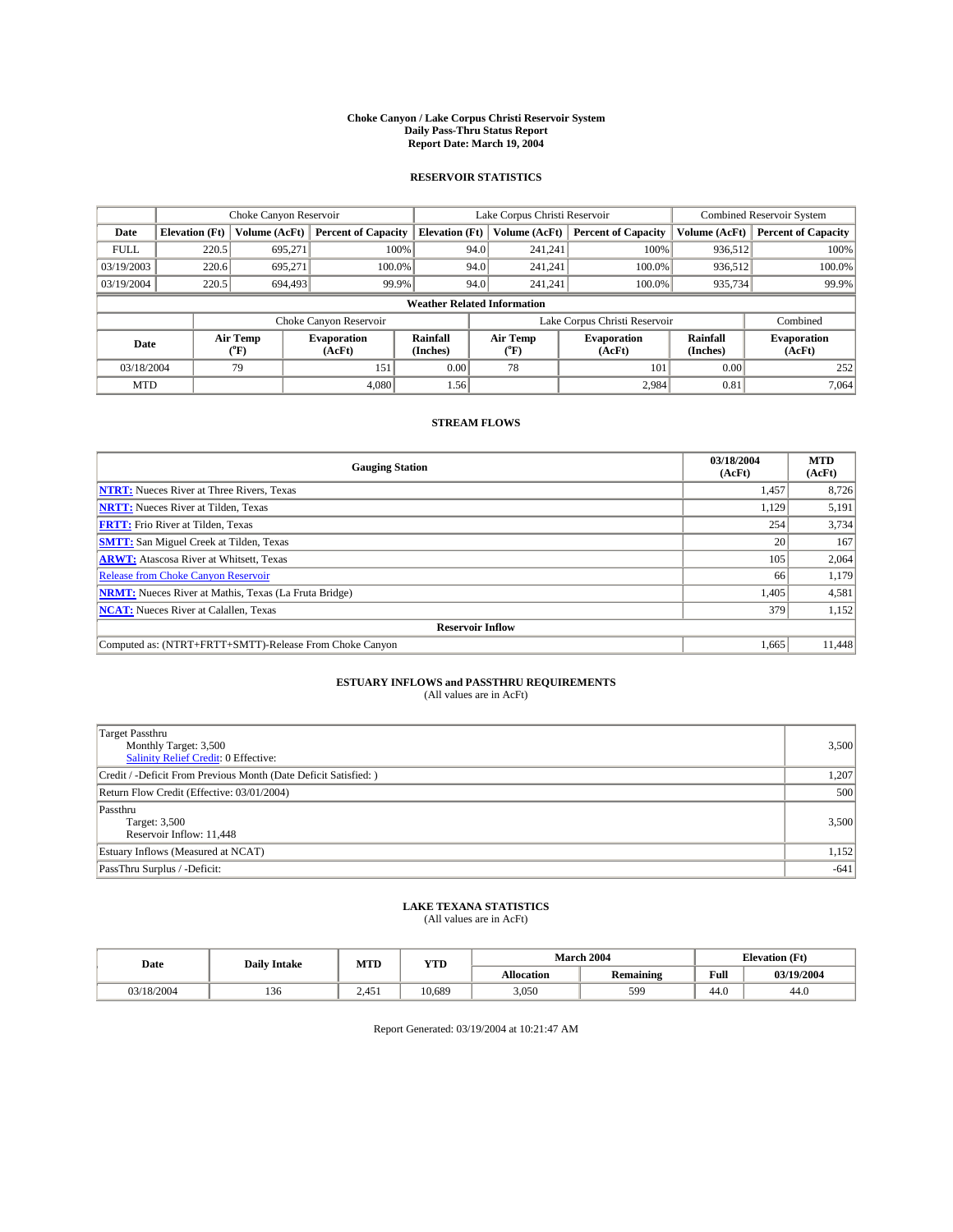#### **Choke Canyon / Lake Corpus Christi Reservoir System Daily Pass-Thru Status Report Report Date: March 20, 2004**

### **RESERVOIR STATISTICS**

|             | Choke Canyon Reservoir             |                  |                              |                       | Lake Corpus Christi Reservoir |                  |                               |                      | <b>Combined Reservoir System</b> |  |  |
|-------------|------------------------------------|------------------|------------------------------|-----------------------|-------------------------------|------------------|-------------------------------|----------------------|----------------------------------|--|--|
| Date        | <b>Elevation</b> (Ft)              | Volume (AcFt)    | <b>Percent of Capacity</b>   | <b>Elevation (Ft)</b> |                               | Volume (AcFt)    | <b>Percent of Capacity</b>    | Volume (AcFt)        | <b>Percent of Capacity</b>       |  |  |
| <b>FULL</b> | 220.5                              | 695,271          |                              | 100%                  | 94.0                          | 241,241          | 100%                          | 936.512              | 100%                             |  |  |
| 03/20/2003  | 220.6                              | 695.271          | $100.0\%$                    |                       | 94.0                          | 241.241          | $100.0\%$                     | 936.512              | 100.0%                           |  |  |
| 03/20/2004  | 220.4                              | 693,455          | 99.7%                        |                       | 94.0                          | 241.241          | $100.0\%$                     | 934,696              | 99.8%                            |  |  |
|             | <b>Weather Related Information</b> |                  |                              |                       |                               |                  |                               |                      |                                  |  |  |
|             |                                    |                  | Choke Canyon Reservoir       |                       |                               |                  | Lake Corpus Christi Reservoir |                      | Combined                         |  |  |
| Date        |                                    | Air Temp<br>(°F) | <b>Evaporation</b><br>(AcFt) | Rainfall<br>(Inches)  |                               | Air Temp<br>("F) | <b>Evaporation</b><br>(AcFt)  | Rainfall<br>(Inches) | <b>Evaporation</b><br>(AcFt)     |  |  |
| 03/19/2004  |                                    | 77               | 136                          | 0.00                  |                               | 78               | 168                           | 0.00                 | 304                              |  |  |
| <b>MTD</b>  |                                    |                  | 4,216                        | 1.56                  |                               |                  | 3,152                         | 0.81                 | 7,368                            |  |  |

## **STREAM FLOWS**

| <b>Gauging Station</b>                                       | 03/19/2004<br>(AcFt) | <b>MTD</b><br>(AcFt) |
|--------------------------------------------------------------|----------------------|----------------------|
| <b>NTRT:</b> Nueces River at Three Rivers, Texas             | 1,366                | 10,092               |
| <b>NRTT:</b> Nueces River at Tilden, Texas                   | 994                  | 6,185                |
| <b>FRTT:</b> Frio River at Tilden, Texas                     | 584                  | 4,317                |
| <b>SMTT:</b> San Miguel Creek at Tilden, Texas               | 139                  | 306                  |
| <b>ARWT:</b> Atascosa River at Whitsett, Texas               | 71                   | 2,135                |
| <b>Release from Choke Canyon Reservoir</b>                   | 645                  | 1,824                |
| <b>NRMT:</b> Nueces River at Mathis, Texas (La Fruta Bridge) | 1,405                | 5,987                |
| <b>NCAT:</b> Nueces River at Calallen, Texas                 | 1,755                | 2,906                |
| <b>Reservoir Inflow</b>                                      |                      |                      |
| Computed as: (NTRT+FRTT+SMTT)-Release From Choke Canyon      | 1.443                | 12,891               |

## **ESTUARY INFLOWS and PASSTHRU REQUIREMENTS**<br>(All values are in AcFt)

| <b>Target Passthru</b><br>Monthly Target: 3,500<br><b>Salinity Relief Credit: 0 Effective:</b> | 3,500 |
|------------------------------------------------------------------------------------------------|-------|
| Credit / -Deficit From Previous Month (Date Deficit Satisfied: )                               | 1,207 |
| Return Flow Credit (Effective: 03/01/2004)                                                     | 500   |
| Passthru<br>Target: 3,500<br>Reservoir Inflow: 12,891                                          | 3,500 |
| Estuary Inflows (Measured at NCAT)                                                             | 2,906 |
| PassThru Surplus / -Deficit:                                                                   | 1,113 |

# **LAKE TEXANA STATISTICS** (All values are in AcFt)

| Date     | <b>Daily Intake</b>      | MTD   | <b>WITH</b><br>1 I.D |            | March 2004       | <b>Elevation</b> (Ft) |            |
|----------|--------------------------|-------|----------------------|------------|------------------|-----------------------|------------|
|          |                          |       |                      | Allocation | <b>Remaining</b> | Full                  | 03/20/2004 |
| /19/2004 | $\sim$<br>$\overline{1}$ | 2.587 | 10.825               | 3,050      | 463              | 44.0                  | 44.0       |

Report Generated: 03/20/2004 at 9:04:00 AM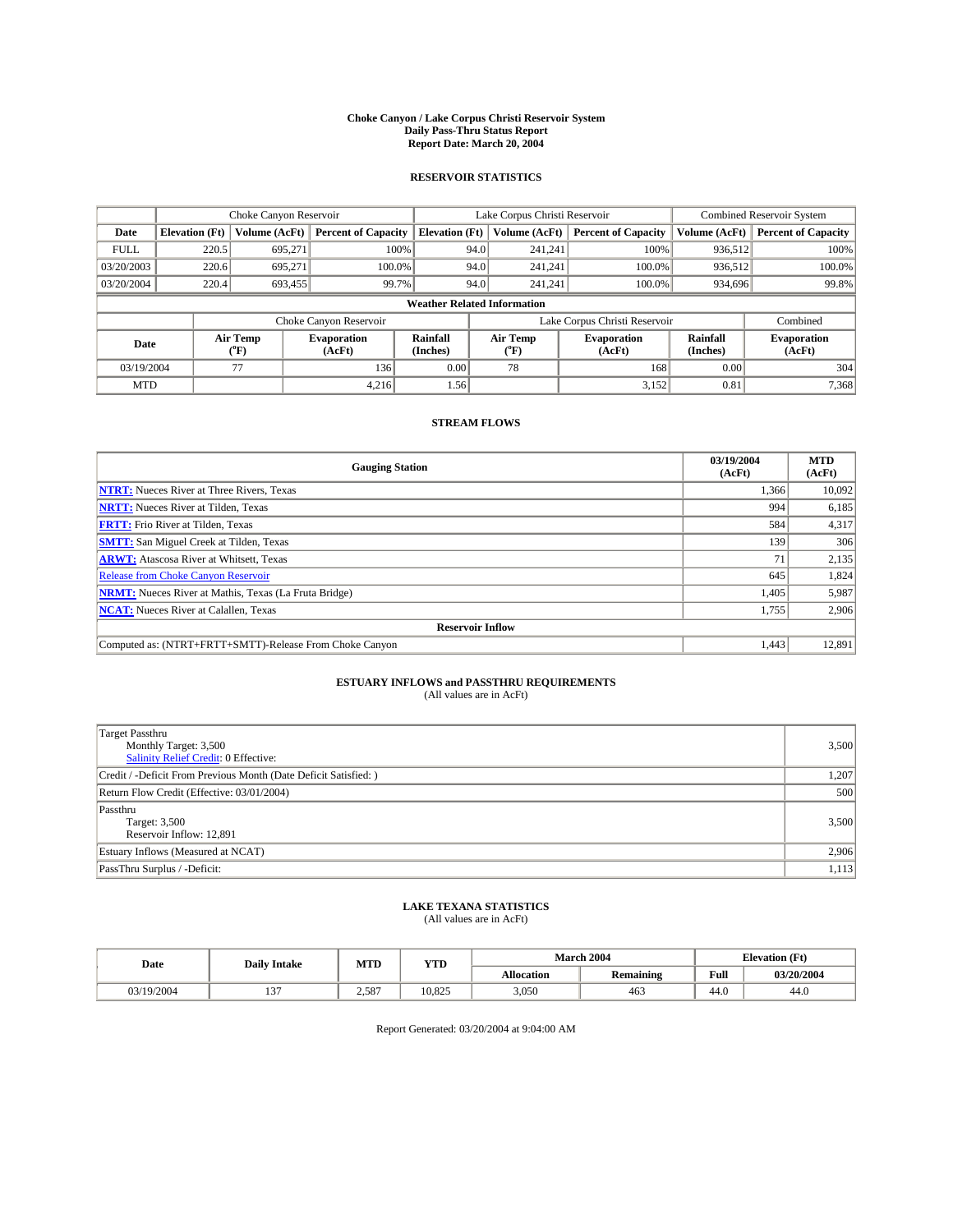#### **Choke Canyon / Lake Corpus Christi Reservoir System Daily Pass-Thru Status Report Report Date: March 21, 2004**

### **RESERVOIR STATISTICS**

|             | Choke Canyon Reservoir             |                  |                              |                       | Lake Corpus Christi Reservoir |                  |                               |                      | <b>Combined Reservoir System</b> |  |  |
|-------------|------------------------------------|------------------|------------------------------|-----------------------|-------------------------------|------------------|-------------------------------|----------------------|----------------------------------|--|--|
| Date        | <b>Elevation</b> (Ft)              | Volume (AcFt)    | <b>Percent of Capacity</b>   | <b>Elevation (Ft)</b> |                               | Volume (AcFt)    | <b>Percent of Capacity</b>    | Volume (AcFt)        | <b>Percent of Capacity</b>       |  |  |
| <b>FULL</b> | 220.5                              | 695,271          |                              | 100%                  | 94.0                          | 241,241          | 100%                          | 936.512              | 100%                             |  |  |
| 03/21/2003  | 220.5                              | 695.271          | $100.0\%$                    |                       | 94.0                          | 241.241          | $100.0\%$                     | 936.512              | 100.0%                           |  |  |
| 03/21/2004  | 220.5                              | 696,052          | 100.1%                       |                       | 94.0                          | 241,241          | $100.0\%$                     | 937,293              | 100.1%                           |  |  |
|             | <b>Weather Related Information</b> |                  |                              |                       |                               |                  |                               |                      |                                  |  |  |
|             |                                    |                  | Choke Canyon Reservoir       |                       |                               |                  | Lake Corpus Christi Reservoir |                      | Combined                         |  |  |
| Date        |                                    | Air Temp<br>(°F) | <b>Evaporation</b><br>(AcFt) | Rainfall<br>(Inches)  |                               | Air Temp<br>("F) | <b>Evaporation</b><br>(AcFt)  | Rainfall<br>(Inches) | <b>Evaporation</b><br>(AcFt)     |  |  |
| 03/20/2004  |                                    | 80               | 152                          | 0.00                  |                               | 80               | 135                           | 0.00                 | 287                              |  |  |
| <b>MTD</b>  |                                    |                  | 4,368                        | 1.56                  |                               |                  | 3,287                         | 0.81                 | 7,655                            |  |  |

### **STREAM FLOWS**

| <b>Gauging Station</b>                                       | 03/20/2004<br>(AcFt) | <b>MTD</b><br>(AcFt) |
|--------------------------------------------------------------|----------------------|----------------------|
| <b>NTRT:</b> Nueces River at Three Rivers, Texas             | 1,719                | 11,811               |
| <b>NRTT:</b> Nueces River at Tilden, Texas                   | 671                  | 6,856                |
| <b>FRTT:</b> Frio River at Tilden, Texas                     | 903                  | 5,221                |
| <b>SMTT:</b> San Miguel Creek at Tilden, Texas               | 71                   | 378                  |
| <b>ARWT:</b> Atascosa River at Whitsett, Texas               | 56                   | 2,191                |
| <b>Release from Choke Canyon Reservoir</b>                   | 645                  | 2,469                |
| <b>NRMT:</b> Nueces River at Mathis, Texas (La Fruta Bridge) | 1,846                | 7,833                |
| <b>NCAT:</b> Nueces River at Calallen, Texas                 | 2,362                | 5,269                |
| <b>Reservoir Inflow</b>                                      |                      |                      |
| Computed as: (NTRT+FRTT+SMTT)-Release From Choke Canyon      | 2.049                | 14.940               |

# **ESTUARY INFLOWS and PASSTHRU REQUIREMENTS**<br>(All values are in AcFt)

| <b>Target Passthru</b><br>Monthly Target: 3,500<br>Salinity Relief Credit: 0 Effective: | 3,500 |
|-----------------------------------------------------------------------------------------|-------|
| Credit / -Deficit From Previous Month (Date Deficit Satisfied: )                        | 1,207 |
| Return Flow Credit (Effective: 03/01/2004)                                              | 500   |
| Passthru<br>Target: 3,500<br>Reservoir Inflow: 14,940                                   | 3,500 |
| Estuary Inflows (Measured at NCAT)                                                      | 5,269 |
| PassThru Surplus / -Deficit:                                                            | 3,476 |

# **LAKE TEXANA STATISTICS** (All values are in AcFt)

| Date       | <b>Daily Intake</b> | MTD   | <b>VTT</b><br>1 I.D |            | March 2004       | <b>Elevation</b> (Ft) |            |
|------------|---------------------|-------|---------------------|------------|------------------|-----------------------|------------|
|            |                     |       |                     | Allocation | <b>Remaining</b> | Full                  | 03/21/2004 |
| 03/20/2004 | 136                 | 2.724 | 10.962              | 3,050      | 326              | 44.0                  | 44.0       |

Report Generated: 03/21/2004 at 9:17:58 AM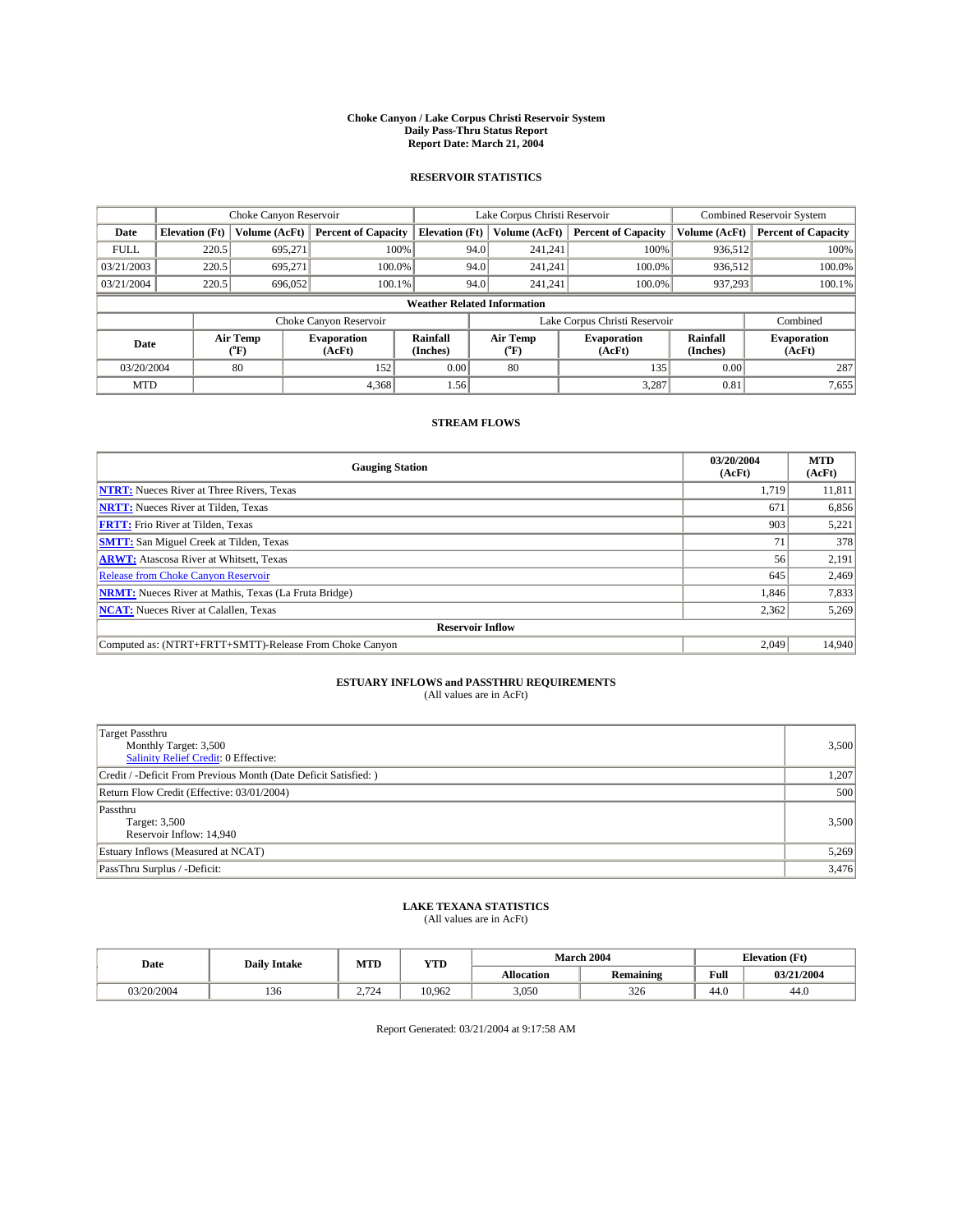#### **Choke Canyon / Lake Corpus Christi Reservoir System Daily Pass-Thru Status Report Report Date: March 22, 2004**

### **RESERVOIR STATISTICS**

|             | Choke Canyon Reservoir             |                  | Lake Corpus Christi Reservoir |                       |      |                  | <b>Combined Reservoir System</b> |                      |                              |  |
|-------------|------------------------------------|------------------|-------------------------------|-----------------------|------|------------------|----------------------------------|----------------------|------------------------------|--|
| Date        | <b>Elevation</b> (Ft)              | Volume (AcFt)    | <b>Percent of Capacity</b>    | <b>Elevation (Ft)</b> |      | Volume (AcFt)    | <b>Percent of Capacity</b>       | Volume (AcFt)        | <b>Percent of Capacity</b>   |  |
| <b>FULL</b> | 220.5                              | 695.271          |                               | 100%                  | 94.0 | 241,241          | 100%                             | 936.512              | 100%                         |  |
| 03/22/2003  | 220.5                              | 695.271          | $100.0\%$                     |                       | 94.0 | 241,241          | 100.0%                           | 936,512              | 100.0%                       |  |
| 03/22/2004  | 220.5                              | 696,052          | 100.1%                        |                       | 94.0 | 241,241          | 100.0%                           | 937,293              | 100.1%                       |  |
|             | <b>Weather Related Information</b> |                  |                               |                       |      |                  |                                  |                      |                              |  |
|             |                                    |                  | Choke Canyon Reservoir        |                       |      |                  | Lake Corpus Christi Reservoir    |                      | Combined                     |  |
| Date        |                                    | Air Temp<br>(°F) | <b>Evaporation</b><br>(AcFt)  | Rainfall<br>(Inches)  |      | Air Temp<br>("F) | <b>Evaporation</b><br>(AcFt)     | Rainfall<br>(Inches) | <b>Evaporation</b><br>(AcFt) |  |
| 03/21/2004  |                                    | 77               | 182                           | 0.07                  |      | 77               | 179                              | 0.00                 | 361                          |  |
| <b>MTD</b>  |                                    |                  | 4,550                         | 1.63                  |      |                  | 3,466                            | 0.81                 | 8,016                        |  |

## **STREAM FLOWS**

| <b>Gauging Station</b>                                       | 03/21/2004<br>(AcFt) | <b>MTD</b><br>(AcFt) |
|--------------------------------------------------------------|----------------------|----------------------|
| <b>NTRT:</b> Nueces River at Three Rivers, Texas             | 1,582                | 13,393               |
| <b>NRTT:</b> Nueces River at Tilden, Texas                   | 306                  | 7,162                |
| <b>FRTT:</b> Frio River at Tilden, Texas                     | 1,384                | 6,604                |
| <b>SMTT:</b> San Miguel Creek at Tilden, Texas               | 44                   | 421                  |
| <b>ARWT:</b> Atascosa River at Whitsett, Texas               | 48                   | 2,239                |
| <b>Release from Choke Canyon Reservoir</b>                   | 645                  | 2,753                |
| <b>NRMT:</b> Nueces River at Mathis, Texas (La Fruta Bridge) | 1,910                | 9,742                |
| <b>NCAT:</b> Nueces River at Calallen, Texas                 | 2,719                | 7,988                |
| <b>Reservoir Inflow</b>                                      |                      |                      |
| Computed as: (NTRT+FRTT+SMTT)-Release From Choke Canyon      | 2.364                | 17,665               |

# **ESTUARY INFLOWS and PASSTHRU REQUIREMENTS**<br>(All values are in AcFt)

| Target Passthru<br>Monthly Target: 3,500<br>Salinity Relief Credit: 0 Effective: | 3,500 |
|----------------------------------------------------------------------------------|-------|
| Credit / -Deficit From Previous Month (Date Deficit Satisfied: )                 | 1,207 |
| Return Flow Credit (Effective: 03/01/2004)                                       | 500   |
| Passthru<br>Target: 3,500<br>Reservoir Inflow: 17,665                            | 3,500 |
| Estuary Inflows (Measured at NCAT)                                               | 7,988 |
| PassThru Surplus / -Deficit:                                                     | 6,195 |

# **LAKE TEXANA STATISTICS** (All values are in AcFt)

| Date       | <b>Daily Intake</b> | MTD   | <b>YTD</b> | March 2004        |                  | <b>Elevation</b> (Ft) |            |
|------------|---------------------|-------|------------|-------------------|------------------|-----------------------|------------|
|            |                     |       |            | <b>Allocation</b> | <b>Remaining</b> | Full                  | 03/22/2004 |
| 03/21/2004 | 136                 | 2,860 | 1.098      | 3,050             | 190              | 44.0                  | 44.0       |

Report Generated: 03/22/2004 at 9:53:57 AM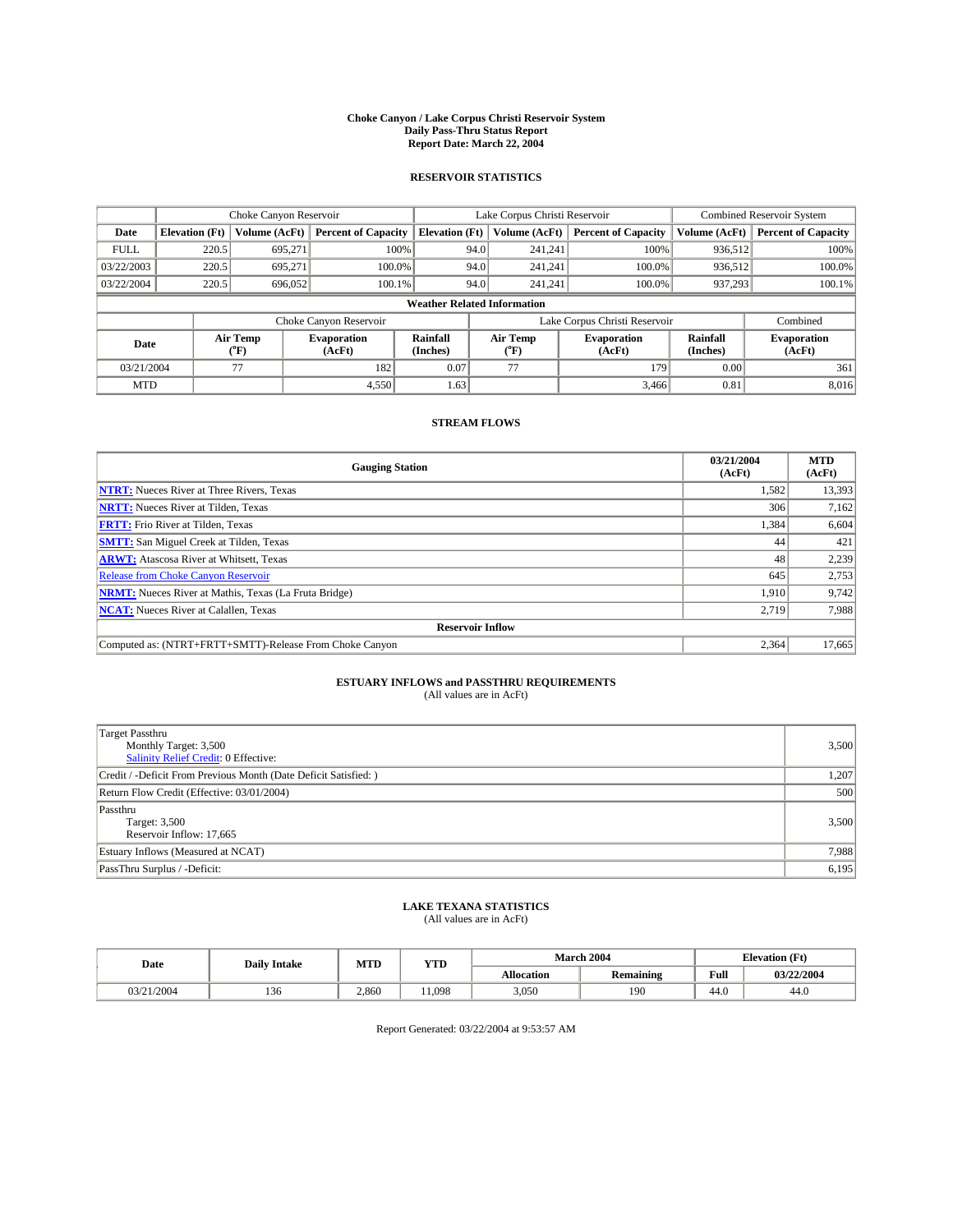#### **Choke Canyon / Lake Corpus Christi Reservoir System Daily Pass-Thru Status Report Report Date: March 23, 2004**

### **RESERVOIR STATISTICS**

|             | Choke Canyon Reservoir             |                  |                              |                             |      | Lake Corpus Christi Reservoir | Combined Reservoir System     |                      |                              |  |
|-------------|------------------------------------|------------------|------------------------------|-----------------------------|------|-------------------------------|-------------------------------|----------------------|------------------------------|--|
| Date        | <b>Elevation</b> (Ft)              | Volume (AcFt)    | <b>Percent of Capacity</b>   | <b>Elevation</b> (Ft)       |      | Volume (AcFt)                 | <b>Percent of Capacity</b>    | Volume (AcFt)        | <b>Percent of Capacity</b>   |  |
| <b>FULL</b> | 220.5                              | 695,271          |                              | 100%                        | 94.0 | 241,241                       | 100%                          | 936.512              | 100%                         |  |
| 03/23/2003  | 220.5                              | 695.271          | $100.0\%$                    |                             | 94.0 | 241.241                       | $100.0\%$                     | 936.512              | 100.0%                       |  |
| 03/23/2004  | 220.6                              | 696,832          | 100.2%                       |                             | 94.0 | 241.241                       | $100.0\%$                     | 938,073              | 100.2%                       |  |
|             | <b>Weather Related Information</b> |                  |                              |                             |      |                               |                               |                      |                              |  |
|             |                                    |                  | Choke Canyon Reservoir       |                             |      |                               | Lake Corpus Christi Reservoir |                      | Combined                     |  |
| Date        |                                    | Air Temp<br>(°F) | <b>Evaporation</b><br>(AcFt) | <b>Rainfall</b><br>(Inches) |      | Air Temp<br>("F)              | <b>Evaporation</b><br>(AcFt)  | Rainfall<br>(Inches) | <b>Evaporation</b><br>(AcFt) |  |
| 03/22/2004  |                                    | 73               | 288                          | 0.00                        |      | 73                            | 191                           | 0.00                 | 479                          |  |
| <b>MTD</b>  |                                    |                  | 4,838                        | 1.63                        |      |                               | 3,657                         | 0.81                 | 8,495                        |  |

## **STREAM FLOWS**

| <b>Gauging Station</b>                                       | 03/22/2004<br>(AcFt) | <b>MTD</b><br>(AcFt) |
|--------------------------------------------------------------|----------------------|----------------------|
| <b>NTRT:</b> Nueces River at Three Rivers, Texas             | 1,213                | 14,606               |
| <b>NRTT:</b> Nueces River at Tilden, Texas                   | 328                  | 7,489                |
| <b>FRTT:</b> Frio River at Tilden, Texas                     | 1,675                | 8,279                |
| <b>SMTT:</b> San Miguel Creek at Tilden, Texas               | 28                   | 449                  |
| <b>ARWT:</b> Atascosa River at Whitsett, Texas               | 42                   | 2,280                |
| <b>Release from Choke Canyon Reservoir</b>                   | 645                  | 3,398                |
| <b>NRMT:</b> Nueces River at Mathis, Texas (La Fruta Bridge) | 1,100                | 10,842               |
| <b>NCAT:</b> Nueces River at Calallen, Texas                 | 2,938                | 10,926               |
| <b>Reservoir Inflow</b>                                      |                      |                      |
| Computed as: (NTRT+FRTT+SMTT)-Release From Choke Canyon      | 2.271                | 19,936               |

# **ESTUARY INFLOWS and PASSTHRU REQUIREMENTS**<br>(All values are in AcFt)

| <b>Target Passthru</b><br>Monthly Target: 3,500<br>Salinity Relief Credit: 0 Effective: | 3,500  |
|-----------------------------------------------------------------------------------------|--------|
| Credit / -Deficit From Previous Month (Date Deficit Satisfied: )                        | 1,207  |
| Return Flow Credit (Effective: 03/01/2004)                                              | 500    |
| Passthru<br>Target: 3,500<br>Reservoir Inflow: 19,936                                   | 3,500  |
| Estuary Inflows (Measured at NCAT)                                                      | 10,926 |
| PassThru Surplus / -Deficit:                                                            | 9,133  |

# **LAKE TEXANA STATISTICS** (All values are in AcFt)

| Date       | <b>Daily Intake</b> | MTD   | <b>YTD</b> |                   | <b>March 2004</b> | <b>Elevation</b> (Ft) |            |
|------------|---------------------|-------|------------|-------------------|-------------------|-----------------------|------------|
|            |                     |       |            | <b>Allocation</b> | <b>Remaining</b>  | Full                  | 03/23/2004 |
| 03/22/2004 | $\sim$<br>…         | 2.997 | . 1.234    | 3,050             | ◡                 | $\sim$<br>44.U        | 44.0       |

Report Generated: 03/23/2004 at 10:27:15 AM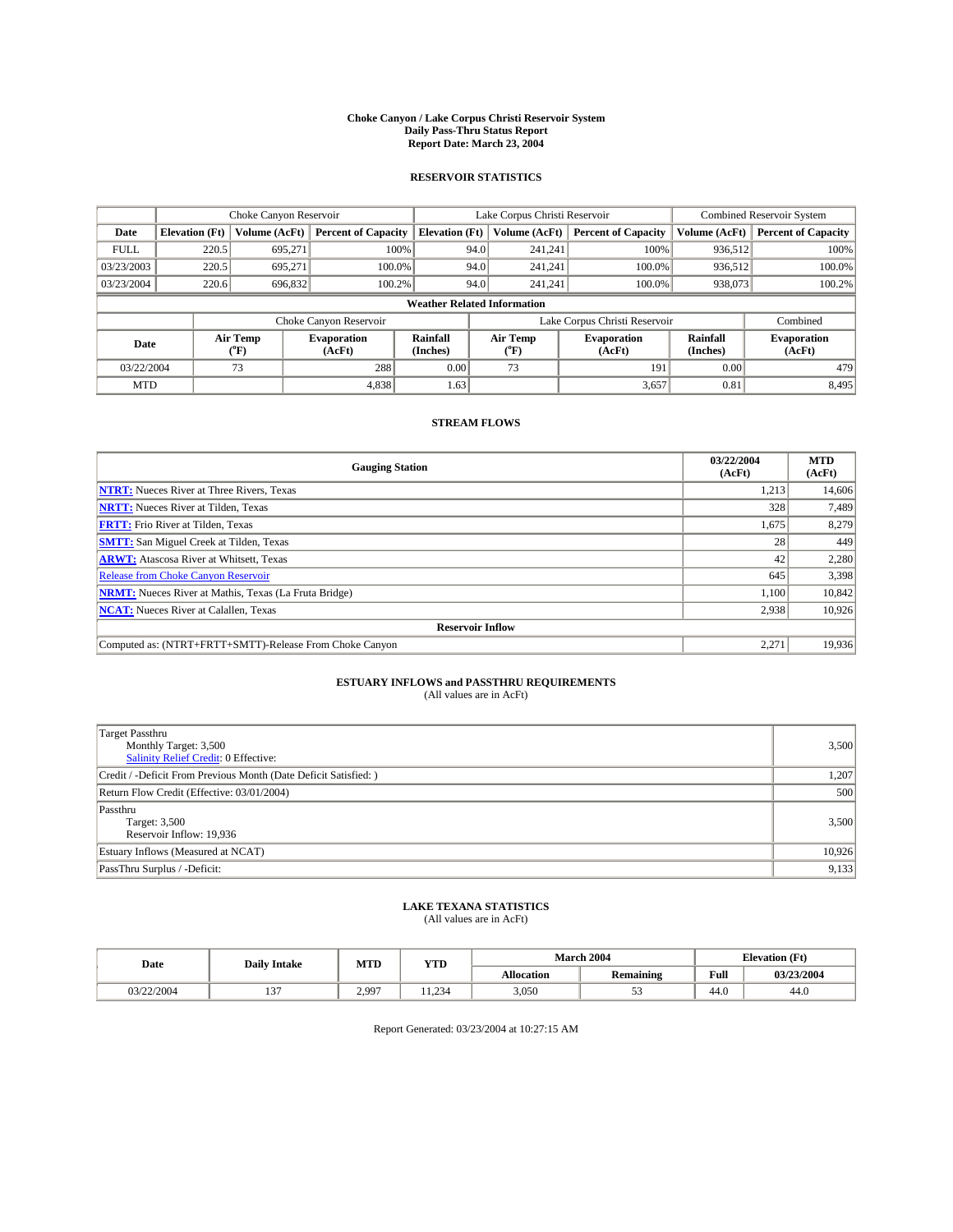#### **Choke Canyon / Lake Corpus Christi Reservoir System Daily Pass-Thru Status Report Report Date: March 24, 2004**

### **RESERVOIR STATISTICS**

|             | Choke Canyon Reservoir             |                  | Lake Corpus Christi Reservoir |                             |      |                          | Combined Reservoir System     |                      |                              |  |
|-------------|------------------------------------|------------------|-------------------------------|-----------------------------|------|--------------------------|-------------------------------|----------------------|------------------------------|--|
| Date        | <b>Elevation</b> (Ft)              | Volume (AcFt)    | <b>Percent of Capacity</b>    | <b>Elevation</b> (Ft)       |      | Volume (AcFt)            | <b>Percent of Capacity</b>    | Volume (AcFt)        | <b>Percent of Capacity</b>   |  |
| <b>FULL</b> | 220.5                              | 695,271          |                               | 100%                        | 94.0 | 241,241                  | 100%                          | 936,512              | 100%                         |  |
| 03/24/2003  | 220.5                              | 695.271          | $100.0\%$                     |                             | 94.0 | 241,241                  | $100.0\%$                     | 936,512              | 100.0%                       |  |
| 03/24/2004  | 220.6                              | 695,271          | 100.0%                        |                             | 94.0 | 241,241                  | $100.0\%$                     | 936,512              | 100.0%                       |  |
|             | <b>Weather Related Information</b> |                  |                               |                             |      |                          |                               |                      |                              |  |
|             |                                    |                  | Choke Canyon Reservoir        |                             |      |                          | Lake Corpus Christi Reservoir |                      | Combined                     |  |
| Date        |                                    | Air Temp<br>(°F) | <b>Evaporation</b><br>(AcFt)  | <b>Rainfall</b><br>(Inches) |      | Air Temp<br>$\rm ^{o}F)$ | <b>Evaporation</b><br>(AcFt)  | Rainfall<br>(Inches) | <b>Evaporation</b><br>(AcFt) |  |
| 03/23/2004  |                                    | 72               | 76                            | 0.08                        |      | 74                       | 168                           | 0.00                 | 244                          |  |
| <b>MTD</b>  |                                    |                  | 4.914                         | 1.71                        |      |                          | 3,825                         | 0.81                 | 8,739                        |  |

## **STREAM FLOWS**

| <b>Gauging Station</b>                                       | 03/23/2004<br>(AcFt) | <b>MTD</b><br>(AcFt) |
|--------------------------------------------------------------|----------------------|----------------------|
| <b>NTRT:</b> Nueces River at Three Rivers, Texas             | 1,141                | 15,747               |
| <b>NRTT:</b> Nueces River at Tilden, Texas                   | 701                  | 8,190                |
| <b>FRTT:</b> Frio River at Tilden, Texas                     | 1,213                | 9,492                |
| <b>SMTT:</b> San Miguel Creek at Tilden, Texas               | 19                   | 468                  |
| <b>ARWT:</b> Atascosa River at Whitsett, Texas               | 38                   | 2,318                |
| <b>Release from Choke Canyon Reservoir</b>                   | 645                  | 4,043                |
| <b>NRMT:</b> Nueces River at Mathis, Texas (La Fruta Bridge) | 1,346                | 12,188               |
| <b>NCAT:</b> Nueces River at Calallen, Texas                 | 2,759                | 13,685               |
| <b>Reservoir Inflow</b>                                      |                      |                      |
| Computed as: (NTRT+FRTT+SMTT)-Release From Choke Canyon      | 1.728                | 21,664               |

# **ESTUARY INFLOWS and PASSTHRU REQUIREMENTS**<br>(All values are in AcFt)

| <b>Target Passthru</b><br>Monthly Target: 3,500<br>Salinity Relief Credit: 0 Effective: | 3,500  |
|-----------------------------------------------------------------------------------------|--------|
| Credit / -Deficit From Previous Month (Date Deficit Satisfied: )                        | 1,207  |
| Return Flow Credit (Effective: 03/01/2004)                                              | 500    |
| Passthru<br>Target: 3,500<br>Reservoir Inflow: 21,664                                   | 3,500  |
| Estuary Inflows (Measured at NCAT)                                                      | 13,685 |
| PassThru Surplus / -Deficit:                                                            | 11,892 |

# **LAKE TEXANA STATISTICS** (All values are in AcFt)

| Date       | <b>Daily Intake</b> | MTD             | <b>YTD</b> |                   | <b>March 2004</b> | <b>Elevation</b> (Ft) |            |
|------------|---------------------|-----------------|------------|-------------------|-------------------|-----------------------|------------|
|            |                     |                 |            | <b>Allocation</b> | Remaining         | Full                  | 03/24/2004 |
| 03/23/2004 | 1.JU                | 122<br><u>.</u> | $\sim$     | 3,050             | o-<br>$-\delta$ . | 44.0                  | 44.0       |

Report Generated: 03/24/2004 at 9:07:51 AM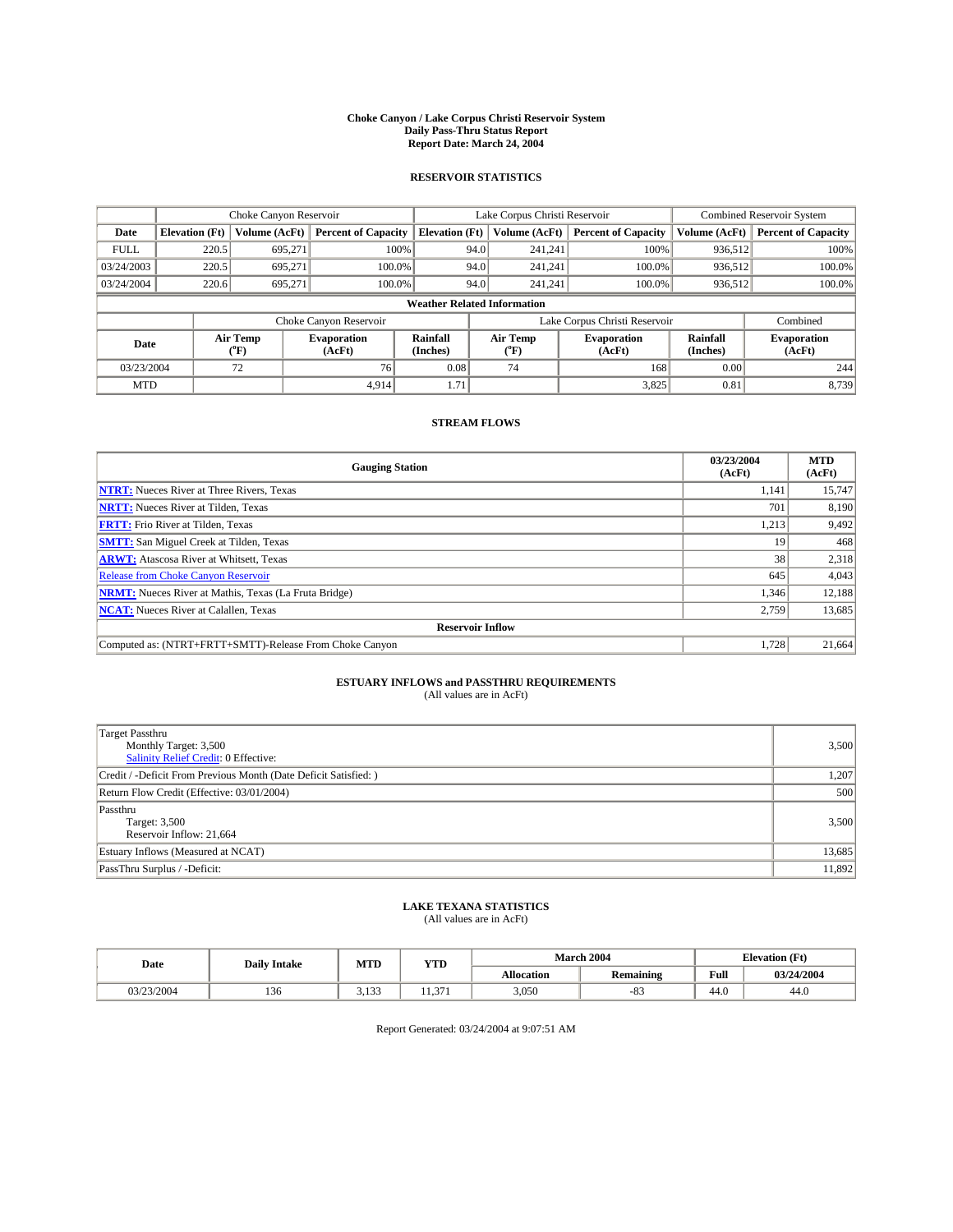#### **Choke Canyon / Lake Corpus Christi Reservoir System Daily Pass-Thru Status Report Report Date: March 25, 2004**

### **RESERVOIR STATISTICS**

|             | Choke Canyon Reservoir             |                             | Lake Corpus Christi Reservoir |                             |      |                  | Combined Reservoir System     |                      |                              |  |
|-------------|------------------------------------|-----------------------------|-------------------------------|-----------------------------|------|------------------|-------------------------------|----------------------|------------------------------|--|
| Date        | <b>Elevation</b> (Ft)              | Volume (AcFt)               | <b>Percent of Capacity</b>    | <b>Elevation</b> (Ft)       |      | Volume (AcFt)    | <b>Percent of Capacity</b>    | Volume (AcFt)        | <b>Percent of Capacity</b>   |  |
| <b>FULL</b> | 220.5                              | 695,271                     |                               | 100%                        | 94.0 | 241,241          | 100%                          | 936.512              | 100%                         |  |
| 03/25/2003  | 220.5                              | 695.271                     | $100.0\%$                     |                             | 94.0 | 241.241          | $100.0\%$                     | 936.512              | 100.0%                       |  |
| 03/25/2004  | 220.6                              | 695.271                     | 100.0%                        |                             | 94.0 | 241.241          | $100.0\%$                     | 936,512              | 100.0%                       |  |
|             | <b>Weather Related Information</b> |                             |                               |                             |      |                  |                               |                      |                              |  |
|             |                                    |                             | Choke Canyon Reservoir        |                             |      |                  | Lake Corpus Christi Reservoir |                      | Combined                     |  |
| Date        |                                    | Air Temp<br>${}^{\circ}$ F) | <b>Evaporation</b><br>(AcFt)  | <b>Rainfall</b><br>(Inches) |      | Air Temp<br>("F) | <b>Evaporation</b><br>(AcFt)  | Rainfall<br>(Inches) | <b>Evaporation</b><br>(AcFt) |  |
| 03/24/2004  |                                    | 77                          | 151                           | 0.00                        |      | 77               | 191                           | 0.00                 | 342                          |  |
| <b>MTD</b>  |                                    |                             | 5,065                         | 1.71                        |      |                  | 4.016                         | 0.81                 | 9,081                        |  |

## **STREAM FLOWS**

| <b>Gauging Station</b>                                       | 03/24/2004<br>(AcFt) | <b>MTD</b><br>(AcFt) |
|--------------------------------------------------------------|----------------------|----------------------|
| <b>NTRT:</b> Nueces River at Three Rivers, Texas             | 1,465                | 17,212               |
| <b>NRTT:</b> Nueces River at Tilden, Texas                   | 1,014                | 9,204                |
| <b>FRTT:</b> Frio River at Tilden, Texas                     | 586                  | 10,078               |
| <b>SMTT:</b> San Miguel Creek at Tilden, Texas               | 13                   | 481                  |
| <b>ARWT:</b> Atascosa River at Whitsett, Texas               | 38                   | 2,356                |
| <b>Release from Choke Canyon Reservoir</b>                   | 645                  | 4,689                |
| <b>NRMT:</b> Nueces River at Mathis, Texas (La Fruta Bridge) | 1.161                | 13.349               |
| <b>NCAT:</b> Nueces River at Calallen, Texas                 | 2,124                | 15,809               |
| <b>Reservoir Inflow</b>                                      |                      |                      |
| Computed as: (NTRT+FRTT+SMTT)-Release From Choke Canvon      | 1.419                | 23,082               |

## **ESTUARY INFLOWS and PASSTHRU REQUIREMENTS**<br>(All values are in AcFt)

| Target Passthru<br>Monthly Target: 3,500<br>Salinity Relief Credit: 0 Effective: | 3,500  |
|----------------------------------------------------------------------------------|--------|
| Credit / -Deficit From Previous Month (Date Deficit Satisfied: )                 | 1,207  |
| Return Flow Credit (Effective: 03/01/2004)                                       | 500    |
| Passthru<br>Target: 3,500<br>Reservoir Inflow: 23,082                            | 3,500  |
| Estuary Inflows (Measured at NCAT)                                               | 15,809 |
| PassThru Surplus / -Deficit:                                                     | 14,016 |

# **LAKE TEXANA STATISTICS** (All values are in AcFt)

| Date       | <b>Daily Intake</b> | MTD   | <b>YTD</b> |                   | <b>March 2004</b> | <b>Elevation</b> (Ft) |            |
|------------|---------------------|-------|------------|-------------------|-------------------|-----------------------|------------|
|            |                     |       |            | <b>Allocation</b> | <b>Remaining</b>  | Full                  | 03/25/2004 |
| 03/24/2004 | 136                 | 3.269 | 1.507      | 3,050             | $-219$            | $\sim$<br>44.0        | 44.0       |

Report Generated: 03/25/2004 at 8:18:05 AM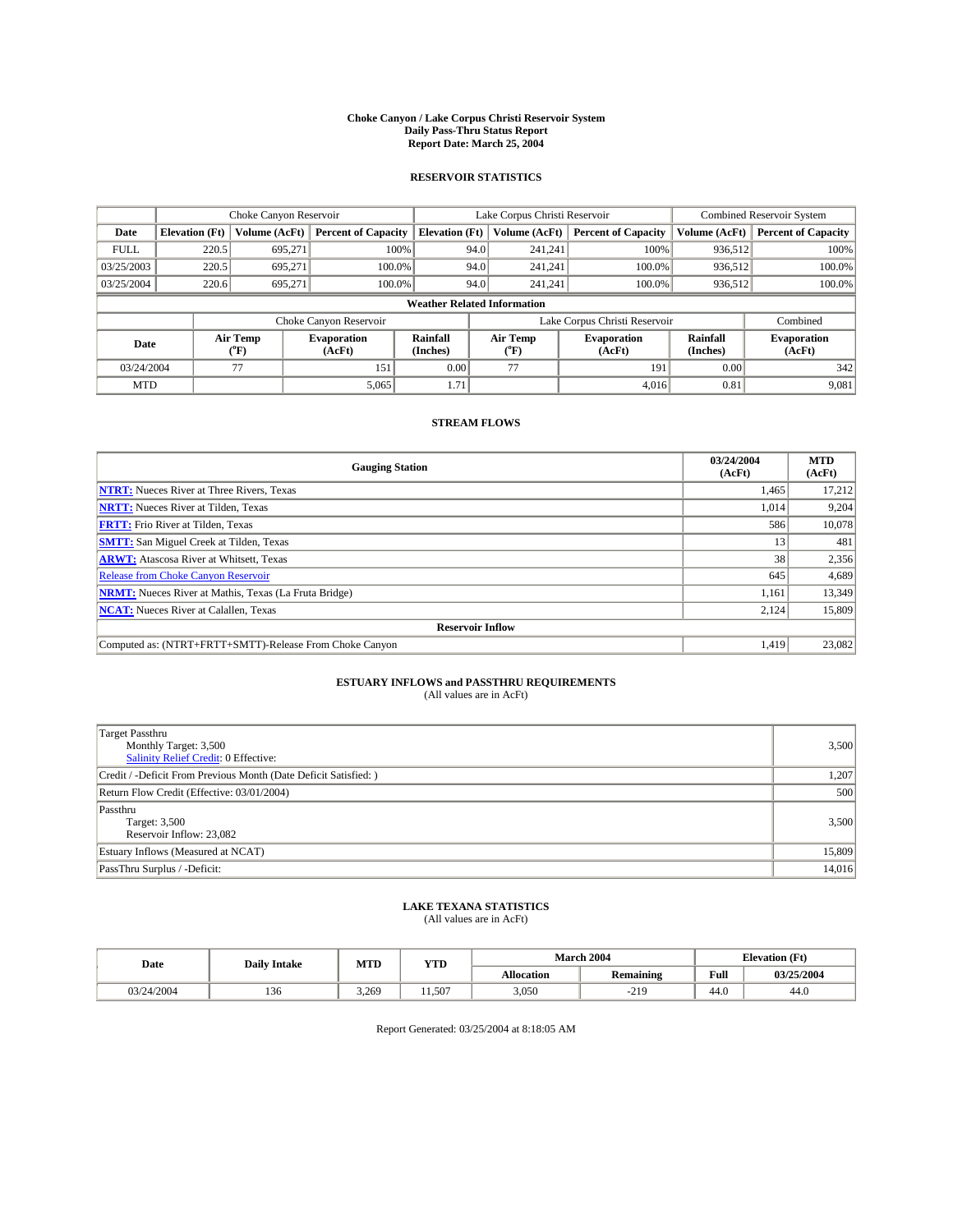#### **Choke Canyon / Lake Corpus Christi Reservoir System Daily Pass-Thru Status Report Report Date: March 26, 2004**

### **RESERVOIR STATISTICS**

|             | Choke Canyon Reservoir             |                             | Lake Corpus Christi Reservoir |                             |      |                  | Combined Reservoir System     |                      |                              |  |
|-------------|------------------------------------|-----------------------------|-------------------------------|-----------------------------|------|------------------|-------------------------------|----------------------|------------------------------|--|
| Date        | <b>Elevation</b> (Ft)              | Volume (AcFt)               | <b>Percent of Capacity</b>    | <b>Elevation</b> (Ft)       |      | Volume (AcFt)    | <b>Percent of Capacity</b>    | Volume (AcFt)        | <b>Percent of Capacity</b>   |  |
| <b>FULL</b> | 220.5                              | 695,271                     |                               | 100%                        | 94.0 | 241,241          | 100%                          | 936.512              | 100%                         |  |
| 03/26/2003  | 220.7                              | 695.271                     | $100.0\%$                     |                             | 94.0 | 241.241          | $100.0\%$                     | 936.512              | 100.0%                       |  |
| 03/26/2004  | 220.5                              | 695.271                     | 100.0%                        |                             | 94.0 | 241.241          | $100.0\%$                     | 936,512              | 100.0%                       |  |
|             | <b>Weather Related Information</b> |                             |                               |                             |      |                  |                               |                      |                              |  |
|             |                                    |                             | Choke Canyon Reservoir        |                             |      |                  | Lake Corpus Christi Reservoir |                      | Combined                     |  |
| Date        |                                    | Air Temp<br>${}^{\circ}$ F) | <b>Evaporation</b><br>(AcFt)  | <b>Rainfall</b><br>(Inches) |      | Air Temp<br>("F) | <b>Evaporation</b><br>(AcFt)  | Rainfall<br>(Inches) | <b>Evaporation</b><br>(AcFt) |  |
| 03/25/2004  |                                    | 76                          | 167                           | 0.03                        |      | 76               | 123                           | 0.00                 | 290                          |  |
| <b>MTD</b>  |                                    |                             | 5,232                         | 1.74                        |      |                  | 4,139                         | 0.81                 | 9,371                        |  |

## **STREAM FLOWS**

| <b>Gauging Station</b>                                       | 03/25/2004<br>(AcFt) | <b>MTD</b><br>(AcFt) |
|--------------------------------------------------------------|----------------------|----------------------|
| <b>NTRT:</b> Nueces River at Three Rivers, Texas             | 1,731                | 18,943               |
| <b>NRTT:</b> Nueces River at Tilden, Texas                   | 1.189                | 10,393               |
| <b>FRTT:</b> Frio River at Tilden, Texas                     | 383                  | 10,461               |
| <b>SMTT:</b> San Miguel Creek at Tilden, Texas               | 11                   | 492                  |
| <b>ARWT:</b> Atascosa River at Whitsett, Texas               | 36                   | 2,392                |
| <b>Release from Choke Canyon Reservoir</b>                   | 645                  | 5,334                |
| <b>NRMT:</b> Nueces River at Mathis, Texas (La Fruta Bridge) | 1,161                | 14,510               |
| <b>NCAT:</b> Nueces River at Calallen, Texas                 | 1,693                | 17,502               |
| <b>Reservoir Inflow</b>                                      |                      |                      |
| Computed as: (NTRT+FRTT+SMTT)-Release From Choke Canyon      | 1.479                | 24,562               |

# **ESTUARY INFLOWS and PASSTHRU REQUIREMENTS**<br>(All values are in AcFt)

| <b>Target Passthru</b><br>Monthly Target: 3,500<br>Salinity Relief Credit: 0 Effective: | 3,500  |
|-----------------------------------------------------------------------------------------|--------|
| Credit / -Deficit From Previous Month (Date Deficit Satisfied: )                        | 1,207  |
| Return Flow Credit (Effective: 03/01/2004)                                              | 500    |
| Passthru<br>Target: 3,500<br>Reservoir Inflow: 24,562                                   | 3,500  |
| Estuary Inflows (Measured at NCAT)                                                      | 17,502 |
| PassThru Surplus / -Deficit:                                                            | 15,709 |

# **LAKE TEXANA STATISTICS** (All values are in AcFt)

| Date       | <b>Daily Intake</b> | MTD   | <b>YTD</b> |                   | <b>March 2004</b> | <b>Elevation</b> (Ft) |            |
|------------|---------------------|-------|------------|-------------------|-------------------|-----------------------|------------|
|            |                     |       |            | <b>Allocation</b> | <b>Remaining</b>  | Full                  | 03/26/2004 |
| 03/25/2004 | 150                 | 3.406 | 1.643      | 3,050             | 356               | $\sim$<br>44.U        | 44.0       |

Report Generated: 03/26/2004 at 8:17:21 AM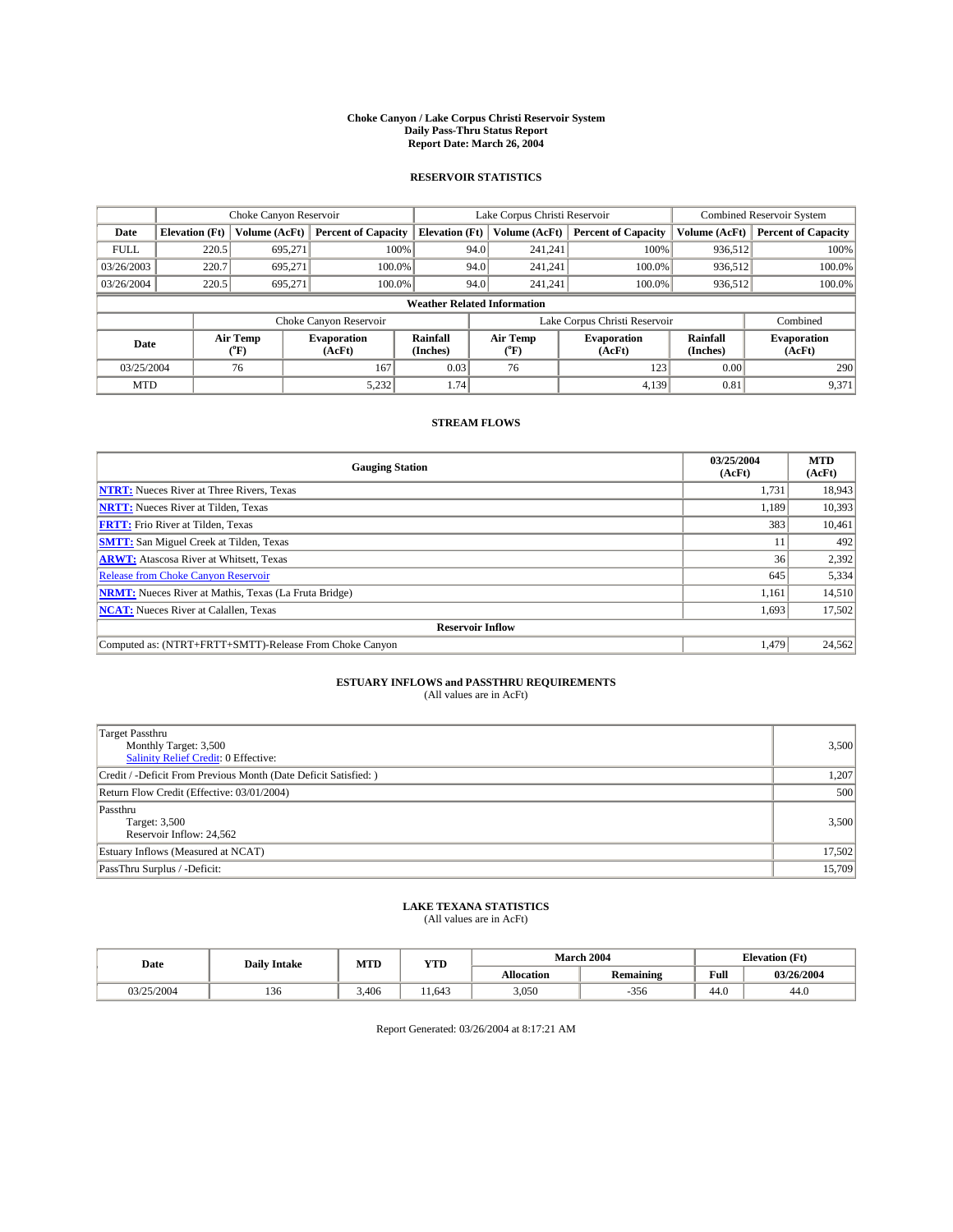#### **Choke Canyon / Lake Corpus Christi Reservoir System Daily Pass-Thru Status Report Report Date: March 27, 2004**

### **RESERVOIR STATISTICS**

|                                    | Choke Canyon Reservoir |                             | Lake Corpus Christi Reservoir |                             |      |                  | Combined Reservoir System     |                      |                              |
|------------------------------------|------------------------|-----------------------------|-------------------------------|-----------------------------|------|------------------|-------------------------------|----------------------|------------------------------|
| Date                               | <b>Elevation</b> (Ft)  | Volume (AcFt)               | <b>Percent of Capacity</b>    | <b>Elevation</b> (Ft)       |      | Volume (AcFt)    | <b>Percent of Capacity</b>    | Volume (AcFt)        | <b>Percent of Capacity</b>   |
| <b>FULL</b>                        | 220.5                  | 695,271                     |                               | 100%                        | 94.0 | 241,241          | 100%                          | 936.512              | 100%                         |
| 03/27/2003                         | 220.7                  | 695.271                     | $100.0\%$                     |                             | 94.0 | 241.241          | $100.0\%$                     | 936.512              | 100.0%                       |
| 03/27/2004                         | 220.5                  | 695.271                     | 100.0%                        |                             | 94.0 | 241.241          | $100.0\%$                     | 936,512              | 100.0%                       |
| <b>Weather Related Information</b> |                        |                             |                               |                             |      |                  |                               |                      |                              |
|                                    |                        |                             | Choke Canyon Reservoir        |                             |      |                  | Lake Corpus Christi Reservoir |                      | Combined                     |
| Date                               |                        | Air Temp<br>${}^{\circ}$ F) | <b>Evaporation</b><br>(AcFt)  | <b>Rainfall</b><br>(Inches) |      | Air Temp<br>("F) | <b>Evaporation</b><br>(AcFt)  | Rainfall<br>(Inches) | <b>Evaporation</b><br>(AcFt) |
| 03/26/2004                         |                        | 78                          | 212                           | 0.00                        |      | 78               | 202                           | 0.00                 | 414                          |
| <b>MTD</b>                         |                        |                             | 5,444                         | 1.74                        |      |                  | 4,341                         | 0.81                 | 9,785                        |

## **STREAM FLOWS**

| <b>Gauging Station</b>                                       | 03/26/2004<br>(AcFt) | <b>MTD</b><br>(AcFt) |
|--------------------------------------------------------------|----------------------|----------------------|
| <b>NTRT:</b> Nueces River at Three Rivers, Texas             | 1,894                | 20,837               |
| <b>NRTT:</b> Nueces River at Tilden, Texas                   | 1.274                | 11,668               |
| <b>FRTT:</b> Frio River at Tilden, Texas                     | 341                  | 10,802               |
| <b>SMTT:</b> San Miguel Creek at Tilden, Texas               |                      | 500                  |
| <b>ARWT:</b> Atascosa River at Whitsett, Texas               | 34                   | 2,425                |
| <b>Release from Choke Canyon Reservoir</b>                   | 476                  | 5,810                |
| <b>NRMT:</b> Nueces River at Mathis, Texas (La Fruta Bridge) | 1,296                | 15,807               |
| <b>NCAT:</b> Nueces River at Calallen, Texas                 | 1,566                | 19,068               |
| <b>Reservoir Inflow</b>                                      |                      |                      |
| Computed as: (NTRT+FRTT+SMTT)-Release From Choke Canyon      | 1.767                | 26,329               |

# **ESTUARY INFLOWS and PASSTHRU REQUIREMENTS**<br>(All values are in AcFt)

| <b>Target Passthru</b><br>Monthly Target: 3,500<br>Salinity Relief Credit: 0 Effective: | 3,500  |
|-----------------------------------------------------------------------------------------|--------|
| Credit / -Deficit From Previous Month (Date Deficit Satisfied: )                        | 1,207  |
| Return Flow Credit (Effective: 03/01/2004)                                              | 500    |
| Passthru<br>Target: 3,500<br>Reservoir Inflow: 26,329                                   | 3,500  |
| Estuary Inflows (Measured at NCAT)                                                      | 19,068 |
| PassThru Surplus / -Deficit:                                                            | 17,275 |

# **LAKE TEXANA STATISTICS** (All values are in AcFt)

| Date       | <b>Daily Intake</b> | MTD   | <b>YTD</b> |                   | <b>March 2004</b> | <b>Elevation</b> (Ft) |            |
|------------|---------------------|-------|------------|-------------------|-------------------|-----------------------|------------|
|            |                     |       |            | <b>Allocation</b> | <b>Remaining</b>  | Full                  | 03/27/2004 |
| 03/26/2004 | 136                 | 3,542 | 779        | 3,050             | $-492$            | $\sim$<br>44.V        | 44.0       |

Report Generated: 03/27/2004 at 8:36:45 AM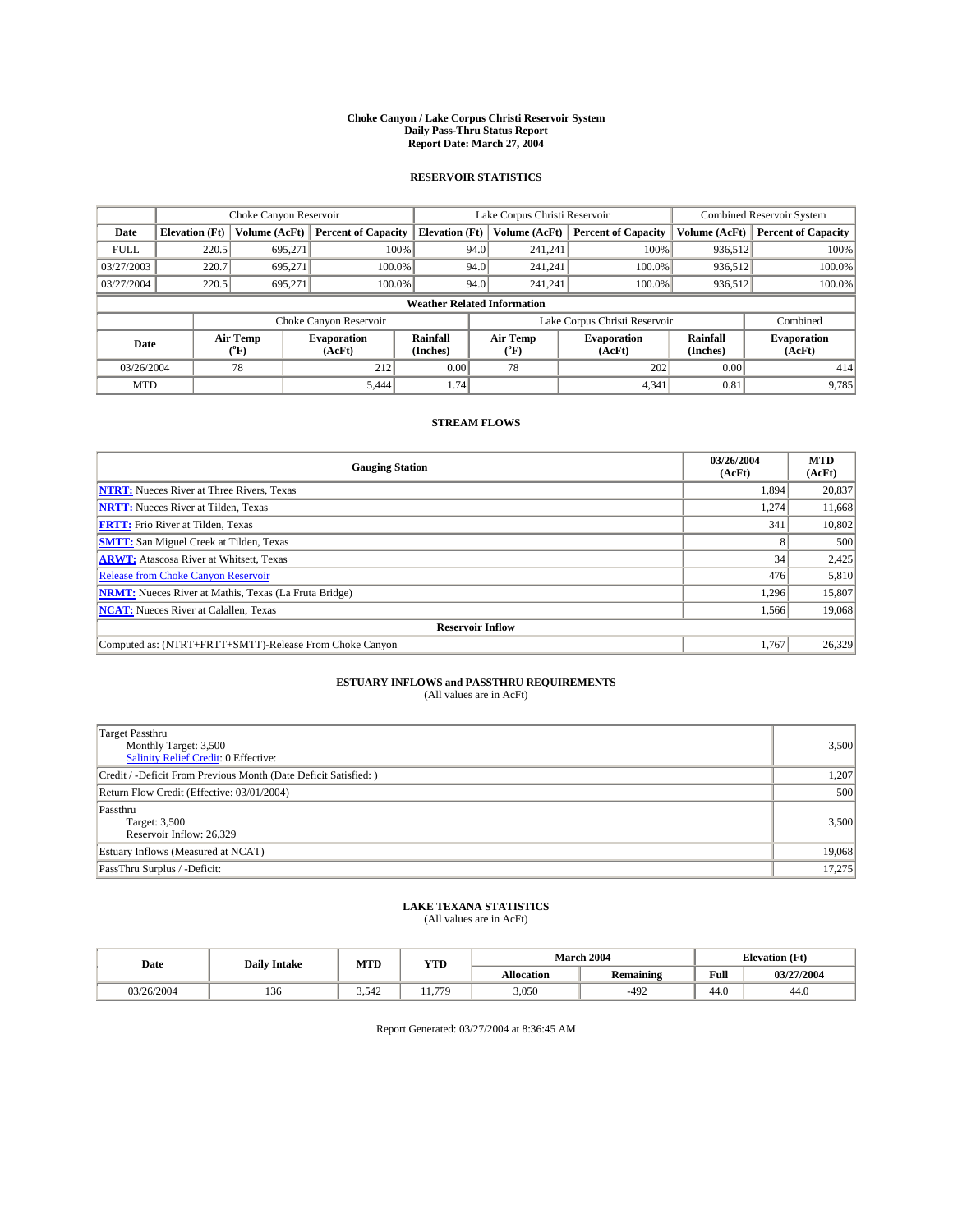#### **Choke Canyon / Lake Corpus Christi Reservoir System Daily Pass-Thru Status Report Report Date: March 28, 2004**

### **RESERVOIR STATISTICS**

|                                    | Choke Canyon Reservoir |                  | Lake Corpus Christi Reservoir |                             |      |                  | Combined Reservoir System     |                      |                              |
|------------------------------------|------------------------|------------------|-------------------------------|-----------------------------|------|------------------|-------------------------------|----------------------|------------------------------|
| Date                               | <b>Elevation (Ft)</b>  | Volume (AcFt)    | <b>Percent of Capacity</b>    | <b>Elevation</b> (Ft)       |      | Volume (AcFt)    | <b>Percent of Capacity</b>    | Volume (AcFt)        | <b>Percent of Capacity</b>   |
| <b>FULL</b>                        | 220.5                  | 695,271          |                               | 100%                        | 94.0 | 241,241          | 100%                          | 936.512              | 100%                         |
| 03/28/2003                         | 220.6                  | 695.271          | $100.0\%$                     |                             | 94.0 | 241.241          | $100.0\%$                     | 936.512              | 100.0%                       |
| 03/28/2004                         | 220.5                  | 695.271          | 100.0%                        |                             | 94.0 | 241.241          | $100.0\%$                     | 936,512              | 100.0%                       |
| <b>Weather Related Information</b> |                        |                  |                               |                             |      |                  |                               |                      |                              |
|                                    |                        |                  | Choke Canyon Reservoir        |                             |      |                  | Lake Corpus Christi Reservoir |                      | Combined                     |
| Date                               |                        | Air Temp<br>(°F) | <b>Evaporation</b><br>(AcFt)  | <b>Rainfall</b><br>(Inches) |      | Air Temp<br>("F) | <b>Evaporation</b><br>(AcFt)  | Rainfall<br>(Inches) | <b>Evaporation</b><br>(AcFt) |
| 03/27/2004                         |                        | 82               | 348                           | 0.00                        |      | 80               | 269                           | 0.00                 | 617                          |
| <b>MTD</b>                         |                        |                  | 5,792                         | 1.74                        |      |                  | 4,610                         | 0.81                 | 10,402                       |

## **STREAM FLOWS**

| <b>Gauging Station</b>                                       | 03/27/2004<br>(AcFt) | <b>MTD</b><br>(AcFt) |
|--------------------------------------------------------------|----------------------|----------------------|
| <b>NTRT:</b> Nueces River at Three Rivers, Texas             | 1,489                | 22,325               |
| <b>NRTT:</b> Nueces River at Tilden, Texas                   | 10                   | 11,678               |
| <b>FRTT:</b> Frio River at Tilden, Texas                     | 302                  | 11,104               |
| <b>SMTT:</b> San Miguel Creek at Tilden, Texas               |                      | 507                  |
| <b>ARWT:</b> Atascosa River at Whitsett, Texas               | 34                   | 2,459                |
| <b>Release from Choke Canyon Reservoir</b>                   | 198                  | 6,009                |
| <b>NRMT:</b> Nueces River at Mathis, Texas (La Fruta Bridge) | 1,425                | 17,232               |
| <b>NCAT:</b> Nueces River at Calallen, Texas                 | 1,888                | 20,956               |
| <b>Reservoir Inflow</b>                                      |                      |                      |
| Computed as: (NTRT+FRTT+SMTT)-Release From Choke Canyon      | 1.599                | 27.928               |

# **ESTUARY INFLOWS and PASSTHRU REQUIREMENTS**<br>(All values are in AcFt)

| <b>Target Passthru</b><br>Monthly Target: 3,500<br>Salinity Relief Credit: 0 Effective: | 3,500  |
|-----------------------------------------------------------------------------------------|--------|
| Credit / -Deficit From Previous Month (Date Deficit Satisfied: )                        | 1,207  |
| Return Flow Credit (Effective: 03/01/2004)                                              | 500    |
| Passthru<br>Target: 3,500<br>Reservoir Inflow: 27,928                                   | 3,500  |
| Estuary Inflows (Measured at NCAT)                                                      | 20,956 |
| PassThru Surplus / -Deficit:                                                            | 19,163 |

# **LAKE TEXANA STATISTICS** (All values are in AcFt)

| Date       | <b>Daily Intake</b> | MTD   | YTD    |                   | March 2004                   | <b>Elevation</b> (Ft) |            |
|------------|---------------------|-------|--------|-------------------|------------------------------|-----------------------|------------|
|            |                     |       |        | <b>Allocation</b> | $\cdots$<br><b>Remaining</b> | Full                  | 03/28/2004 |
| 03/27/2004 | $\sim$<br>1.50      | 3.678 | 11.915 | 3,050             | $-628$                       | $\sqrt{2}$<br>-44.0   | 44.0       |

Report Generated: 03/28/2004 at 8:07:52 AM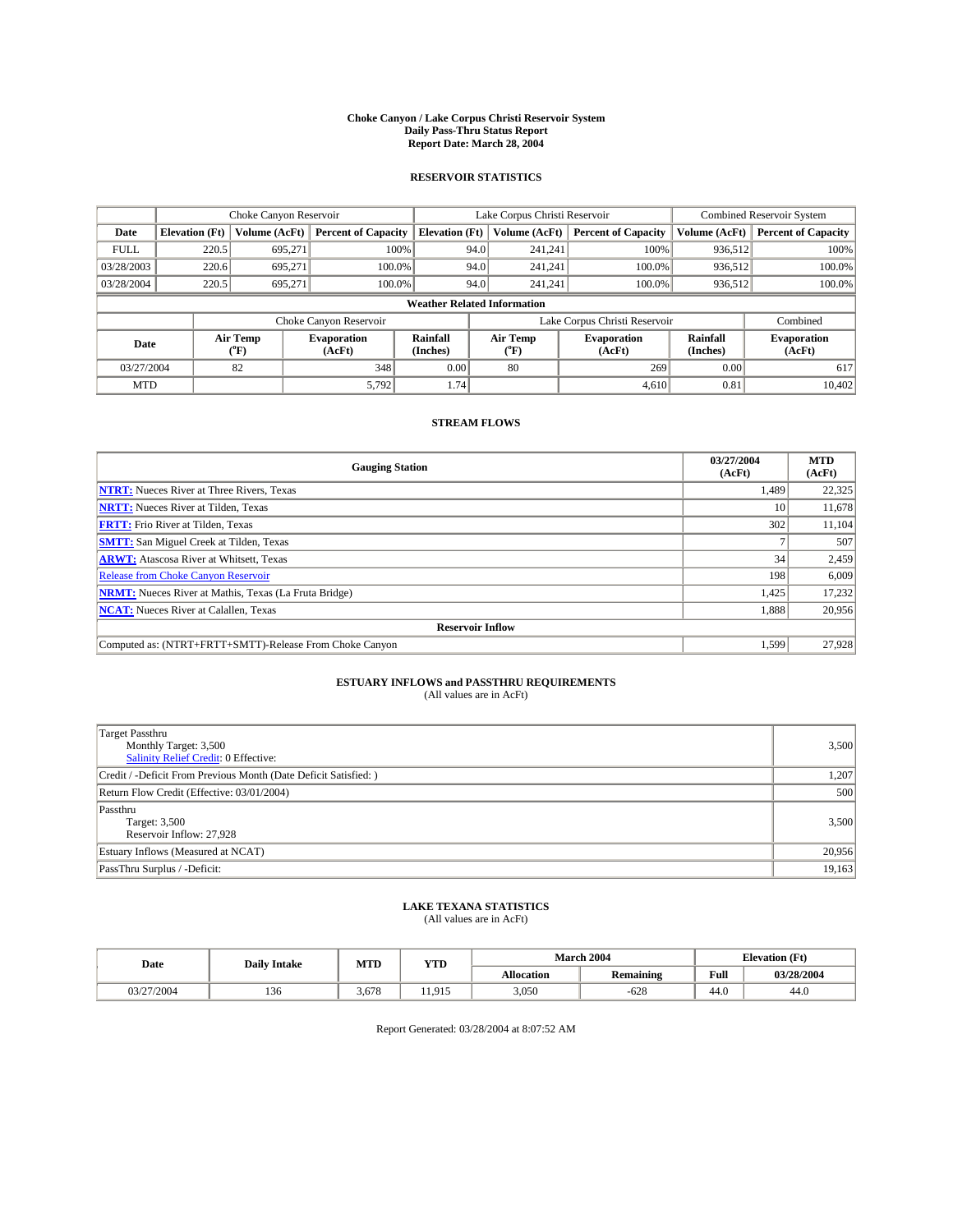#### **Choke Canyon / Lake Corpus Christi Reservoir System Daily Pass-Thru Status Report Report Date: March 29, 2004**

### **RESERVOIR STATISTICS**

|             | Choke Canyon Reservoir             |                  | Lake Corpus Christi Reservoir |                             |      |                  | Combined Reservoir System     |                             |                              |  |
|-------------|------------------------------------|------------------|-------------------------------|-----------------------------|------|------------------|-------------------------------|-----------------------------|------------------------------|--|
| Date        | <b>Elevation</b> (Ft)              | Volume (AcFt)    | <b>Percent of Capacity</b>    | <b>Elevation</b> (Ft)       |      | Volume (AcFt)    | <b>Percent of Capacity</b>    | Volume (AcFt)               | <b>Percent of Capacity</b>   |  |
| <b>FULL</b> | 220.5                              | 695,271          |                               | 100%                        | 94.0 | 241,241          | 100%                          | 936.512                     | 100%                         |  |
| 03/29/2003  | 220.6                              | 695.271          | $100.0\%$                     |                             | 94.0 | 241.241          | $100.0\%$                     | 936.512                     | 100.0%                       |  |
| 03/29/2004  | 220.5                              | 695.271          | 100.0%                        |                             | 94.0 | 241.241          | $100.0\%$                     | 936,512                     | 100.0%                       |  |
|             | <b>Weather Related Information</b> |                  |                               |                             |      |                  |                               |                             |                              |  |
|             |                                    |                  | Choke Canyon Reservoir        |                             |      |                  | Lake Corpus Christi Reservoir |                             | Combined                     |  |
| Date        |                                    | Air Temp<br>(°F) | <b>Evaporation</b><br>(AcFt)  | <b>Rainfall</b><br>(Inches) |      | Air Temp<br>("F) | <b>Evaporation</b><br>(AcFt)  | <b>Rainfall</b><br>(Inches) | <b>Evaporation</b><br>(AcFt) |  |
| 03/28/2004  |                                    | 81               | 151                           | 0.02                        |      | 81               | 179                           | 0.00                        | 330                          |  |
| <b>MTD</b>  |                                    |                  | 5,943                         | 1.76                        |      |                  | 4.789                         | 0.81                        | 10,732                       |  |

## **STREAM FLOWS**

| <b>Gauging Station</b>                                       | 03/28/2004<br>(AcFt) | <b>MTD</b><br>(AcFt) |
|--------------------------------------------------------------|----------------------|----------------------|
| <b>NTRT:</b> Nueces River at Three Rivers, Texas             | 1,362                | 23,687               |
| <b>NRTT:</b> Nueces River at Tilden, Texas                   | 1.028                | 12,706               |
| <b>FRTT:</b> Frio River at Tilden, Texas                     | 298                  | 11,402               |
| <b>SMTT:</b> San Miguel Creek at Tilden, Texas               |                      | 513                  |
| <b>ARWT:</b> Atascosa River at Whitsett, Texas               | 32                   | 2,491                |
| <b>Release from Choke Canyon Reservoir</b>                   | 198                  | 6,207                |
| <b>NRMT:</b> Nueces River at Mathis, Texas (La Fruta Bridge) | 1,378                | 18,609               |
| <b>NCAT:</b> Nueces River at Calallen, Texas                 | 2,104                | 23,060               |
| <b>Reservoir Inflow</b>                                      |                      |                      |
| Computed as: (NTRT+FRTT+SMTT)-Release From Choke Canyon      | 1.467                | 29,395               |

# **ESTUARY INFLOWS and PASSTHRU REQUIREMENTS**<br>(All values are in AcFt)

| Target Passthru<br>Monthly Target: 3,500<br>Salinity Relief Credit: 0 Effective: | 3,500  |
|----------------------------------------------------------------------------------|--------|
| Credit / -Deficit From Previous Month (Date Deficit Satisfied: )                 | 1,207  |
| Return Flow Credit (Effective: 03/01/2004)                                       | 500    |
| Passthru<br>Target: 3,500<br>Reservoir Inflow: 29,395                            | 3,500  |
| Estuary Inflows (Measured at NCAT)                                               | 23,060 |
| PassThru Surplus / -Deficit:                                                     | 21,267 |

# **LAKE TEXANA STATISTICS** (All values are in AcFt)

| Date       | <b>Daily Intake</b> | MTD   | <b>YTD</b> |                   | <b>March 2004</b>                 | <b>Elevation</b> (Ft) |            |
|------------|---------------------|-------|------------|-------------------|-----------------------------------|-----------------------|------------|
|            |                     |       |            | <b>Allocation</b> | $\sim$ $\sim$<br><b>Remaining</b> | Full                  | 03/29/2004 |
| 03/28/2004 | 136                 | 3,813 | 12,051     | 3,050             | 763                               | $\sim$<br>44.V        | 44.0       |

Report Generated: 03/29/2004 at 8:19:57 AM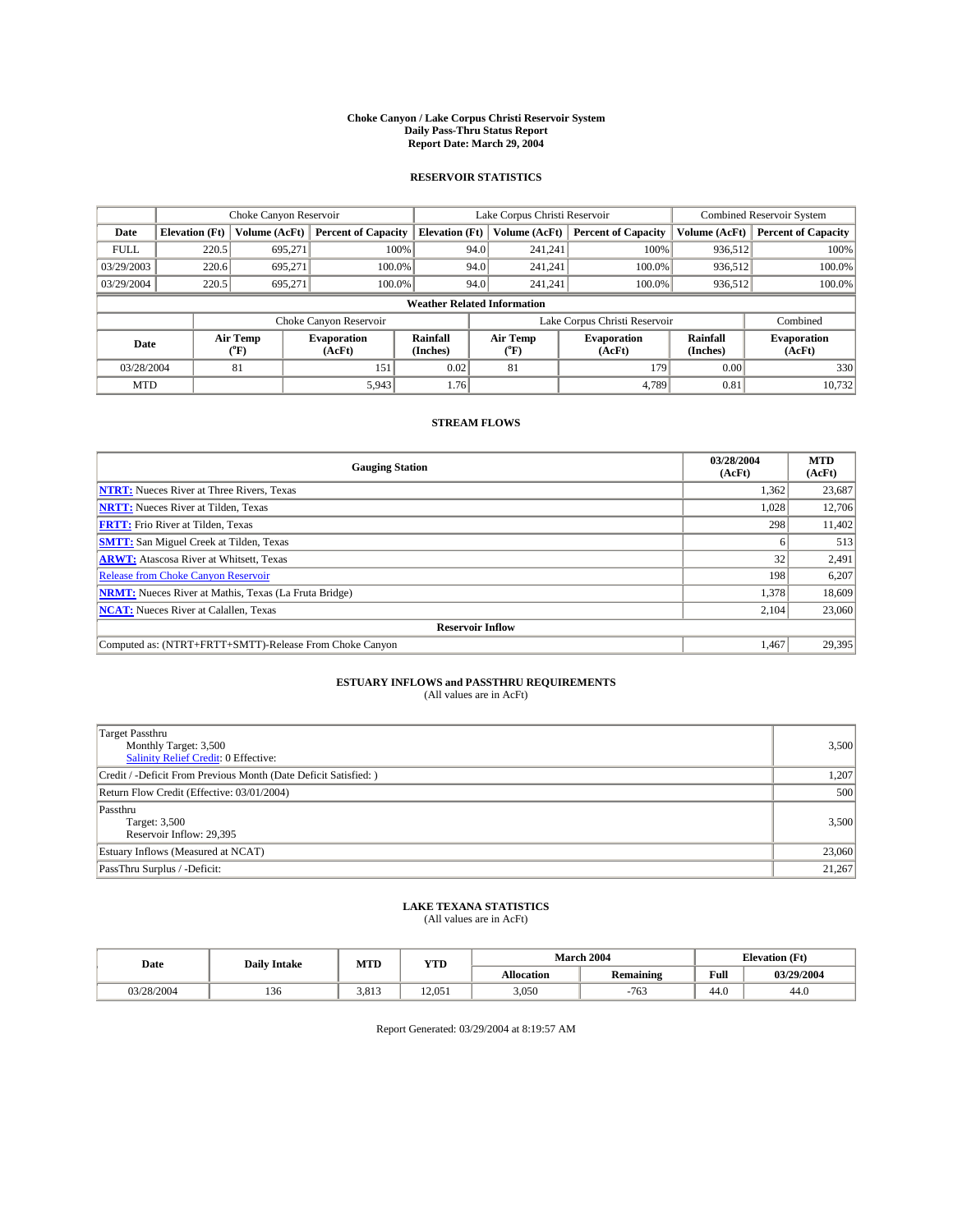#### **Choke Canyon / Lake Corpus Christi Reservoir System Daily Pass-Thru Status Report Report Date: March 30, 2004**

### **RESERVOIR STATISTICS**

|                                    | Choke Canyon Reservoir |                  | Lake Corpus Christi Reservoir |                       |      |                  | <b>Combined Reservoir System</b> |                      |                              |
|------------------------------------|------------------------|------------------|-------------------------------|-----------------------|------|------------------|----------------------------------|----------------------|------------------------------|
| Date                               | <b>Elevation</b> (Ft)  | Volume (AcFt)    | <b>Percent of Capacity</b>    | <b>Elevation (Ft)</b> |      | Volume (AcFt)    | <b>Percent of Capacity</b>       | Volume (AcFt)        | <b>Percent of Capacity</b>   |
| <b>FULL</b>                        | 220.5                  | 695,271          |                               | 100%                  | 94.0 | 241,241          | 100%                             | 936.512              | 100%                         |
| 03/30/2003                         | 220.6                  | 695.271          | $100.0\%$                     |                       | 94.0 | 241.241          | $100.0\%$                        | 936.512              | 100.0%                       |
| 03/30/2004                         | 220.5                  | 695.271          | 100.0%                        |                       | 94.0 | 241.241          | $100.0\%$                        | 936,512              | 100.0%                       |
| <b>Weather Related Information</b> |                        |                  |                               |                       |      |                  |                                  |                      |                              |
|                                    |                        |                  | Choke Canyon Reservoir        |                       |      |                  | Lake Corpus Christi Reservoir    |                      | Combined                     |
| Date                               |                        | Air Temp<br>(°F) | <b>Evaporation</b><br>(AcFt)  | Rainfall<br>(Inches)  |      | Air Temp<br>("F) | <b>Evaporation</b><br>(AcFt)     | Rainfall<br>(Inches) | <b>Evaporation</b><br>(AcFt) |
| 03/29/2004                         |                        | 70               | 197                           | 0.00                  |      | 70               | 213                              | 0.09                 | 410                          |
| <b>MTD</b>                         |                        |                  | 6.140                         | 1.76                  |      |                  | 5,002                            | 0.90                 | 11,142                       |

## **STREAM FLOWS**

| <b>Gauging Station</b>                                       | 03/29/2004<br>(AcFt) | <b>MTD</b><br>(AcFt) |
|--------------------------------------------------------------|----------------------|----------------------|
| <b>NTRT:</b> Nueces River at Three Rivers, Texas             | 1,185                | 24,872               |
| <b>NRTT:</b> Nueces River at Tilden, Texas                   | 734                  | 13,441               |
| <b>FRTT:</b> Frio River at Tilden, Texas                     | 292                  | 11,694               |
| <b>SMTT:</b> San Miguel Creek at Tilden, Texas               |                      | 518                  |
| <b>ARWT:</b> Atascosa River at Whitsett, Texas               | 30 <sup>1</sup>      | 2,521                |
| <b>Release from Choke Canyon Reservoir</b>                   | 198                  | 6,406                |
| <b>NRMT:</b> Nueces River at Mathis, Texas (La Fruta Bridge) | 1,348                | 19,957               |
| <b>NCAT:</b> Nueces River at Calallen, Texas                 | 2,064                | 25,125               |
| <b>Reservoir Inflow</b>                                      |                      |                      |
| Computed as: (NTRT+FRTT+SMTT)-Release From Choke Canyon      | 1,284                | 30,678               |

# **ESTUARY INFLOWS and PASSTHRU REQUIREMENTS**<br>(All values are in AcFt)

| <b>Target Passthru</b><br>Monthly Target: 3,500<br>Salinity Relief Credit: 0 Effective: | 3,500  |
|-----------------------------------------------------------------------------------------|--------|
| Credit / -Deficit From Previous Month (Date Deficit Satisfied: )                        | 1,207  |
| Return Flow Credit (Effective: 03/01/2004)                                              | 500    |
| Passthru<br>Target: 3,500<br>Reservoir Inflow: 30,678                                   | 3,500  |
| Estuary Inflows (Measured at NCAT)                                                      | 25,125 |
| PassThru Surplus / -Deficit:                                                            | 23,332 |

# **LAKE TEXANA STATISTICS** (All values are in AcFt)

| Date       | <b>Daily Intake</b> | MTD   | <b>VTT</b><br>1 I D |                   | <b>March 2004</b> | <b>Elevation</b> (Ft)      |            |
|------------|---------------------|-------|---------------------|-------------------|-------------------|----------------------------|------------|
|            |                     |       |                     | <b>Allocation</b> | <b>Remaining</b>  | Full                       | 03/30/2004 |
| 03/29/2004 | ۰e<br>1.JU          | 3,949 | 12.187              | 3,050             | $-899$            | $\sim$<br>44. <sub>V</sub> | 44.0       |

Report Generated: 03/30/2004 at 9:24:57 AM